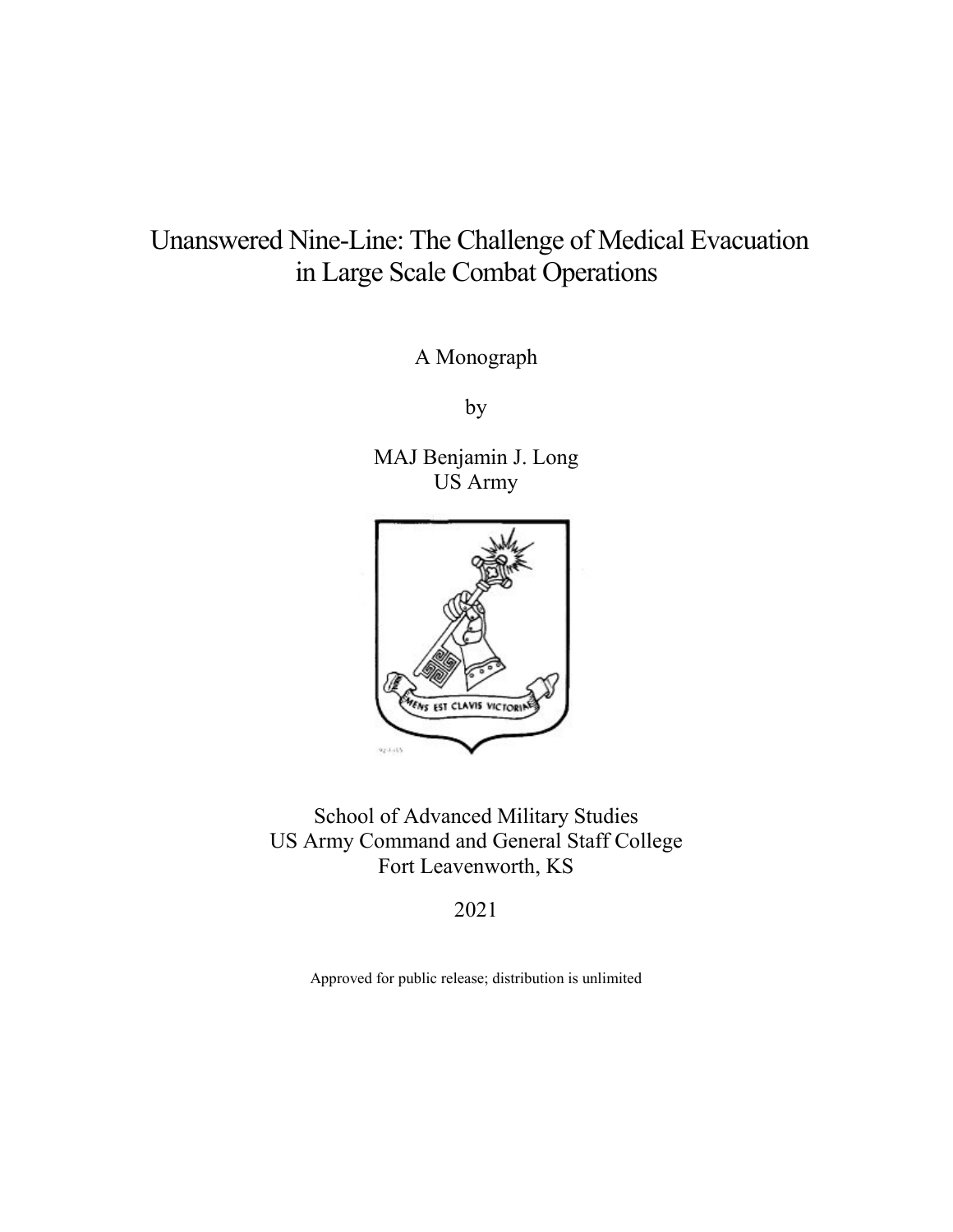**REPORT DOCUMENTATION PAGE** *Form Approved OMB No. 0704-0188* Public reporting burden for this collection of information is estimated to average 1 hour per response, including the time for reviewing instructions, searching existing data sources, gathering and maintaining the data needed, and completing and reviewing this collection of information. Send comments regarding this burden estimate or any other aspect of this collection of information, including suggestions for reducing this burden to Department of Defense, Washington Headquarters Services, Directorate for<br>Information Operations and Reports (0704-0188), 1215 Jeff any other provision of law, no person shall be subject to any penalty for failing to comply with a collection of information if it does not display a currently valid OMB control<br>number. **PLEASE DO NOT RETURN YOUR FORM TO 1. REPORT DATE** *(DD-MM-YYYY)* 27-05-2021 **2. REPORT TYPE** MASTER'S THESIS **3. DATES COVERED** *(From - To)* JUNE 2020-MAY 2021 **4. TITLE AND SUBTITLE** Unanswered Nine-Line: The Challenge of Medical Evacuation in Large Scale Combat Operations **5a. CONTRACT NUMBER 5b. GRANT NUMBER 5c. PROGRAM ELEMENT NUMBER 6. AUTHOR(S)** MAJ Benjamin J. Long **5d. PROJECT NUMBER 5e. TASK NUMBER 5f. WORK UNIT NUMBER 7. PERFORMING ORGANIZATION NAME(S) AND ADDRESS(ES)** U.S. Army Command and General Staff College ATTN: ATZL-SWD-GD Fort Leavenworth, KS 66027-2301 **8. PERFORMING ORG REPORT NUMBER 9. SPONSORING / MONITORING AGENCY NAME(S) AND ADDRESS(ES)** ADVANCED MILITARY STUDIES PROGRAM **10. SPONSOR/MONITOR'S ACRONYM(S) 11. SPONSOR/MONITOR'S REPORT NUMBER(S) 12. DISTRIBUTION / AVAILABILITY STATEMENT** Approved for Public Release; Distribution is Unlimited **13. SUPPLEMENTARY NOTES 14. ABSTRACT** The Army is accustomed to the rapid one-hour helicopter medical evacuation, now mandated across the Department of Defense and in Army medical regulations, yet current doctrine fails to outline how it accomplishes this in a future near-peer conflict. This monograph presents a structured focus case study comparison of the Vietnam War and Operation Desert Storm in order to extract insights into how the Army is postured to provide a "Golden Hour" medical evacuation in large-scale combat operations. Through the lens of history, doctrine, and capabilities, this study analyzes the impacts, changes, and effects of air medical evacuation in two types of conflict. The insights provided remain applicable to the discussion of casualty management and evacuation in the planning of future combat operations. **15. SUBJECT TERMS** Air Medical Evacuation, Large-Scale Combat Operations **16. SECURITY CLASSIFICATION OF: 17. LIMITATION OF ABSTRACT 18. NUMBER OF PAGES** 51 **19a. NAME OF RESPONSIBLE PERSON** MAJ Benjamin J. Long **a.** REPORT **b. ABSTRACT c. THIS PAGE 19b. PHONE NUMBER** *(include area code*) (U)  $(U)$  (U)  $(U)$  (U)  $(1)$  (U)  $(913\,758-3300)$ 

**Standard Form 298 (Rev. 8-98) Prescribed by ANSI Std. Z39.18**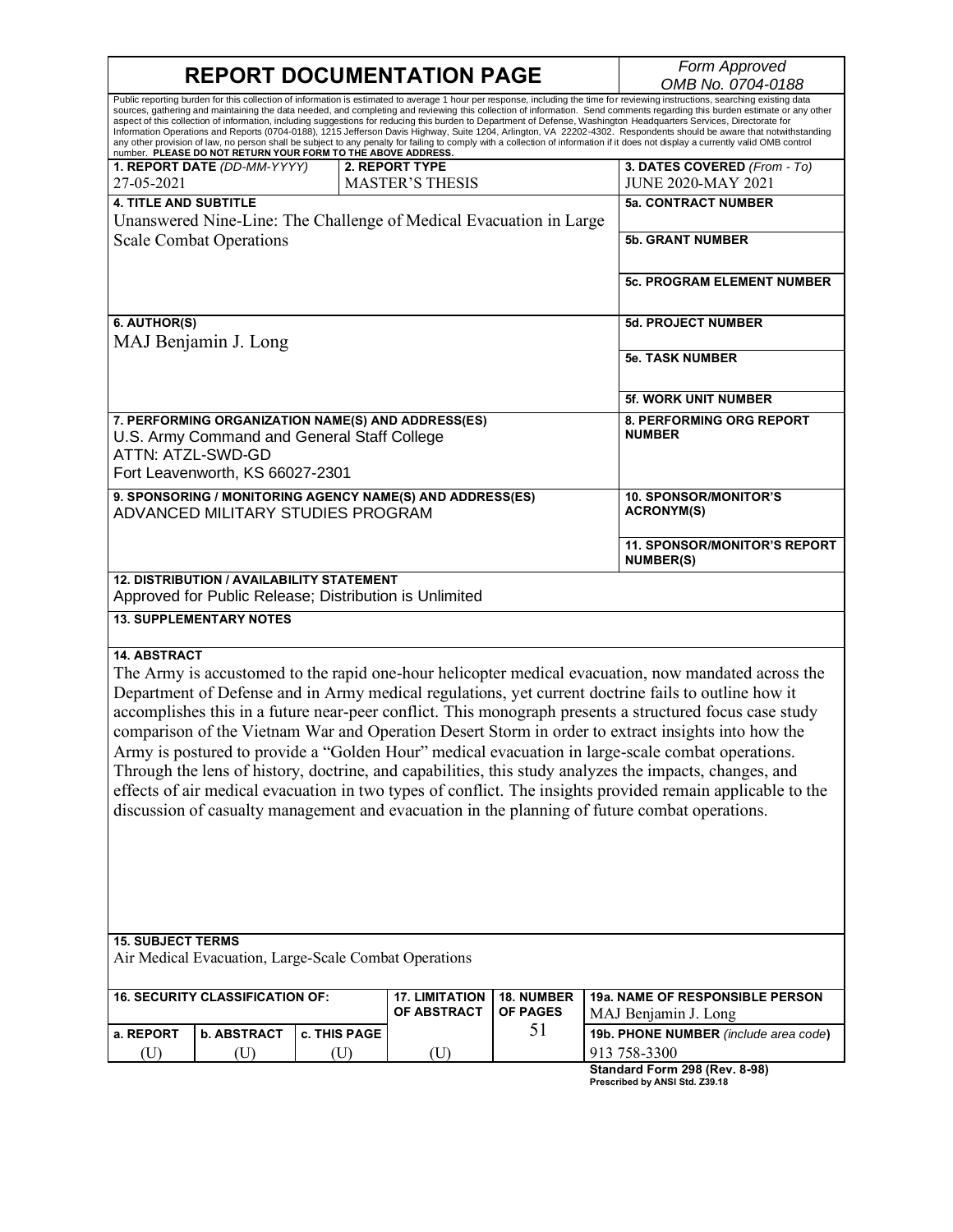# Monograph Approval Page

Name of Candidate: MAJ Benjamin J. Long

Monograph Title: Unanswered Nine-Line: The Challenge of Medical Evacuation in Large Scale Combat Operations

Approved by:

//signed/1APR21/JK// \_\_\_\_\_\_\_\_\_\_, Monograph Director Justin E. Kidd, PhD

\_\_\_//signed/2 APR 21/RGB//\_ \_\_ \_\_\_\_\_, Seminar Leader Gaétan R. Bédard, COL

\_\_\_//signed/12 May 21/BAP// \_\_, Director, School of Advanced Military Studies Brian A. Payne, COL

Accepted this 20th day of May 2021 by:

, Assistant Dean of Academics for Degree Programs Dale F. Spurlin, PhD and Research, CGSC

The opinions and conclusions expressed herein are those of the student author and do not necessarily represent the views of the US Army Command and General Staff College or any other government agency. (References to this study should include the foregoing statement.)

Fair use determination or copyright permission has been obtained for the inclusion of pictures, maps, graphics, and any other works incorporated into this manuscript. A work of the US government is not subject to copyright, however further publication or sale of copyrighted images is not permissible.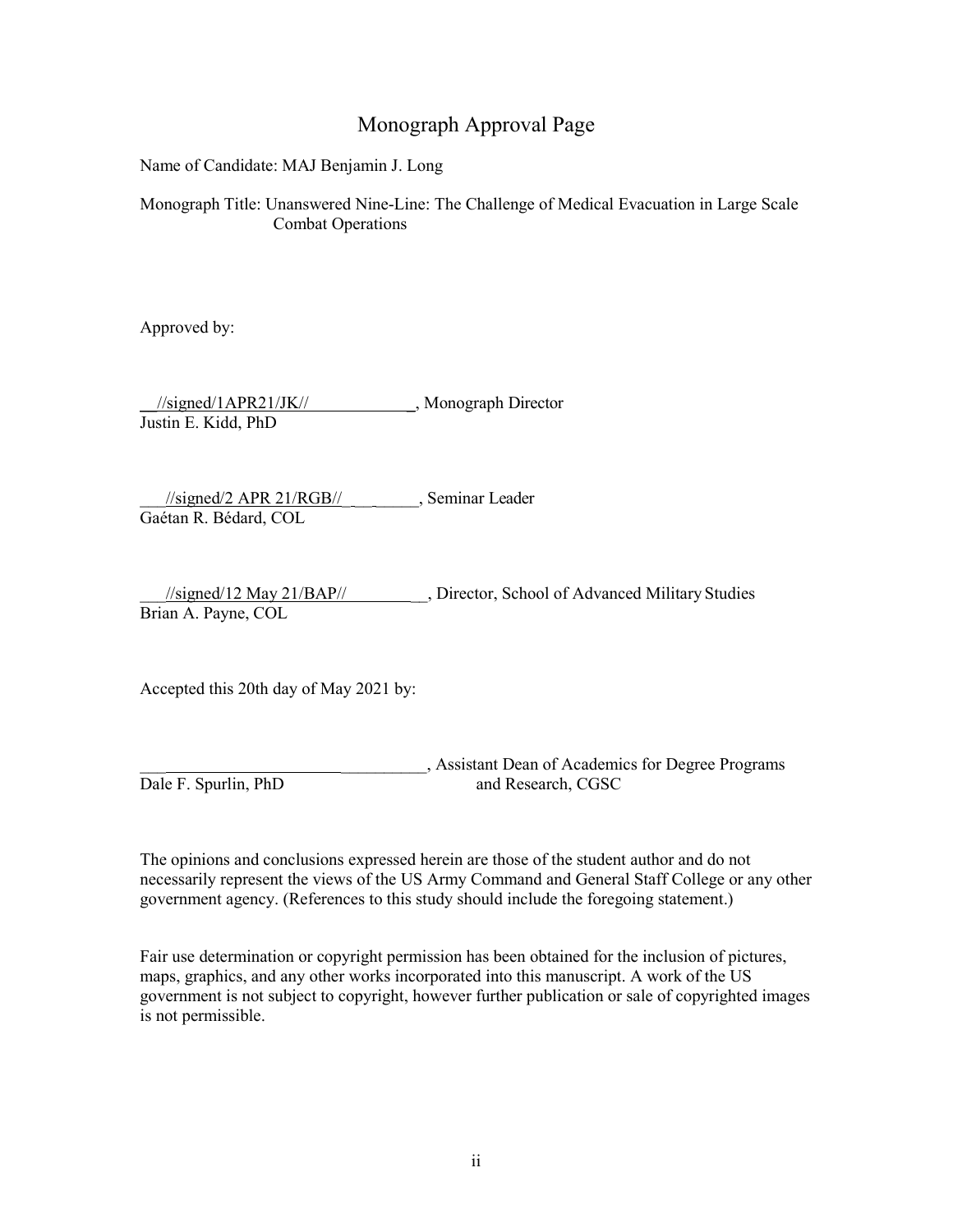# Abstract

Unanswered Nine-Line: The Challenge of Medical Evacuation in Large Scale Combat Operations by MAJ Ben J. Long, 50 pages.

The Army is accustomed to the rapid one-hour helicopter medical evacuation, now mandated across the Department of Defense and in Army medical regulations, yet current doctrine fails to outline how it accomplishes this in a future near-peer conflict. This monograph presents a structured focus case study comparison of the Vietnam War and Operation Desert Storm in order to extract insights into how the Army is postured to provide a "Golden Hour" medical evacuation in large-scale combat operations. Through the lens of history, doctrine, and capabilities, this study analyzes the impacts, changes, and effects of air medical evacuation in two types of conflict. The insights provided remain applicable to the discussion of casualty management and evacuation in the planning of future combat operations.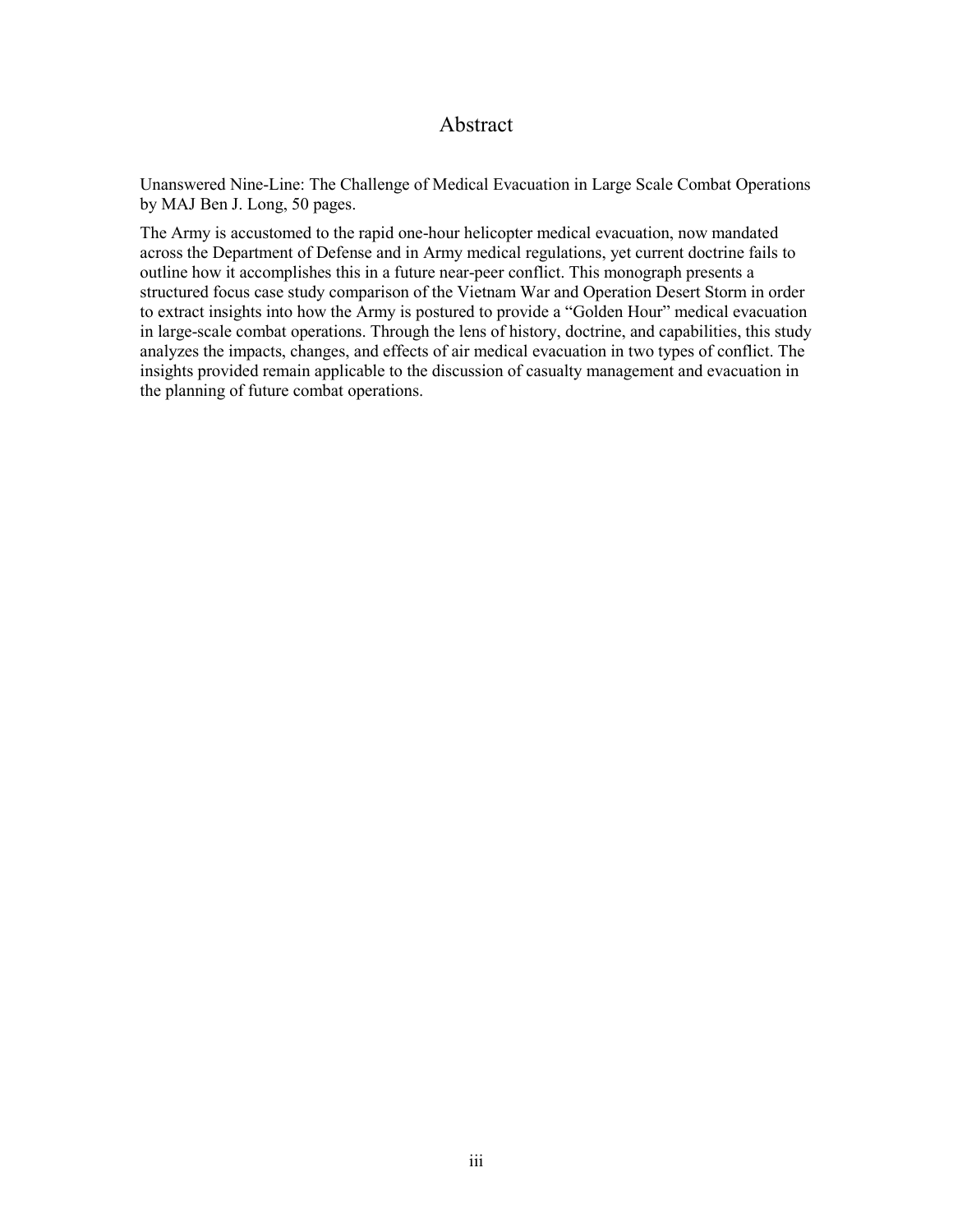# Contents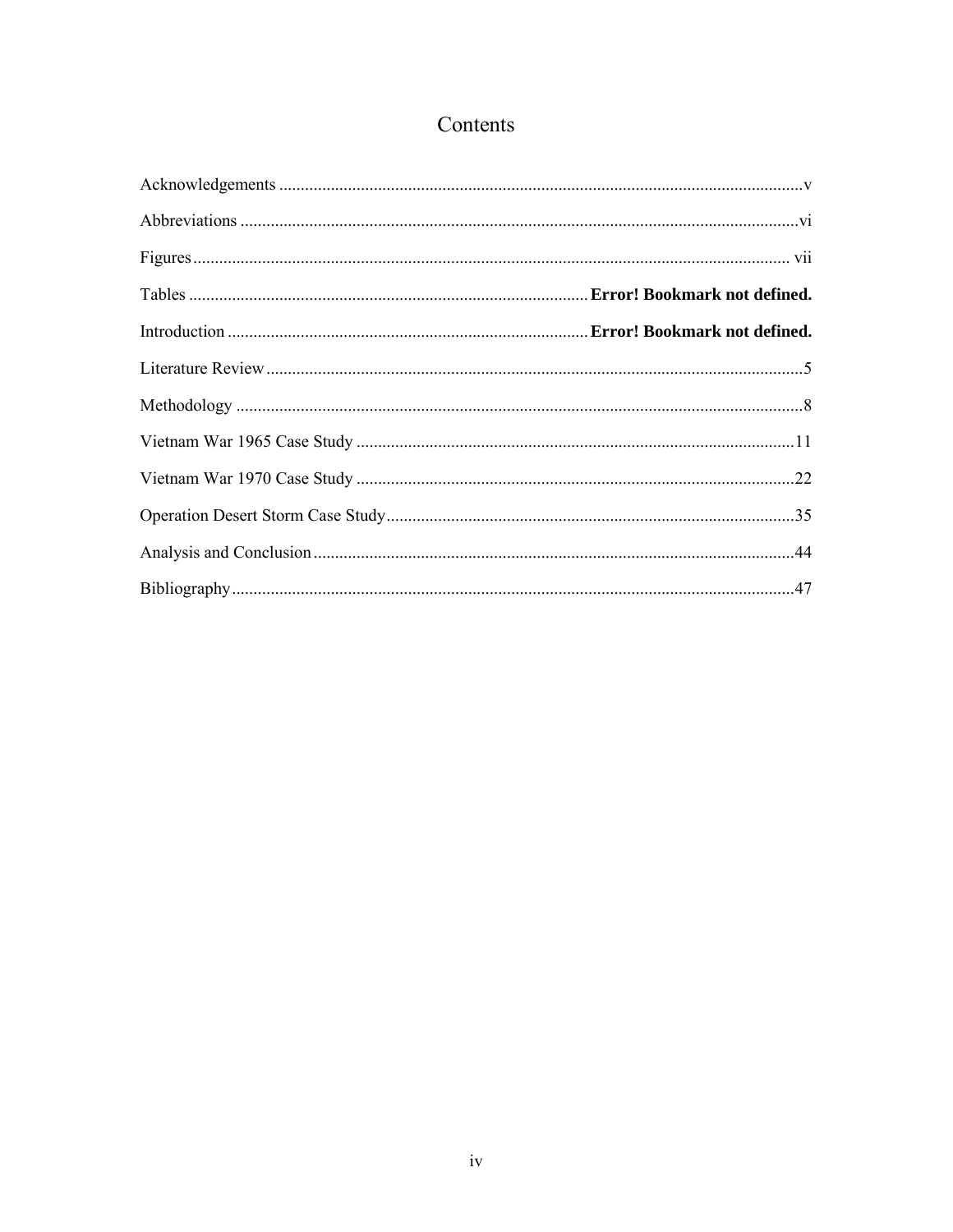# Acknowledgements

<span id="page-5-0"></span>I sincerely thank Dr. Justin Kidd for his guidance, direction, and redirection throughout the monograph process. He alone assisted me in shaping this monograph into a thoughtprovoking analysis, for which I am extremely grateful. I also thank my family for their love and support throughout this process. They provided me with the necessary time and space to spend great lengths writing and editing.

I am humbled and indebted for the mentorship of seminar six through this novel academic year. We rapidly adapted to change, reframed problems, and discovered new ways of seeing. I thank each of them for a year of hard work and their positive impression.

Lastly, I earnestly thank Colonel Bédard for keeping the ship on the right course throughout the year. He fostered a learning environment which stimulated critical thought and encouraged teamwork. His dedication left a lasting impression on every member of seminar six. Merci beaucoup et à la prochaine fois!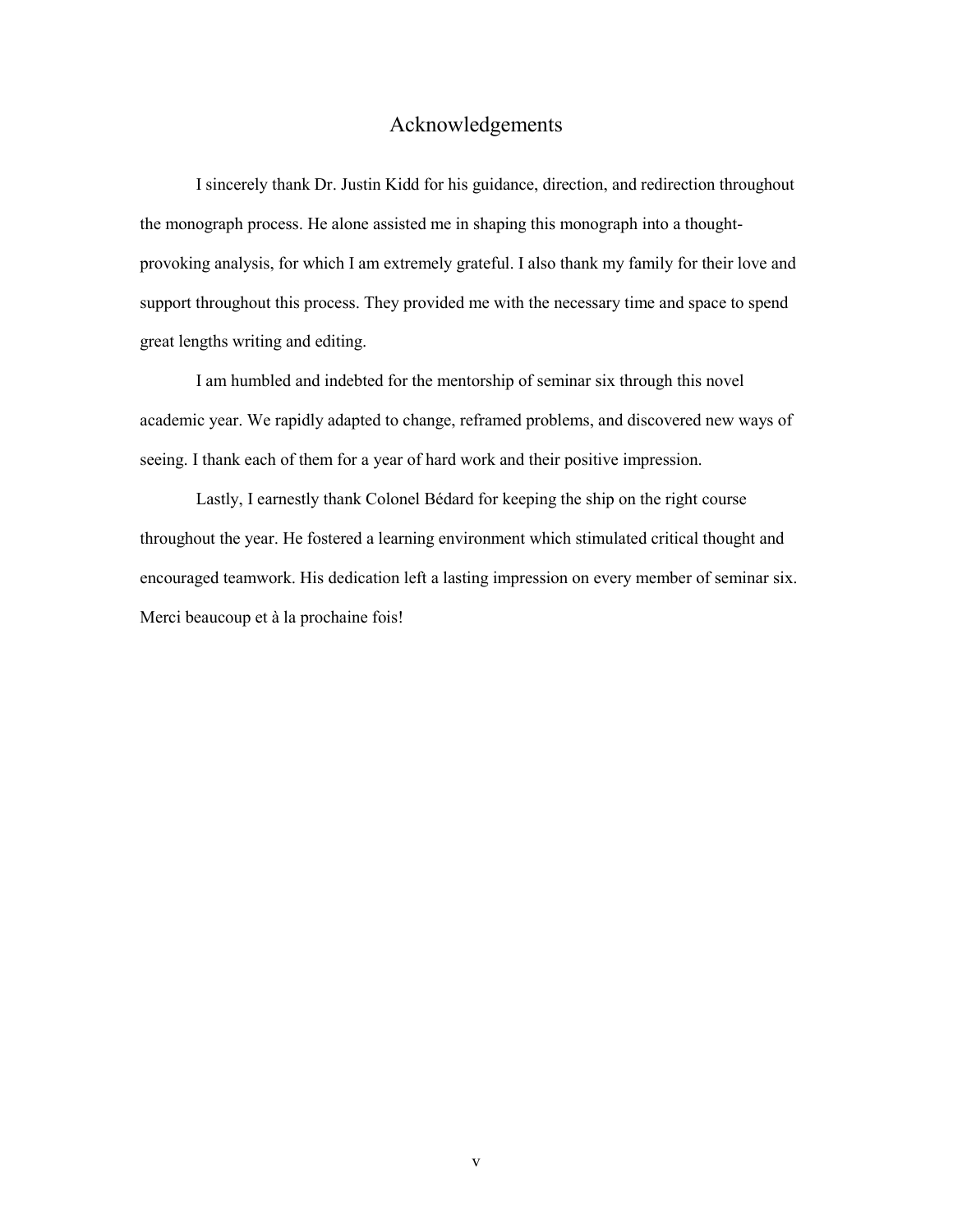# Abbreviations

<span id="page-6-1"></span><span id="page-6-0"></span>

| <b>AEROMEDEVAC</b> | Air Medical Evacuation                      |
|--------------------|---------------------------------------------|
| <b>ARVN</b>        | Army of the Republic of Vietnam             |
| <b>CTZ</b>         | Corps Tactical Zone                         |
| KIA                | Killed in Action                            |
| MASH               | Mobile Army Surgical Hospital               |
| <b>MCAA</b>        | Medical Company Air Ambulance               |
| MDHA               | Medical Detachment Helicopter Ambulance     |
| <b>MTF</b>         | <b>Medical Treatment Facility</b>           |
| <b>MEDCOM</b>      | Medical Command                             |
| <b>MEDEVAC</b>     | <b>Medical Evacuation</b>                   |
| <b>RVN</b>         | Republic of Vietnam                         |
| <b>RVNAF</b>       | Republic of Vietnam Armed Forces            |
| <b>SODR</b>        | Senior Officer Debriefing Report            |
| <b>WIA</b>         | Wounded in Action                           |
| <b>USAMEDCOMV</b>  | United States Army Medical Command, Vietnam |
| VN                 | Vietnam                                     |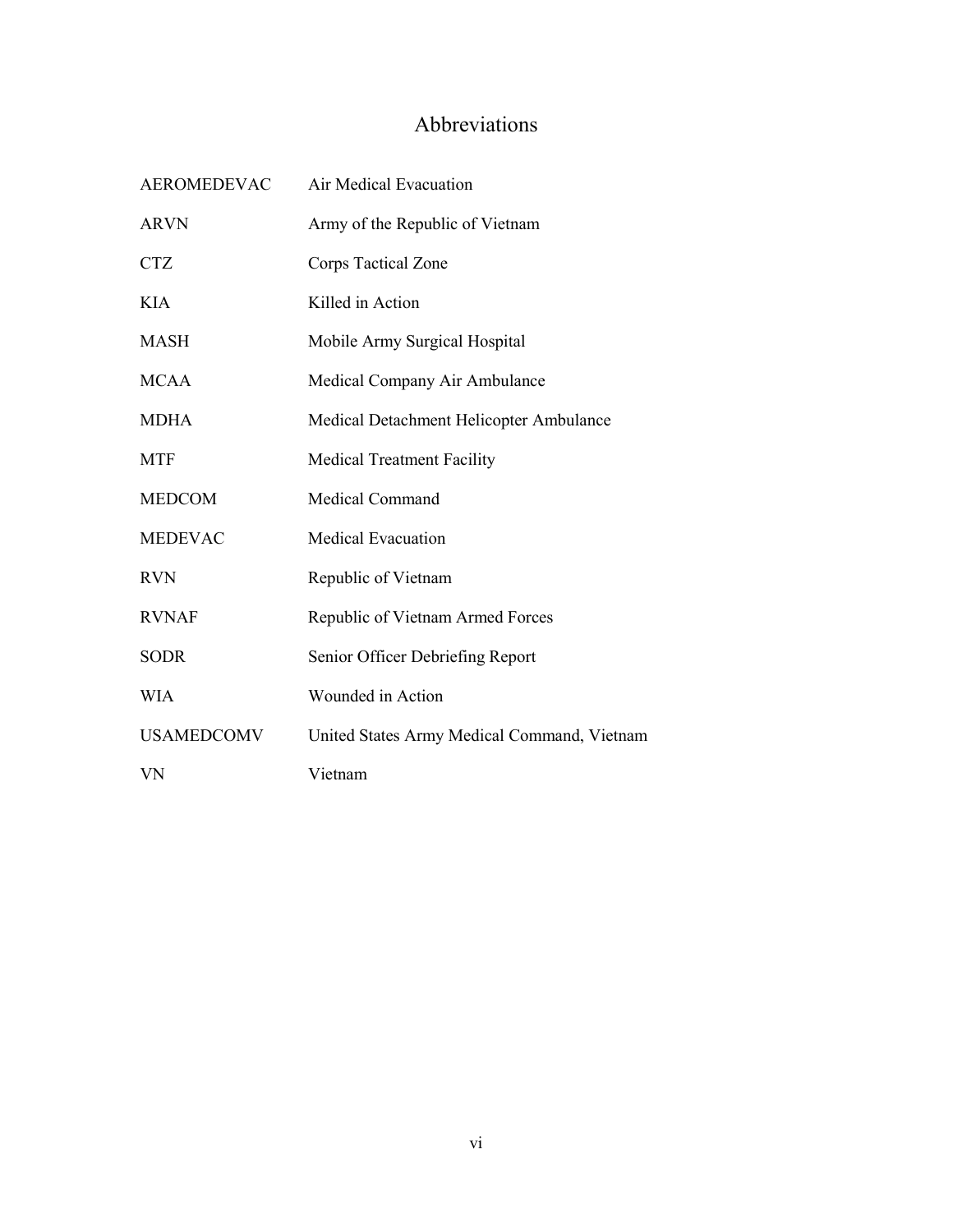# Figures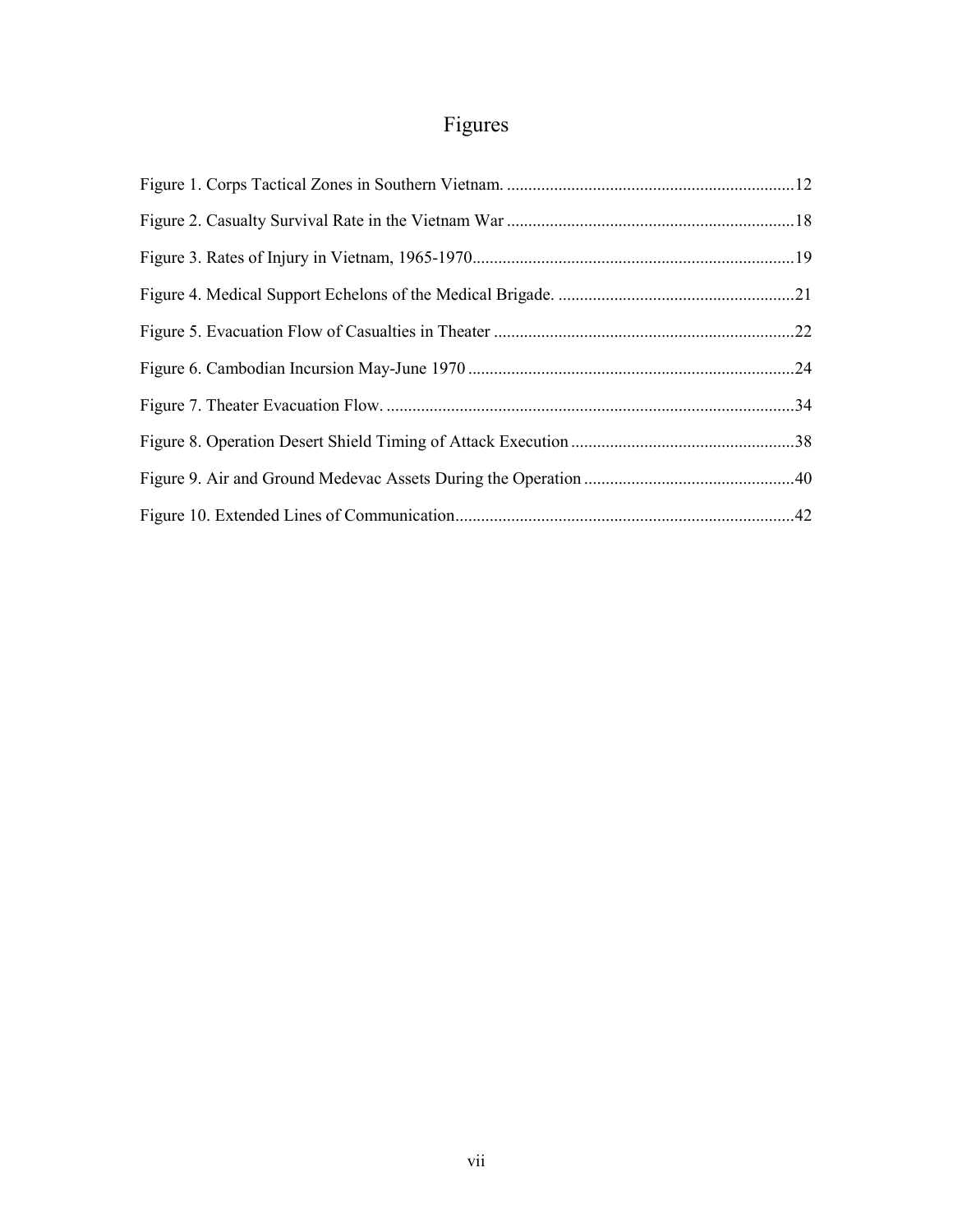In May 2009, I visited the surgical hospital and helicopter medevac unit at Forward Operating Base Bastion in Helmand province in southern Afghanistan. One of the surgeons there told me that prior to the additional medevac assets, they often could not save the life of a soldier or Marine who had lost both legs; now they did so routinely.

—Robert Gates, *Duty: Memoirs of a Secretary at War*

# Introduction

The *Golden Hour* in combat casualty care centers around the principle that the faster the critically injured soldier receives medical attention, the greater his chances of survival are. Since the Korean War, the US Army has used helicopter medical evacuation (MEDEVAC) to quickly transport causalities to a medical treatment facility.<sup>1</sup> In subsequent wars, the US Army deliberately planned for and used air MEDEVAC operations to preserve life and reduce the number of losses. Army health service support doctrine describes MEDEVAC as "dedicated medical platforms staffed and equipped to provide en route medical care," with a focus on "timely, efficient movement and en route care of the wounded, injured, or ill persons from the point of injury to MTFs[medical treatment facilities]."<sup>2</sup>

With its recent pivot to large-scale combat operations (LSCO), the US Army could face a nearpeer adversary which could result in a high number of casualties. Ground units will likely have to rapidly advance the fight forward to meet its objectives. The Army may not be capable of sustaining the Golden Hour medical evacuation standard due to operational tempo, extended lines of communication, battlefield geometry, and available assets and capabilities in the area of operations. Instead it may use ground MEDEVAC and non-standard casualty evacuation (CASEVAC) to transport wounded soldiers to medical facilities.

 <sup>1</sup> Peter Dorland and James Nanney, *Dust off: Army Aeromedical Evacuation in Vietnam* (Washington, DC: Center of Military History, United States Army, 2008), 11.

<sup>2</sup> US Department of the Army, Field Manual (FM) 4-02, *Army Health System* (Washington, DC: Government Printing Office, 2013), 15.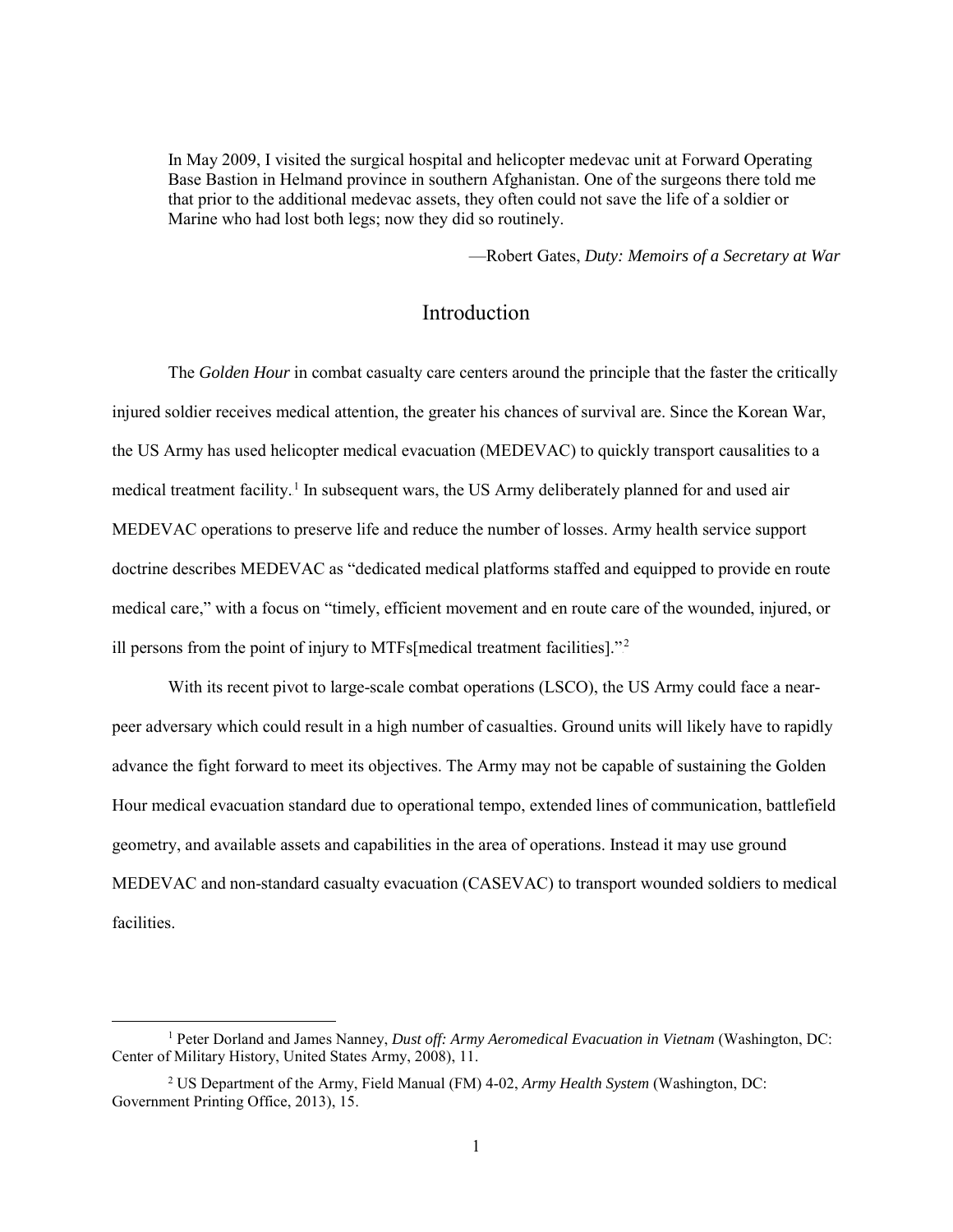The challenge for the Army as the land combat component will be in applying the right amount of maneuver and sustainment units to the operation. Medical support, as one of the sustainment elements, enables operational reach and freedom of action by caring for wounded soldiers and moving them quickly to an appropriate level of care. In describing LSCO, Army sustainment doctrine references World War Two where "American Soldiers were wounded or killed at a rate of several hundred per day."<sup>3</sup>

The Golden Hour carries significant emotional weight. From the public's perspective, it wants to know that its wounded sons and daughters receive rapid evacuation, medical care, and are not dying from survivable wounds on the front lines. From the military perspective, soldiers trust the Army to rapidly evacuate its injured in order to save lives. In fact, calling for a nine-line air MEDEVAC request remains a basic soldier task.<sup>4</sup> From an operational perspective, the ability to rapidly evacuate casualties represents the command's ability to preserve combat power and extend its operational reach. Former Secretary of Defense Robert Gates formalized the Golden Hour concept when he standardized the one-hour window to move a severely injured soldier from his point of injury to a medical facility capable of stabilizing him or her.<sup>5</sup> This standardized the Golden Hour across the military for certain types of injuries.

The purpose of this study was to determine how the Army is postured to maintain the Golden Hour in LSCO; a scenario potentially distinct from Iraq or Afghanistan, and more akin to the Vietnam War and Operation Desert Storm. The study analyzed those two instances of war where the relative conditions might mirror those in future LSCO. Through the lens of history, doctrine, and capabilities, this paper analyzed the Army in two distinct cases in order to determine potential implications for future warfare.

 <sup>3</sup> US Department of the Army, Field Manual (FM) 4-0, *Sustainment* (Washington, DC: Government Publishing Office, 2019), 20.

<sup>4</sup> US Department of the Army, Soldier Training Publication (STP) 21-1-SMCT, *Soldier's Manual of Common Tasks: Warrior Skills Level 1* (Washington, DC: Government Publishing Office, 2019), 3-164.

<sup>5</sup> Russ S. Kotwal. Jeffrey T. Howard, Jean A. Orman, Bruce W. Tarpey, Jeffrey A. Bailey, Howard R. Champion, Robert L. Mabry, John B. Holcomb, and Kirby R. Gross , "The Effect of a Golden Hour Policy on the Morbidity and Mortality of Combat Casualties," *JAMA Surgery* 151, no. 1 (January 1, 2016): E1, accessed September 10, 2020, [https://doi.org/10.1001/jamasurg.2015.3104.](https://doi.org/10.1001/jamasurg.2015.3104)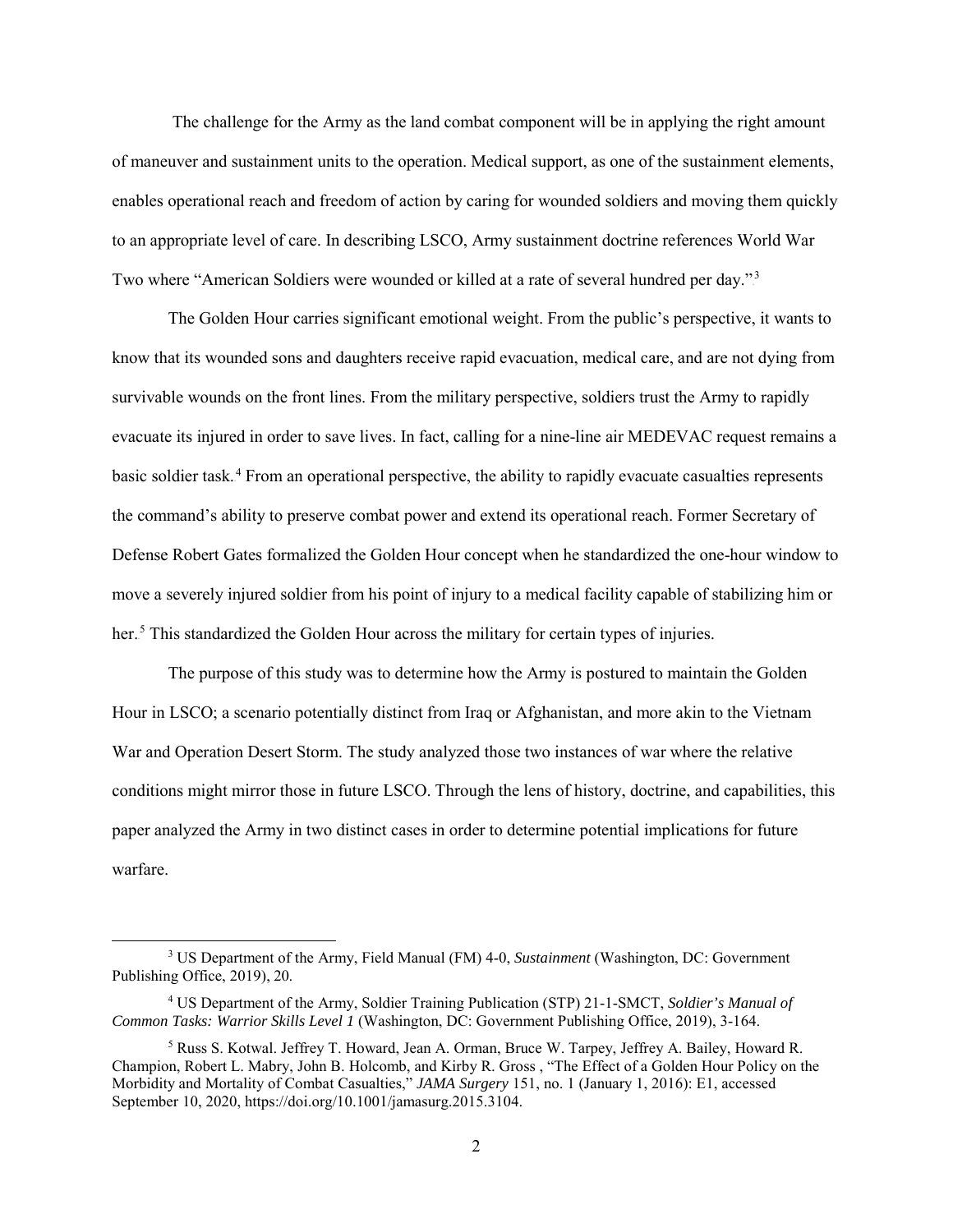After twenty years of fighting in Iraq and Afghanistan, both the military and public were accustomed to having a golden hour type of care on the battlefield. However, future warfare will likely see multiple corps maneuvering against a peer opponent. While concerned mainly with air MEDEVAC flight time, travel distance, and available aircraft, no study exists which analyzes how the Army is going to provide golden hour care in large-scale warfare. Army Regulation 40-3 states "The Army recognizes the strategic value of the medical evacuation (MEDEVAC) mission and has implemented the aeromedical evacuation standard of a one-hour mission completion time for urgent and urgent surgical missions (time from mission request to delivery of the patient to the appropriate medical care)."<sup>6</sup> Current doctrine, however, does not reflect how the Army accomplishes this in LSCO.

Due to terrain unsuitable for ground evacuation, the Army used air MEDEVAC as its primary means of patient evacuation during the Vietnam War. Units collected casualties, assessed injuries, and if necessary, requested a medical evacuation. Air ambulance units had to maintain good communication with maneuver units and medical facilities; highlighting the importance of its regulation within the theater. As Vietnam evolved into large-scale war in 1965, evacuation by air became crucial to saving lives. By 1970, troop levels began to decline, yet the role of air ambulances in saving lives became more important as operations expanded into Cambodia and Laos.

Operation Desert Storm provides a more recent example of warfare where planners placed a heavy emphasis on the quantity of air evacuation platforms. While major ground combat operations lasted one hundred hours, analysis of the war provided useful insight into MEDEVAC operations and the Golden Hour in America's next major conflict. The hostilities resulted in less than 1,000 US casualties, much less than initially anticipated, yet serve as a recent example of a large-scale combat operations.

The significance of this study is that it used historical case study analysis to extract implications for future large-scale combat. The implications highlighted in this study can inform planners and leaders

 <sup>6</sup> US Department of the Army, Army Regulation (AR) 40-3, *Medical, Dental, and Veterinary Care* (Washington, DC: Government Printing Office, 2013), 67.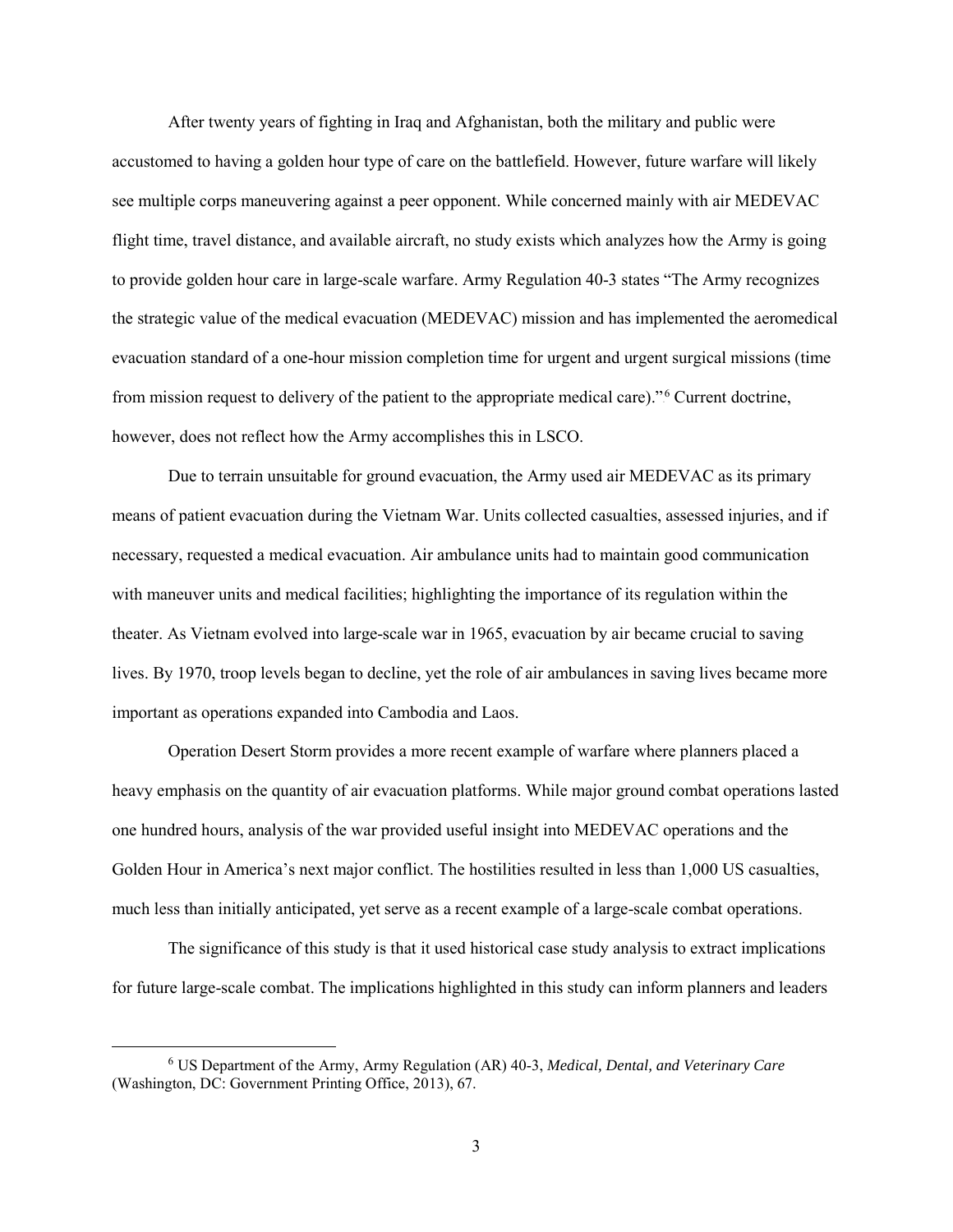on the effects of the Golden Hour as it relates to operational reach, tempo, and the arrangement of units on the battlefield. Air MEDEVAC operations can impact unit cohesion as members rely on a quickly arriving helicopter ambulance. With advances in technology and synchronized operations, helicopter evacuation dramatically improves a casualty's chances of survival. However, large-scale combat operations and enemy air defenses may sever this accustomed rapid rearward movement of casualties on the battlefield.

#### Research Questions

This study used one primary and three secondary research questions to guide its case study analysis. The primary research question was how is the US Army postured to support the Golden Hour in large-scale combat operations? The secondary research questions were how did air MEDEVAC planning change from the Vietnam War to Operation Desert Storm, what organization and doctrinal changes affected the Army's ability to conduct air MEDEVAC operations between the Vietnam War and Operation Desert Storm, and what lessons might the Army learn from air MEDEVAC planning in Vietnam and Operation Desert Storm?

The answer to the first question showed the evolution of air MEDEVAC in practice, which could inform operational planners on its use in future large-scale warfare. The focus of the second question was to analyze doctrine and organizations as they evolved through time. Understanding changes made in a historical context could provide insights into potential future changes for future warfare. The final question looked for lessons learned or key takeaways from each case study, which could be sustained, improved, or eliminated in future practice.

While the focus of this study was to provide implications for future large-scale combat operations, it used both the Vietnam War and Operation Desert Storm as case studies; each occurred over different lengths of time, in different operational environments, and had different outcomes. The Vietnam War section analyzed the war as two case studies: the first case on the introduction of a large American ground force in 1965, and the second case on the war in 1970 as troop numbers began to decrease. The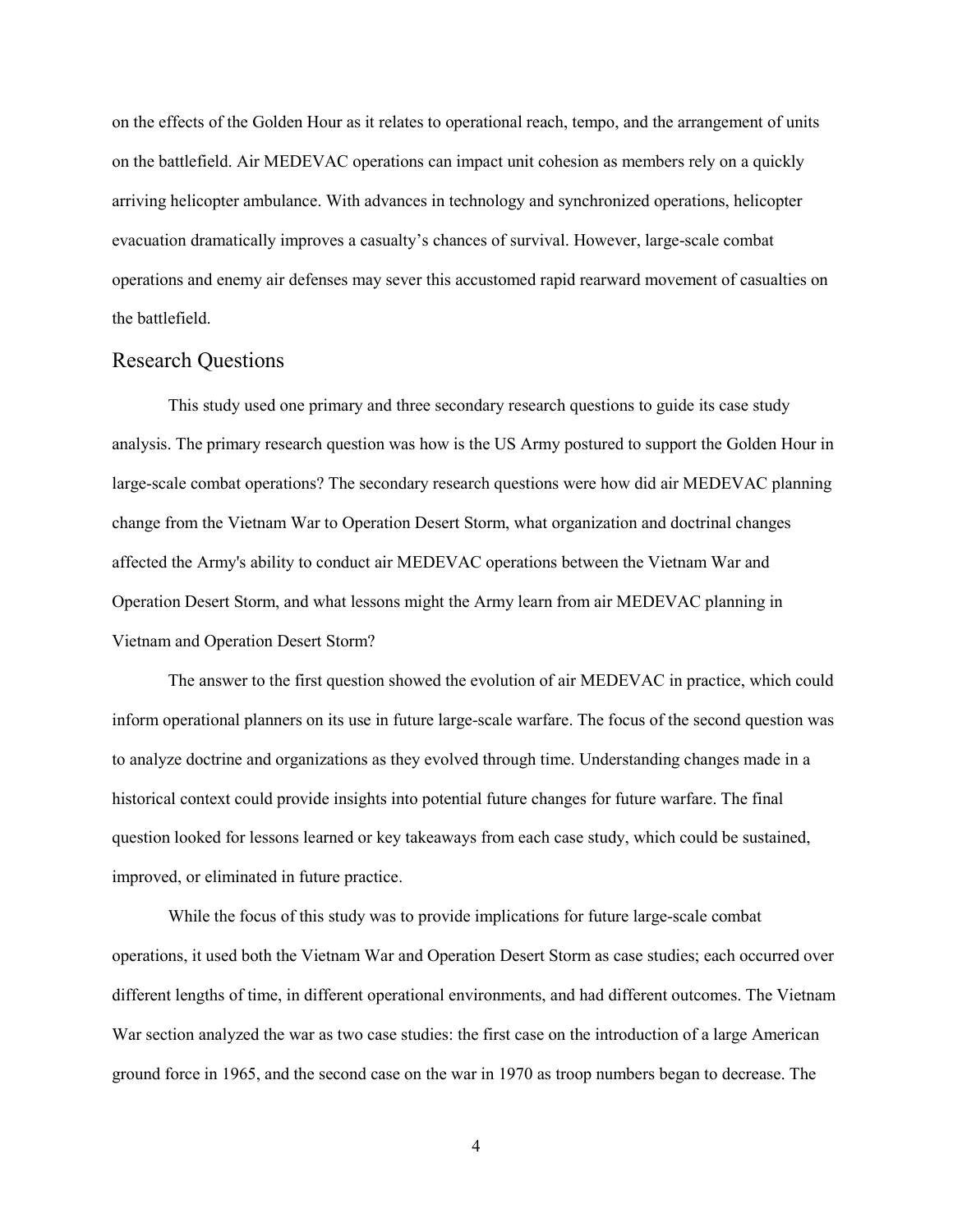Operation Desert Storm case study analyzed the force buildup through Operation Desert Shield and execution of the ground campaign during Operation Desert Storm.

This study focused on history, doctrine, and organizations that related to air medical evacuation. While ground MEDEVAC and nonstandard casualty evacuation can provide adequate means for patient evacuation, they remain outside the scope of this study. The Golden Hour principle itself has received varying levels of analysis since the Vietnam War; some which support it and others that refute it. This study worked on the assertion that the Golden Hour principle is a valid method of preserving the lives of critically injured soldiers when they receive stabilizing medical care within one hour from their point of injury.

This paper contains five sections. The first section is the introduction which described the background of the study, the research questions, and the problem statement. The second section is the literature review, which highlighted existing research and current doctrine related to or impacting the Golden Hour. The third section is the methodology, which described the structured focus case study comparison of the Vietnam War and Operation Desert Storm. The fourth section is the examination of the case studies using the structured focused comparison questions. The fifth section contains the study's analysis and conclusion.

# Literature Review

The literature review provides an overview of the resources and existing research on this topic. This section also provides some contextual background into the Golden Hour concept. There is currently a gap in the literature that analyzes the Army's ability to provide Golden Hour care on the future battlefield. This section provides an overview of the Golden Hour, its historical application, and analysis of its efficacy. This section also provides insight into how the Golden Hour moved from idea or theory into practice.

The Golden Hour draws its history from both the American experience in the Vietnam War, and a desire domestically to preserve the lives of severely injured patients. In current civilian medical circles,

5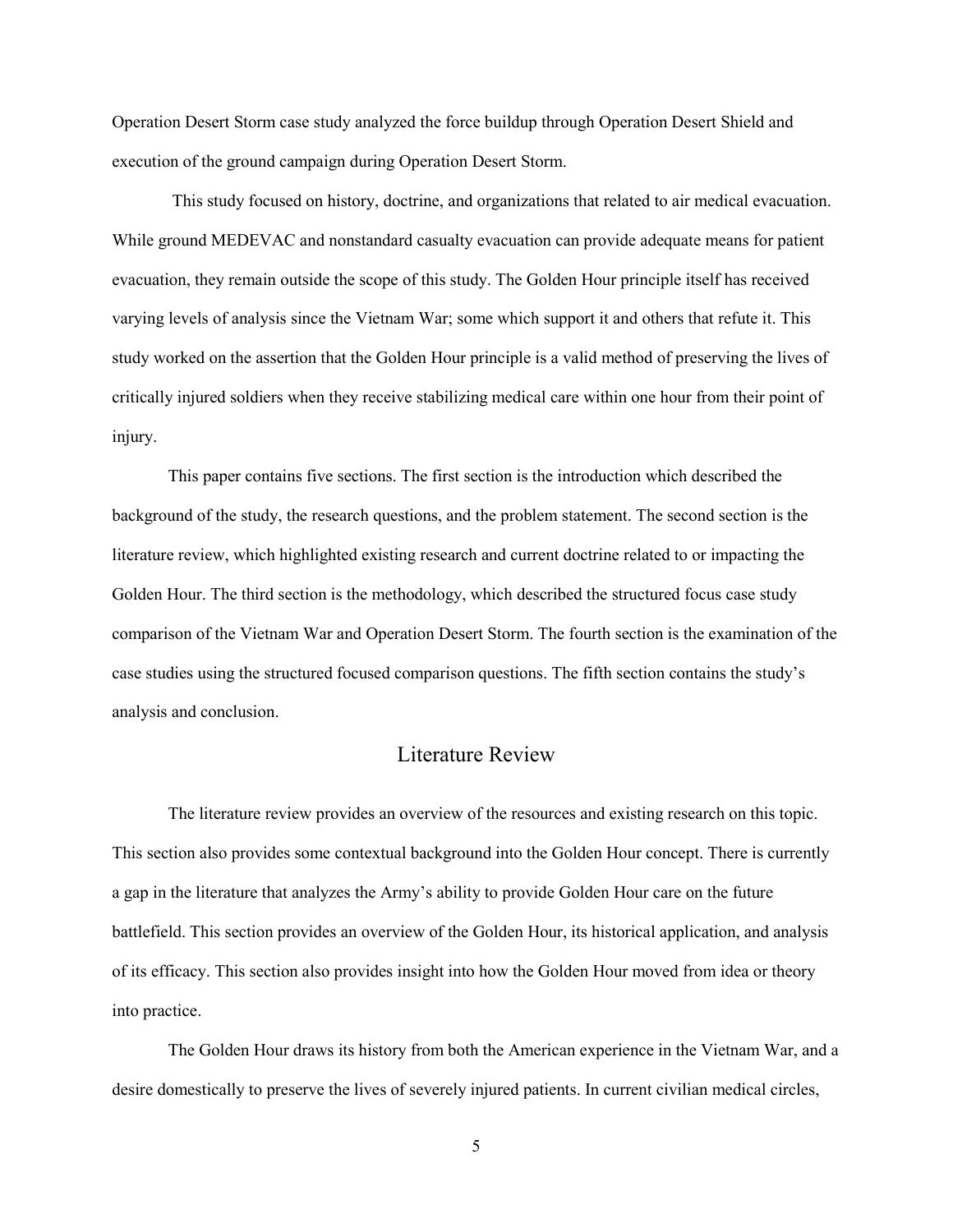the term is understood by emergency medical providers to be a one-hour window of time; outside of this window the patient's chances of survival begin to decrease.<sup>7</sup> Doctor E. Brooke Lerner and Doctor Ronald M. Moscati described the Golden Hour concept in the context of modern medical practice by stating, it "…implies that morbidity and mortality are affected if care is not instituted within the first hour after injury. This concept justifies much of our current trauma system."<sup>8</sup> The idea draws its roots from a civilian doctor in 1971, Dr. R. Crowley, and his desire to create both a civilian trauma center in Maryland, and a helicopter evacuation element to transport patients to the center.<sup>9</sup> Crowley's idea "...likely arose from the military, as many battlefield casualties occur within the first minutes post-injury."<sup>10</sup> Additionally, at the time of Crowley's idea, "…many civilian trauma patients were dying due to a lack of an organized system of trauma care and insufficient pre-hospital treatment."<sup>11</sup>

It's important to note the correlation between the emergence of the Golden Hour within the context of the Vietnam War. Doctor Kendal McNabney pointed out that the war was both "…a controversial...and an emotionally charged topic."<sup>12</sup> Additionally, "Body count, killed in action, and wounded in action information was corroborated by video-taped action on the evening news."<sup>13</sup> McNabney argued that even though unpopular, the Vietnam War saw an improvement in casualty survival rates for patients that reached medical treatment facilities. This was due primarily to the heavy use of air MEDEVAC operations, with a two percent improvement over World War Two and the Korean

 $10$  Ibid.

 $11$  Ibid.

 $13$  Ibid.

<sup>&</sup>lt;sup>7</sup> Frederick B. Rogers, Katelyn J. Rittenhouse, and Brian W. Gross, "The Golden Hour in Trauma: Dogma or Medical Folklore?," *Injury* 46, no. 4 (April 2015): 525, accessed September 18, 2020, https://linkinghub.elsevier.com/retrieve/pii/S0020138314004173.

<sup>8</sup> E. Brooke Lerner and Ronald M. Moscati, "The Golden Hour: Scientific Fact or Medical 'Urban Legend'?," *Academic Emergency Medicine* 8, no. 7 (July 2001): 758, accessed October 21, 2020, http://doi.wiley.com/10.1111/j.1553-2712.2001.tb00201.x.

<sup>&</sup>lt;sup>9</sup> Rogers, Rittenhouse, and Gross, "The Golden Hour in Trauma," 525.

<sup>12</sup> W. Kendall McNabney, "Vietnam in Context," *Annals of Emergency Medicine* 10, no. 12 (December 1981): 76, accessed September 21, 2020, https://linkinghub.elsevier.com/retrieve/pii/S0196064481800947.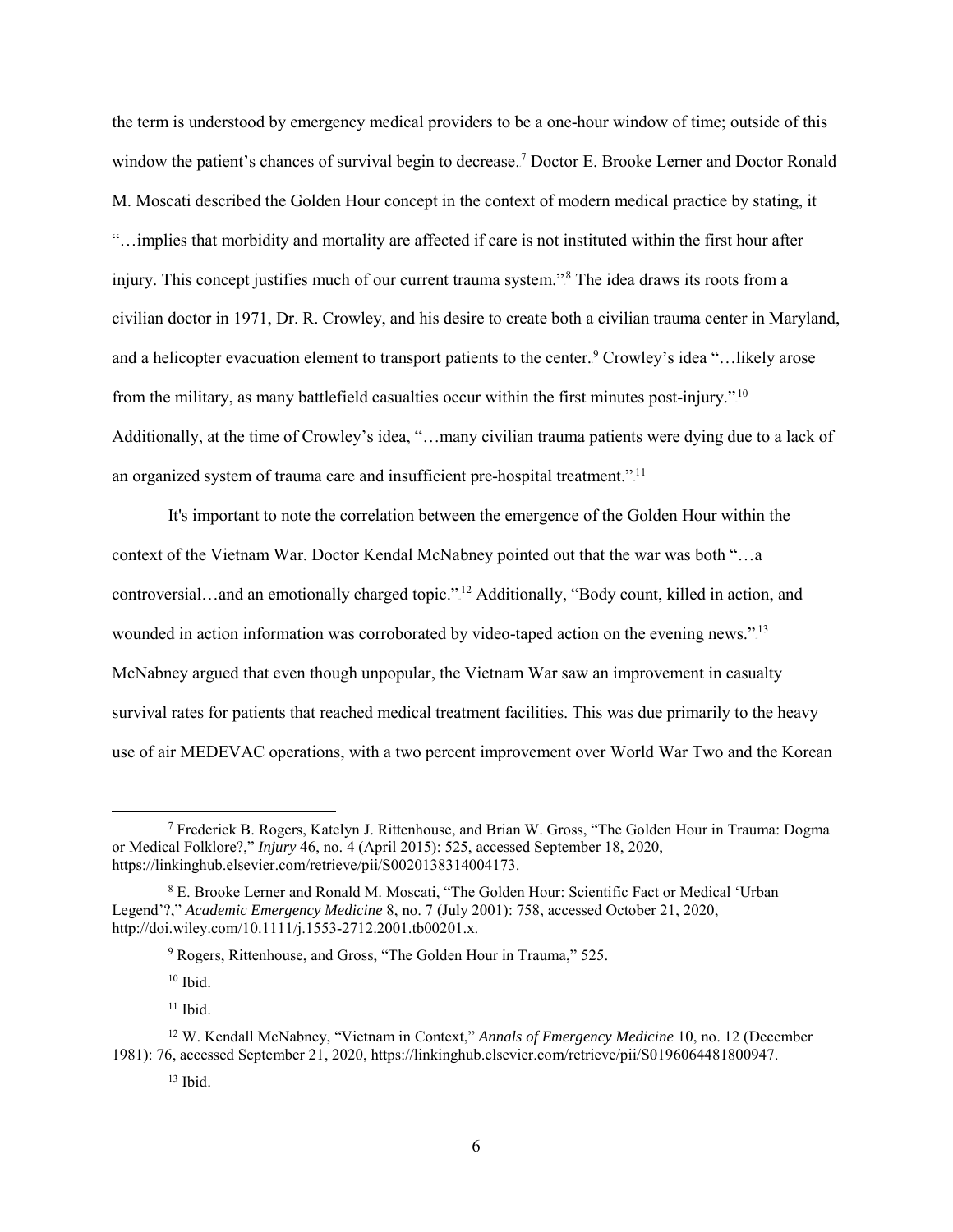War.<sup>14</sup> For clarification, he noted, "This record was achieved despite the fact that many mortally wounded personnel found alive on the battlefield have come to be counted as hospital deaths.".<sup>15</sup> While attributing medical success largely to helicopters, McNabney also highlighted the improvement in patient transportation time by noting, "In World War II it took an average of ten hours…in Korea it was reduced to five...and in Vietnam it was one hour."<sup>16</sup> In a domestic context, he suggested the Golden Hour concept could have emerged as a result of American vehicle accidents, stating "In 1969 alone, 11,000 more fatalities occurred due to motor vehicles than occurred in all 11 years of the war." $^{17}$  It is plausible, as one explanation for the Golden Hour, that medical providers compared the Army's casualty management during Vietnam War, and used it to combat what appeared to be a growing issue of automobile deaths.

The idea of a Golden Hour as a validated medical practice received mixed reviews after the term emerged in the 1970s. Doctor Frederick Rogers led a study which analyzed the Golden Hour in terms of it being "dogma" or "folklore,"<sup>18</sup> and highlighted studies which both support and refute the idea of a onehour time frame improving the chances of survival for certain types of injuries.<sup>19</sup> The ultimate conclusion, however, was that too many variables exist in patient conditions to definitely support or refute the Golden Hour, yet it also stated, "There is an aspect to trauma care that is time dependent."<sup>20</sup> It is also important to note that their study considered the Golden Hour in terms of civilian ground ambulance use for patients with varying degrees of injuries. Rogers' study also implied that the Golden Hour may not have the same impact on domestic situations as it might have in combat.

- <sup>19</sup> Ibid., 526.
- $20$  Ibid.

<sup>&</sup>lt;sup>14</sup> McNabney, "Vietnam in Context," 76.

 $15$  Ibid.

<sup>16</sup> Ibid.

<sup>17</sup> Ibid., 78.

<sup>&</sup>lt;sup>18</sup> Rogers, Rittenhouse, and Gross, "The Golden Hour in Trauma," 525.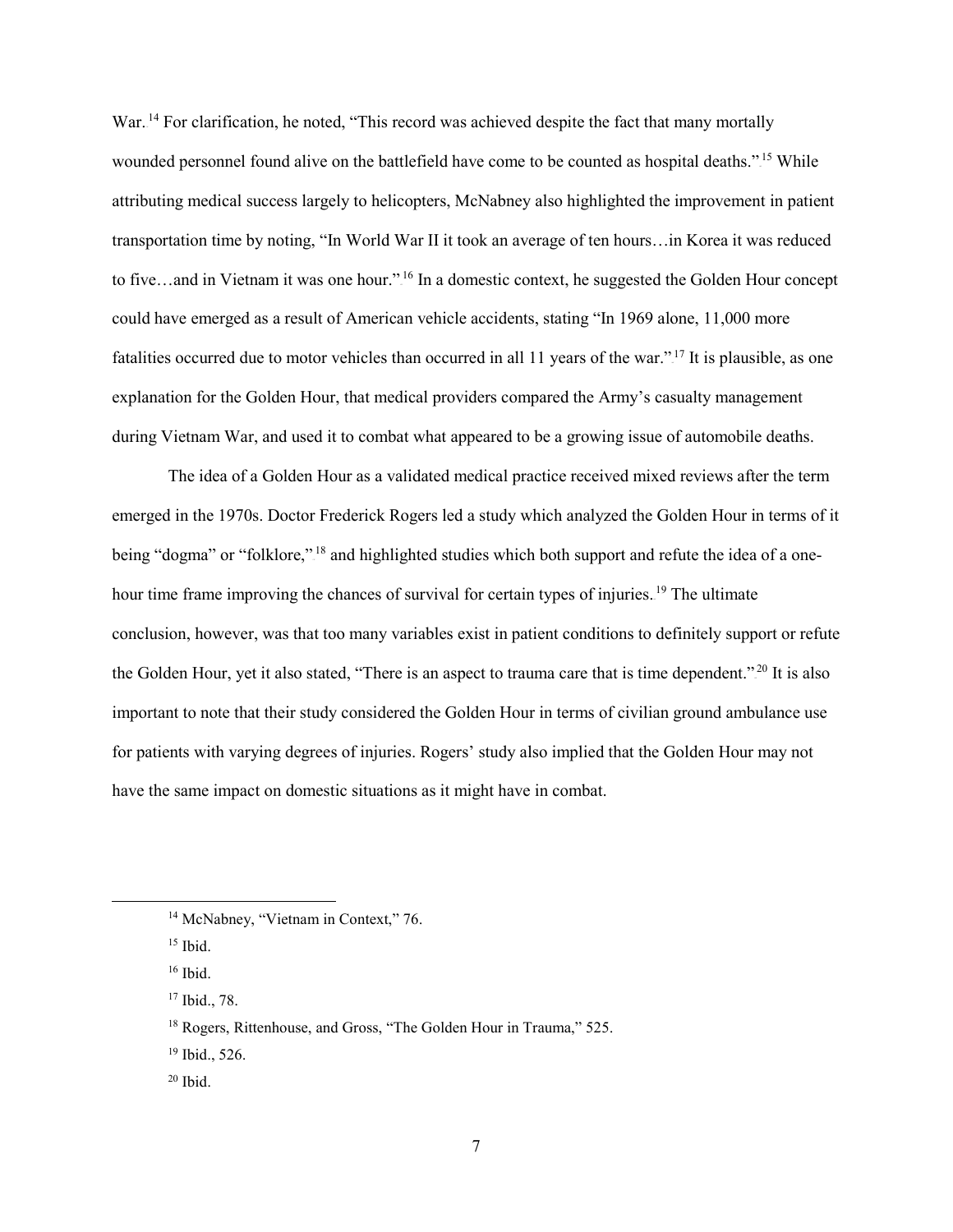A separate study analyzed the effect of the Gold Hour in combat. Doctors Russ Kotwal, Jeffrey Howard, Jean Orman, Bruce Tarpey, Jeffrey Bailey, Howard Champion, Robert Mabry, John Holcomb, and Kirby R. Gross conducted an analysis of combat casualties in Afghanistan after Secretary Gates "…mandated prehospital helicopter transport of critically injured combat casualties in sixty minutes or less."<sup>21</sup> The objective of the study was to determine if the new mandate had any impact on casualty rates, and analyzed casualty data in Afghanistan from September 2001 through March 2014. This timeframe provided the authors with substantial data both before and after the mandate. Ultimately, the study found that the percentage of casualties determined to be killed in action was reduced from 16% to 9.9%, "...equating to 359 lives saved."<sup>22</sup> While focused on cases of air MEDEVAC, the study also determined the average mission time after Secretary Gates' mandate was reduced from ninety to forty-three minutes.<sup>23</sup> Mission time includes the time from injury to request, launching the aircraft, aircraft arrival on scene, and movement from scene to military treatment facility.<sup>24</sup> While the study highlights the improvements of a one-hour mandate, it does not account for other variables such as the operational tempo, terrain, weather, enemy situation or aircraft availability. It does, however, point out that that the severity of injury became complex throughout the war, noting "…the prevailing mechanism of injury shifted from gunshot to explosion.".<sup>25</sup>

# Methodology

This paper used a structured focus case study comparison methodology to produce a qualitative assessment of three historical case studies. The first two case studies analyzed were the Vietnam War in the buildup phase in 1965, and the beginning of troop withdrawal in 1970. The third case study analyzed

<sup>24</sup> Ibid.

 <sup>21</sup> Kotwal et al, "The Effect of a Golden Hour Policy," E1.

 $22$  Ibid.

<sup>23</sup> Ibid., E4.

<sup>25</sup> Ibid., E8.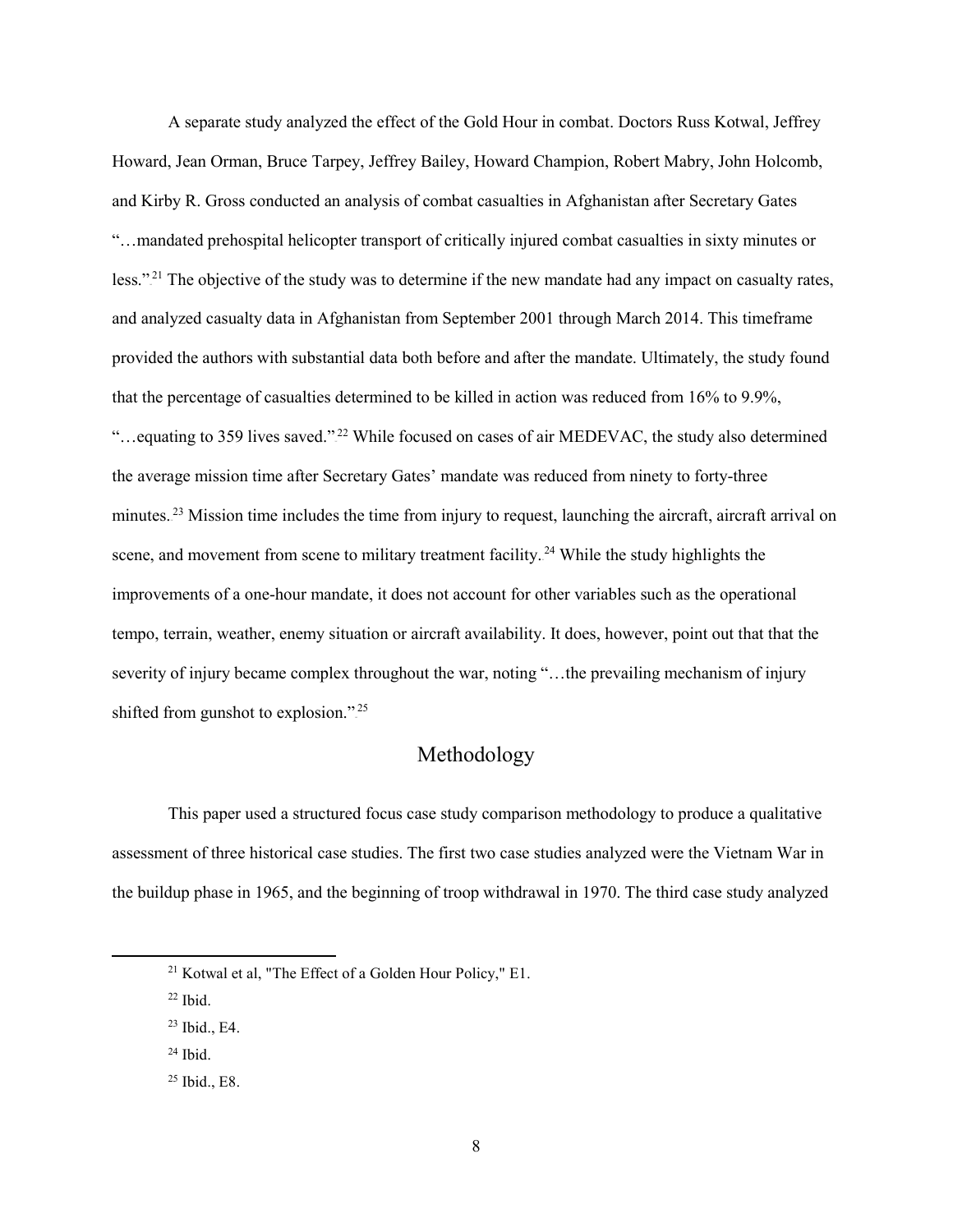Operation Desert Shield/Storm. The paper used the same structured research questions across the three case studies in order to maintain its focus.

The structured focus case study comparison is well-suited for this research paper as it allows for "systematic comparison of two unrelated cases," and enables the researcher to "…standardize data collection."<sup>26</sup> Additionally, this method allows the researcher to maintain objectivity "...by asking a set of standardized, general questions of each case."<sup>27</sup> While remaining focused on analyzing a single concept in multiple cases, the researcher produces "...comparable data in comparative studies."<sup>28</sup>

The differences between the Vietnam War and Operation Desert Storm were significant. The Vietnam War spanned nearly ten years, saw nearly 50,000 combat related deaths, and was fought both as a means to protect the government of South Vietnam and prevent the spread of communism.<sup>29</sup> Operations generally occurred from fixed bases, while units used air mobility to insert themselves into both mountainous and jungle environments. The ground campaign of Operation Desert Storm, in contrast, lasted only a few days and had a limited objective of liberating Kuwait from Iraqi forces. The ground war required extended lines of communication and demonstrated America's capacity to conduct rapid largescale operations. This study used five structured focused comparison questions to analyze each case in order to answer the secondary research questions.

The first structured focus comparison question is where were medical units located with respect to combat operations? The intent of this question was to understand the makeup of the battlefield regarding roles of care and distances between them. The essence to maintaining to maintain the Golden Hour is the ability to evacuate a patient to a treatment facility in sixty minutes. The answer to this question informed the study on how distances between combat operations and treatment facilities

 <sup>26</sup> Alexander L. George and Andrew Bennett, *Case Studies and Theory Development in the Social Sciences*, BCSIA studies in international security (Cambridge, MA: MIT Press, 2005), 67.

<sup>27</sup> Ibid., 69.

<sup>28</sup> Ibid.

<sup>&</sup>lt;sup>29</sup> Kotwal et al., "The Effect of a Golden Hour Policy," E3.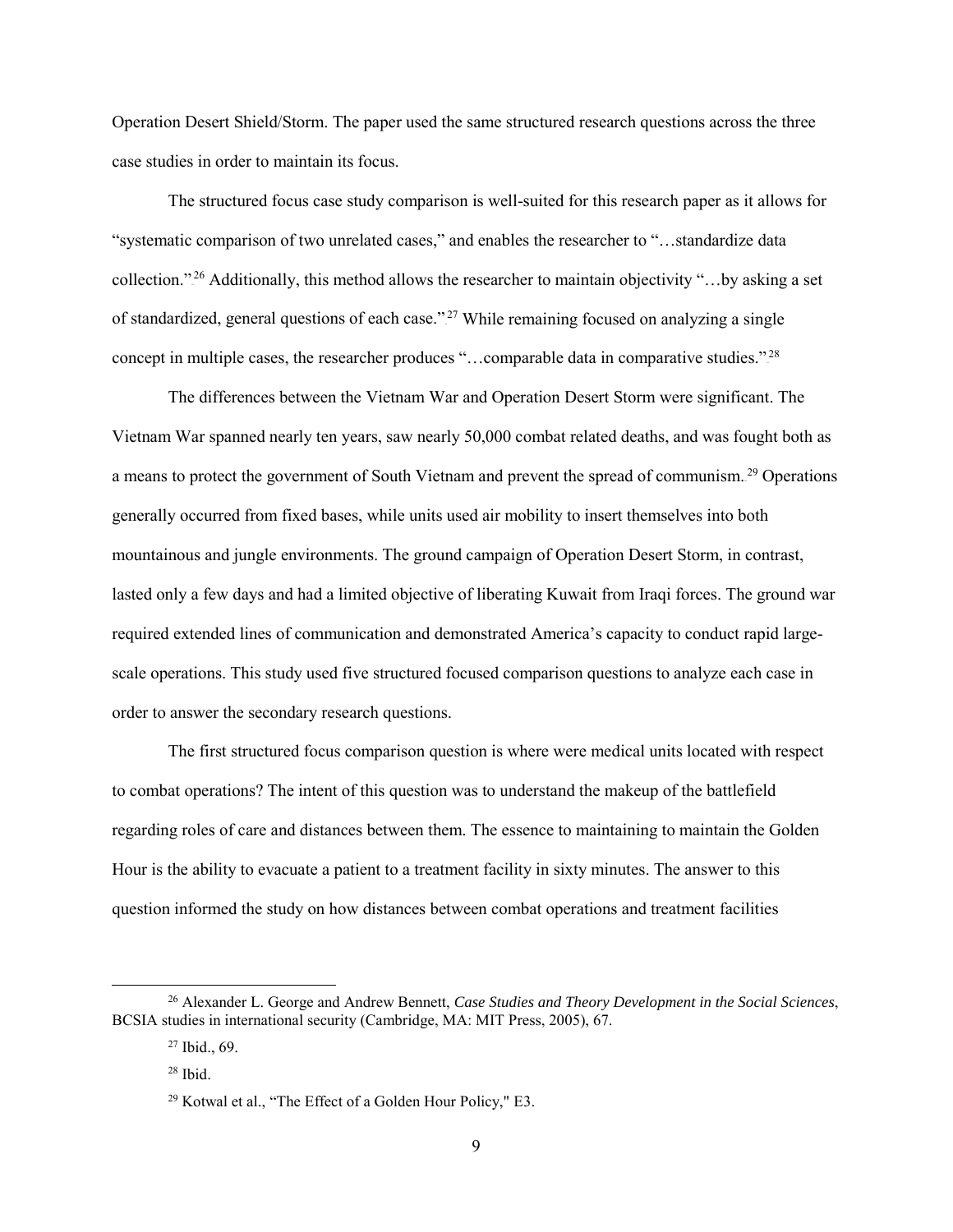impacted the Golden Hour. The second question is what aeromedevac units and capabilities were utilized? The answer to this question enabled a theater perspective on the air ambulance units, and air MEDEVAC helicopters used in each case. It also provided insight into understanding how changes in doctrine and organizations impacted the number of deployed units and assets into the theater.

The third question is what was the casualty survival rate? The rate of casualty survival is a metric to understand the benefits of MEDEVAC operations. The answer to this question informed the research question on lessons learned and how air MEDEVAC impacted casualty survival in each case. The fourth question was how were air MEDEVAC assets controlled and regulated? This question investigated the processes and procedures for using MEDEVACs in each case. It provided insight into how air MEDEVAC units interacted with ground combat forces, treatment facilities, and airspace management entities. The answer to this question enabled the study to qualitatively assess the functionality of MEDEVAC regulation and control.

The last question is how did the current medical doctrine support a Golden Hour of care in theater? To answer this question the study examined operational and medical doctrine to determine if there was emphasis on a time and distance factor in how medical units were arrayed on the battlefield. The answer to this question enabled the study to look at the relationship between doctrine and practice as it relates to air MEDEVAC in each case study.

This study used primary and secondary sources to provide details, data, and evidence for case study analysis and comparison. The sources used provided medical and operational context to inform the answers of the research questions. Additionally, this study used doctrine, policy, regulations, journal entries, reports to congress, and unit histories for analysis. This enabled the study to answer the secondary research questions in the manner of a structured focus comparison. The next section in this study contains the case studies.

10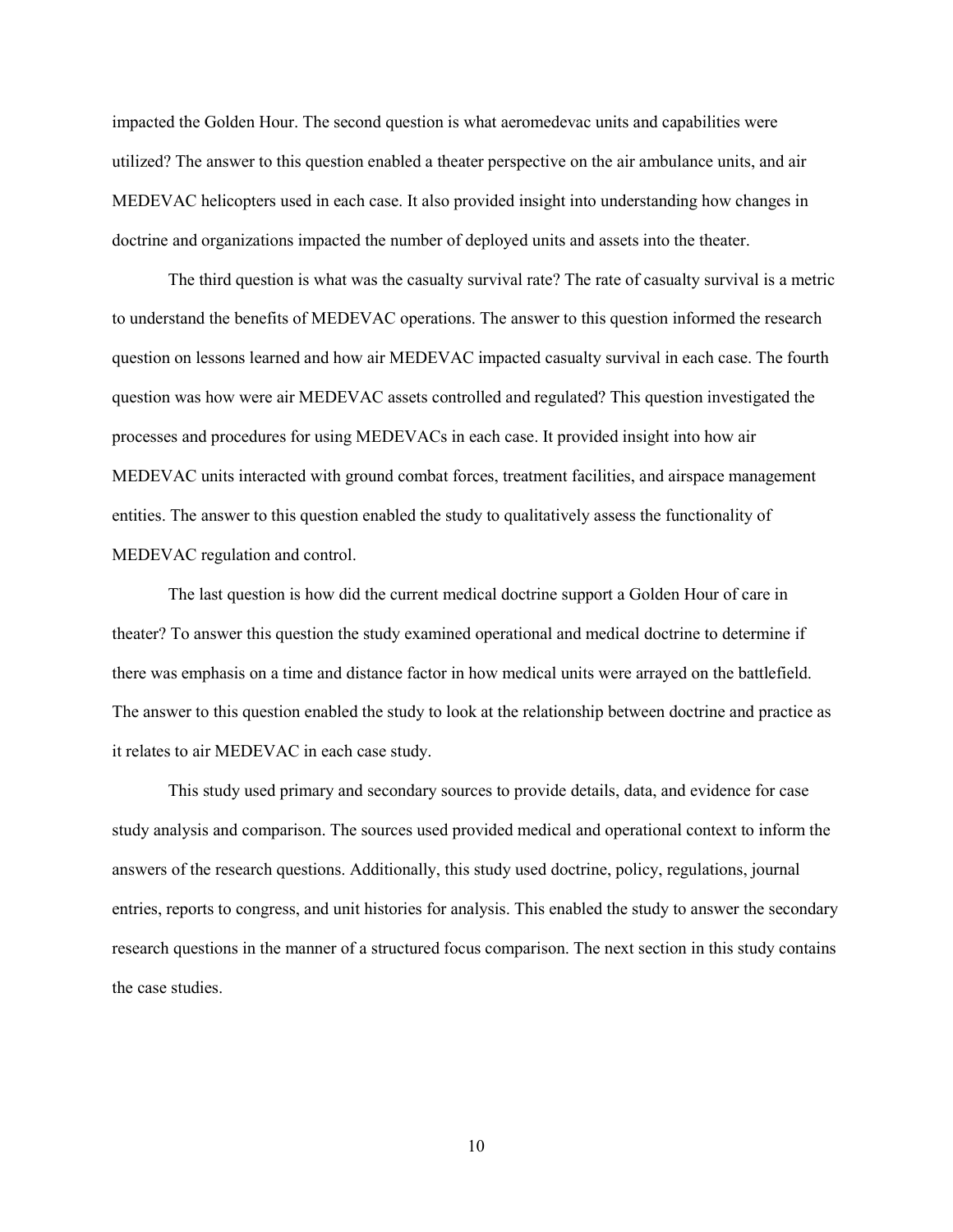## Case Studies

## Vietnam War 1965

The Vietnam War in 1965 represented a pivot from limited military and government assistance, to large troop deployments aimed at stopping the spread of communism and protecting American forces.<sup>30</sup> The United States involvement in Vietnam stemmed from failed French attempts to prevent the loss of French Indochina to the communists. After much bloodshed, the French facilitated the establishment of North and South Vietnam, separated at the  $17<sup>th</sup>$  parallel.<sup>31</sup> The communists occupied the north, and the non-communists the south. President John F. Kennedy announced in 1961 that the United States would support the Republic of Vietnam, then led by President Ngô Đình Diệm, with military supplies and combat advisors.<sup>32</sup> The early effort in Vietnam fell under the auspice of the Military Assistance Advisory Group (MAAG), and later the Military Assistance Command Vietnam (MAVC). South Vietnam was divided into four corps tactical zones (CTZ) as depicted in figure  $1.^{33}$ 

Initially the United States provided approximately 8,000 military advisors to assist the developing South Vietnamese forces.<sup>34</sup> Advisors were focused near major cities, where the communists posed the biggest threat, and received medical support from the 8<sup>th</sup> Field Hospital, and twelve medical detachments located throughout CTZs I, II, and III.<sup>35</sup> The medical detachments, however, only provided basic medical

- <sup>32</sup> Dorland and Nanney, *Dust Off,* 5.
- <sup>33</sup> Carland, *Stemming the Tide,* 7.

 $34$  Ibid.

 <sup>30</sup> John M Carland, *Stemming the Tide, May 1965 to October 1966* (Washington, DC: Center of Military History, Government Printing Office, 2000), 11.

<sup>31</sup> Carland, *Stemming the Tide*, 4.

<sup>35</sup> Spurgeon Neel, *Medical Support of The US Army in Vietnam 1965-1970* (Washington, DC: Center of Military History, Government Printing Office, 1991), 9.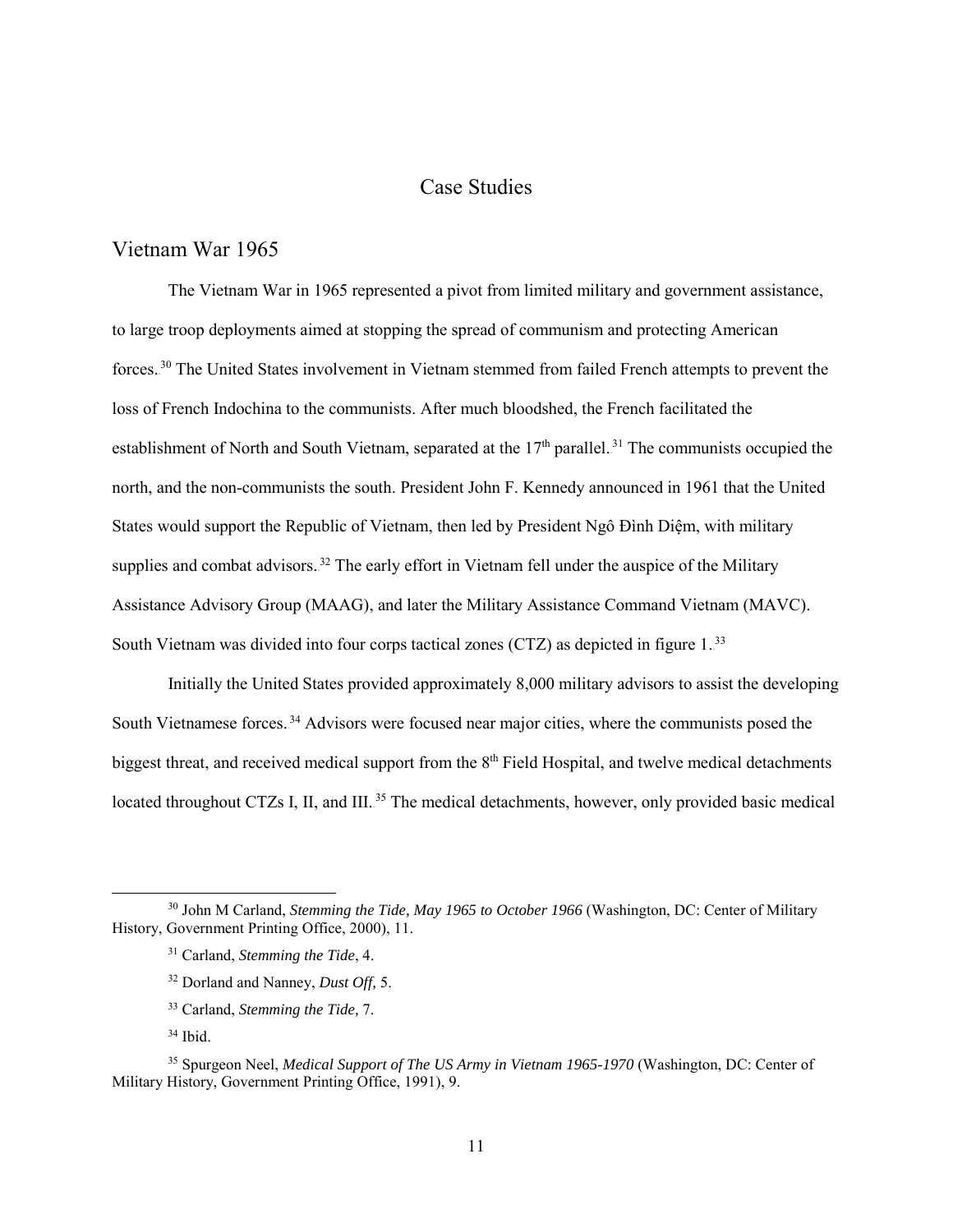care and relied on the hospital for surgery and supplies.<sup>36</sup> Although numerous helicopters were deployed to Vietnam, only one five-helicopter air MEDEVAC unit provided dedicated support to the advisors.<sup>37</sup> The 8<sup>th</sup> Field Hospital located in Nha Trang provided surgical care, hospitalization, and ancillary services, and received aeromedical support from the attached 57<sup>th</sup> Medical Detachment Helicopter Ambulance  $(MDHA).$ <sup>38</sup>



Figure 1. Corps Tactical Zones in South Vietnam. Jeffrey J Clarke, *Advice and Support: The Final Years* (Washington, DC: Center of Military History, Government Printing Office, 2000), 35.

 <sup>36</sup> Ibid., 4.

<sup>37</sup> Dorland and Nanney, *Dust Off*, 24.

<sup>38</sup> Ibid.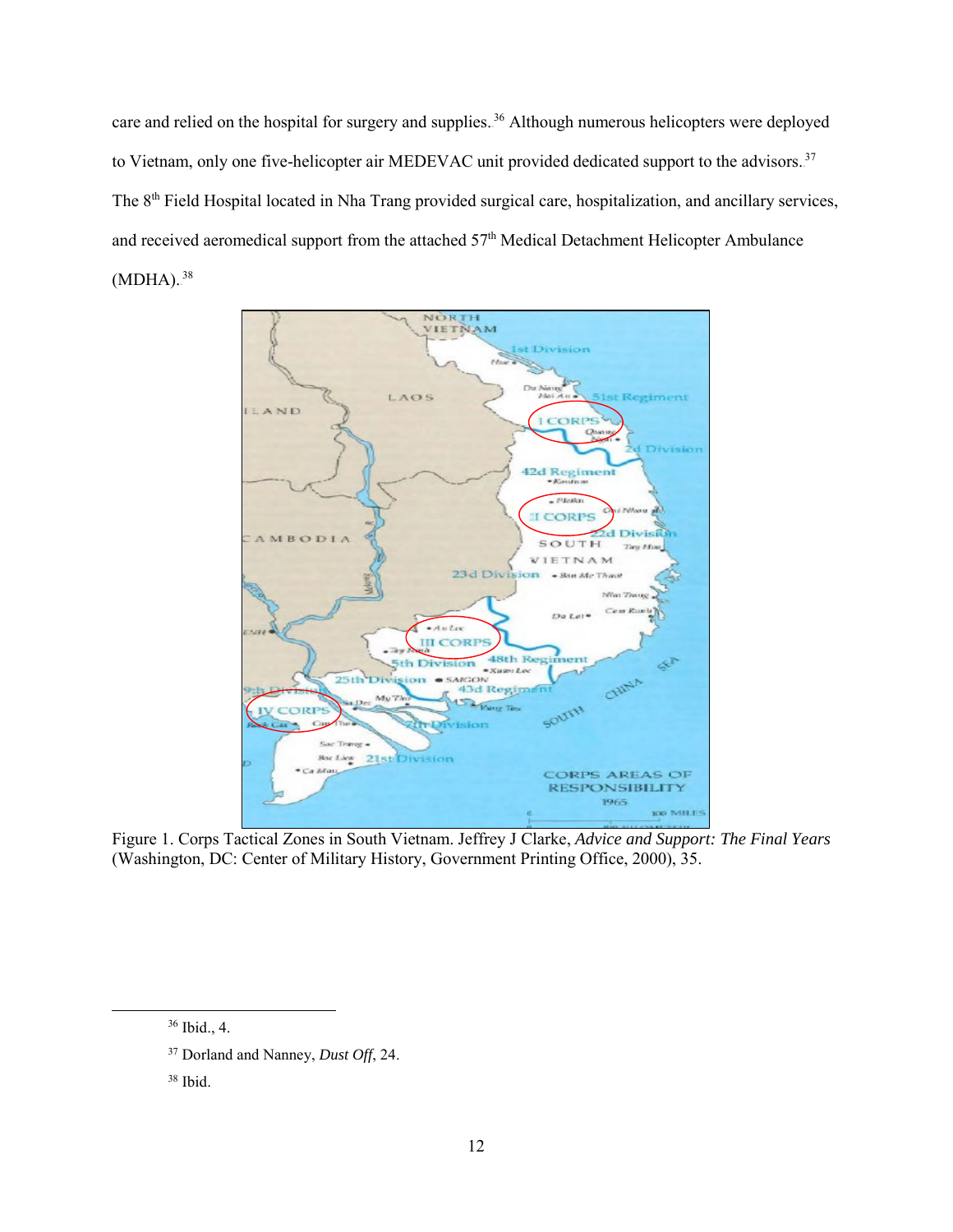The level of advisors continued to climb as the South Vietnamese military force numbers expanded. By 1965, there were 25,000 US troops present, and a new US President, Lyndon B. Johnson.<sup>39</sup> However, on 2 August 1964 a tipping point occurred which put the United States on the brink of war. On that date, North Vietnamese forces attacked a US destroyer in the Gulf of Tonkin.<sup>40</sup> This prompted a series of retaliatory airstrikes which led to the Gulf of Tonkin Resolution; enabling President Johnson to apply any means necessary to preserve the safety of American forces in Vietnam.<sup>41</sup> American military officials soon realized the northern communists were growing in manpower and capabilities. Additionally, the monthly number of South Vietnamese casualties grew "…from 1,900 in January 1964 to  $3,000$  in December." $42$ 

Attacks on American forces continued through 1965; beginning with an attack at the US Air Base in Pleiku on February 7, 1965. It killed nine American advisors and wounded 108.<sup>43</sup> Over twenty aircraft were destroyed in the attack.<sup>44</sup> On February 9, the communists attacked the Americans at Quy Nhon, also in CTZ II, killing twenty-three and wounding twenty-one.<sup>45</sup> Aside from the US retaliation, two actions occurred as a result. The first was the execution of a bombing campaign, named Operation Rolling Thunder, which applied increasing pressure on the communists to cease their attacks.<sup>46</sup> As the second action, the Chief of Staff of the Army, General Harold Johnson, went to Vietnam to assess the situation and determine how to change the rapidly deteriorating circumstances. $47$ 

- <sup>44</sup> Ibid.
- $45$  Ibid., 15.
- <sup>46</sup> Ibid.

 <sup>39</sup> US Military Assistance Command Vietnam (USMACV), *Command History United States Military Assistance Command Vietnam 1965*, (Saigon, Vietnam: Military History Branch, 1965), 269.

<sup>40</sup> Carland, *Stemming the Tide,* 11.

<sup>41</sup> Ibid.

 $42$  Ibid., 12.

<sup>43</sup> Ibid., 14.

<sup>47</sup> Ibid., 17.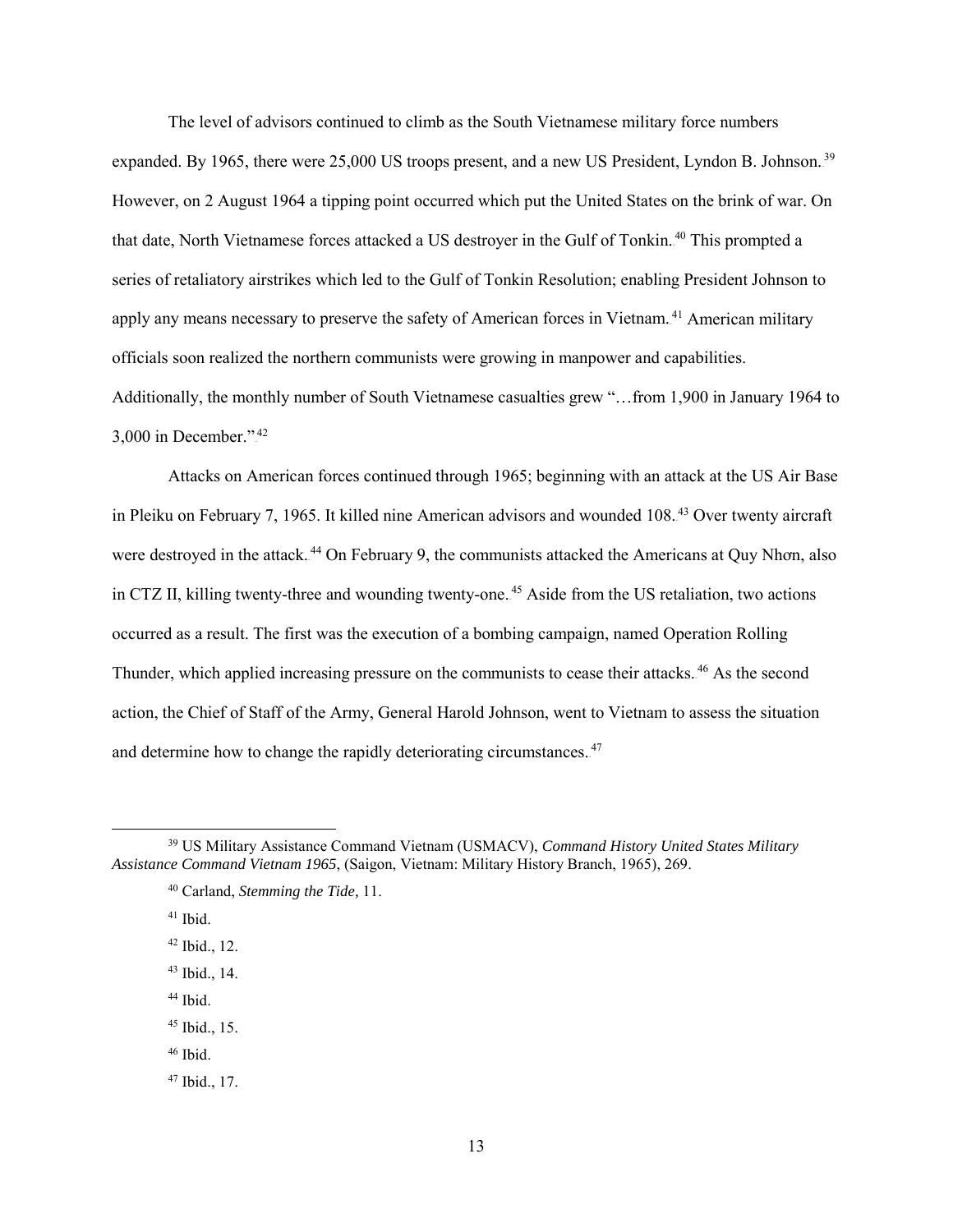General Johnson returned to the United States with options to improve the situation, and by May 15, President Johnson approved and implemented them.<sup>48</sup> Johnson recommended to deploy one US division to protect key infrastructure in the Republic of Vietnam (RVN), and four additional US divisions to deploy and occupy areas throughout the south. This enabled more responsiveness and provided a capability to conduct ground offensive operations against the communists. By the end of 1965, the 3rd Marine Division, 101<sup>st</sup> Airborne Division, 173<sup>rd</sup> Airborne Brigade, 1<sup>st</sup> Infantry Division, and 1<sup>st</sup> Cavalry Divisions, a brand-new airmobile division, arrived and began conducting operations against both the North Vietnamese and the Viet Cong.<sup>49</sup> The total US military strength by the end of 1965 was approximately  $185,000.^{50}$ 

The first question is where were medical units located with respect to the combat forces? In 1965, medical and air evacuation capabilities were increased to support the growth of combat forces. By the end of the year hospital bed spaces grew from 110 to  $1600$ .<sup>51</sup> During the early months of 1965 all medical treatment facilities were concentrated in either Saigon or Nha Trang.<sup>52</sup> The distance from Nha Trang to the northern boundary in CTZ I was approximately 330 miles while the distance from Saigon to the western boundary of CTZ IV was approximately 150 miles.

The 1st Cavalry Division, totaling almost 16,000 troops, occupied CTZ II and located its headquarters in An Khê.<sup>53</sup> The 1st Brigade of the 101<sup>st</sup> Airborne Division set up its headquarters 150 miles south in the vicinity of Phan Rang, and was tasked with securing the coastal area to enable

 <sup>48</sup> Ibid., 19.

<sup>49</sup> USMACV, *Command History 1965*, 300.

<sup>50</sup> Ibid., 275.

<sup>51</sup> Richard V. N. Ginn, *The History of the US Army Medical Service Corps* (Washington, DC.: Office of the Surgeon General and Center of Military History, United States Army, 1997), 309, accessed November 2, 2020, https://archive.org/details/historyofusarmym00wash.

<sup>52</sup> Neel, *Medical Support of The US Army in Vietnam*, 60.

<sup>53</sup> Carland, *Stemming the Tide,* 61.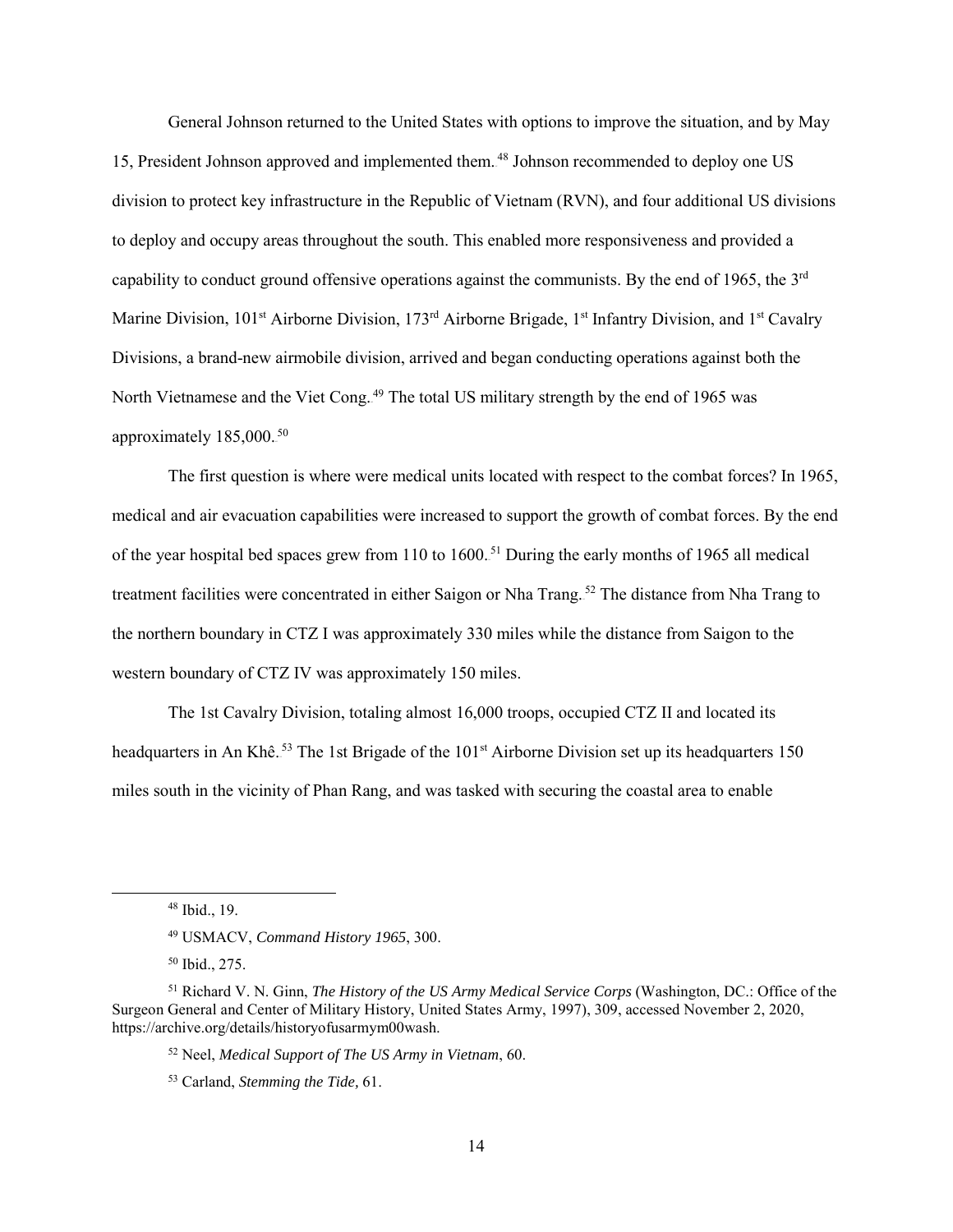additional forces to enter the theater.<sup>54</sup> The 1st Cavalry Division, as a newly formed airmobile division, arrived with an organic air ambulance platoon and twelve UH-1D MEDEVAC helicopters. The platoon fell under the division's 15th Medical Battalion and provided direct support to the divisional units.<sup>55</sup> The 57th MDHA provided additional MEDEVAC support, and rearward movement of casualties within the zone. The largest of the four CTZs, zone II, stretched approximately 120 miles from its eastern coastal boundary to its western boundary with Cambodia and Laos. From north to south the zone spanned approximately 300 miles.

The 173rd Airborne Brigade and 1st Infantry Division operated in CTZ III. Neither had organic air MEDEVAC support. The 173rd operated out of Biên Hòa and defended Saigon from an enemy advance.<sup>56</sup> The brigade's second task was to enable the 1<sup>st</sup> Infantry Division to integrate into the zone.<sup>57</sup> 1st Infantry Division operated primarily around Saigon to prevent the enemy from overtaking the capitol and kept each of its brigades no more than twenty-eight miles apart.<sup>58</sup> Zone III, while it shared roughly the same east to west distance as zone II, had a north to south distance between boundaries of approximately 120 miles. At this period in the deployment, the assigned end strength for the division was 9,600 troops.<sup>59</sup> Area MEDEVAC support for zone III came from various detachments located at Tan Son Nhut Air Base adjacent to Saigon.

The second question is what MEDEVAC units and capabilities were employed? At the beginning of 1965, the total combat force committed by the United States was approximately 20,000, and by its end the number rose to nearly 185,000.<sup>60</sup> With casualties increasing in austere areas, the helicopter became

<sup>57</sup> Ibid., 68.

 <sup>54</sup> Ibid., 43.

<sup>55</sup> Darrel D Whitcomb, *Call Sign "Dustoff": A History of US Army Aeromedical Evacuation from Conception to Hurricane Katrina* (Frederick, MD: Borden Institute, 2011), 39.

<sup>56</sup> Carland, *Stemming the Tide,* 22.

<sup>58</sup> Ibid.

<sup>59</sup> Ibid.

<sup>60</sup> USMACV, *Command History 1965*, 269.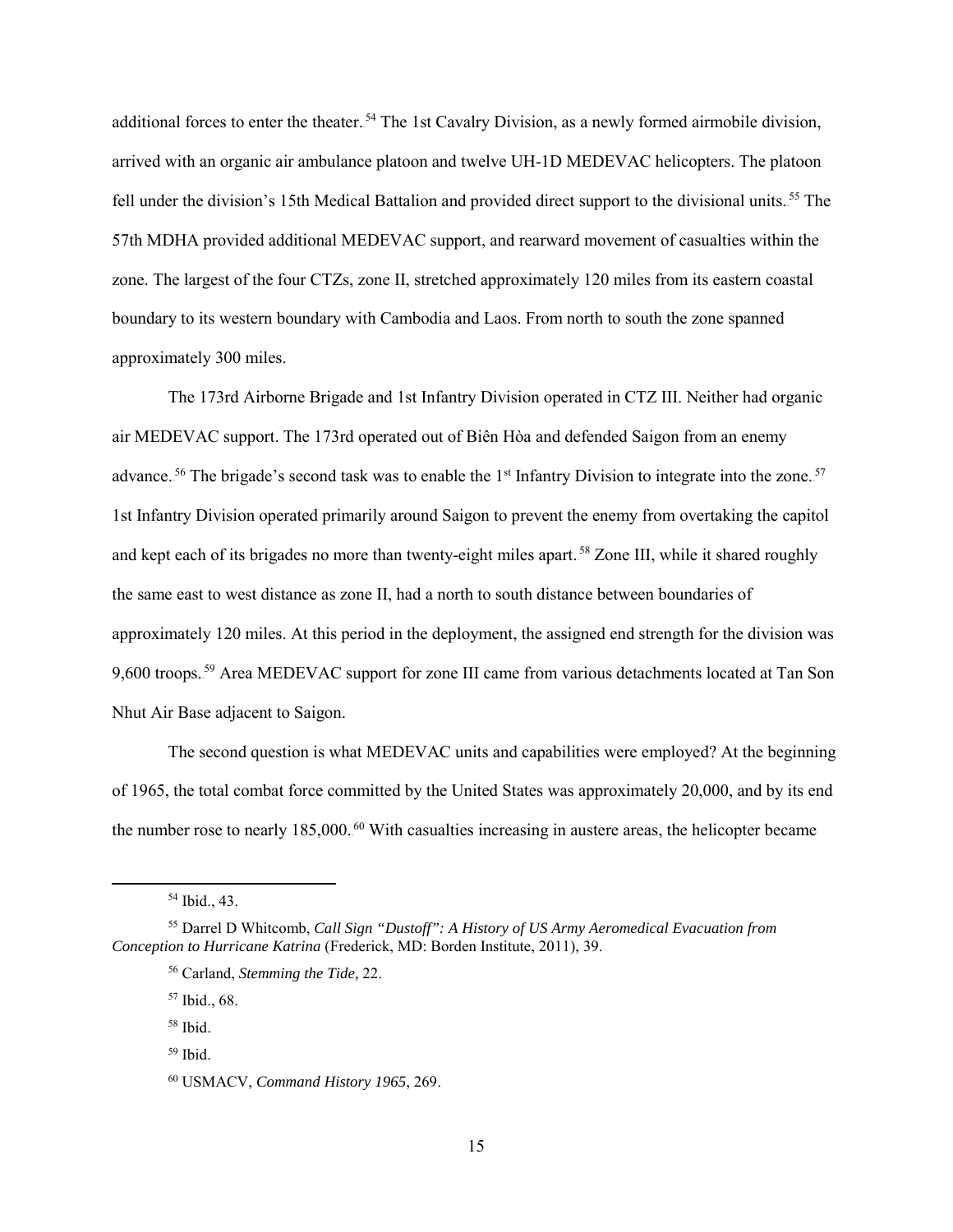the preferred method for evacuation due to its speed, and because it could navigate in almost any terrain. The air MEDEVAC program grew from a single five-helicopter detachment covering all South Vietnam in 1961, to fifty-seven helicopters by the end of 1965, providing both direct and area support.<sup>61</sup>

While non-divisional helicopter ambulance units operated from a fixed base, they often provided support outside their CTZ, and to Vietnamese nationals. Stationed in and around Saigon in CTZ III were the 57th, 82nd, 254th and 283rd MDHAs.<sup>62</sup> These detachments later became part of a provisional air ambulance company, which provided area support to CTZs III and IV.<sup>63</sup> While these detachments fell under a single headquarters, their area support mission did not change. These units operated Bell UH-1B Iroquois helicopters with twenty-two platforms across the four detachments.<sup>64</sup>

The 57th MDHA initially provided coverage for the northern zones, but was later absorbed into the newly activated 498th Medical Company Air Ambulance (MCAA).<sup>65</sup> Activated in September, 1965, the 498th operated twenty-five UH-1D helicopters, and was responsible for the execution and coordination of MEDEVAC operations throughout CTZ III.<sup>66</sup> The 498th operated from three locations with nine helicopters in Quy Nhơn, nine in Pleiku, and the remainder, along with the company headquarters, in Nha Trang.<sup>67</sup> The 1st Cavalry Division employed its organic air ambulance platoon in CTZ III, but due to maintenance, damage, and other taskings, the platoon's twelve UH-1D helicopters were not adequate. This became most apparent during the Battle of Ia Drang where three available MEDEVAC helicopters provided anywhere from seventy to 280 MEDEVAC flights per day.<sup>68</sup>

<sup>67</sup> Ibid., 51.

 <sup>61</sup> Dorland and Nanney, *Dust Off*, 45–53.

<sup>62</sup> Whitcomb, *Call Sign "Dustoff,"* 40.

<sup>63</sup> Dorland and Nanney, *Dust Off*, 52.

<sup>64</sup> Ibid., 53.

<sup>65</sup> Whitcomb, *Call Sign "Dustoff,"* 40.

<sup>66</sup> Dorland and Nanney, *Dust Off*, 50.

<sup>68</sup> Dorland and Nanney, *Dust Off*, 48.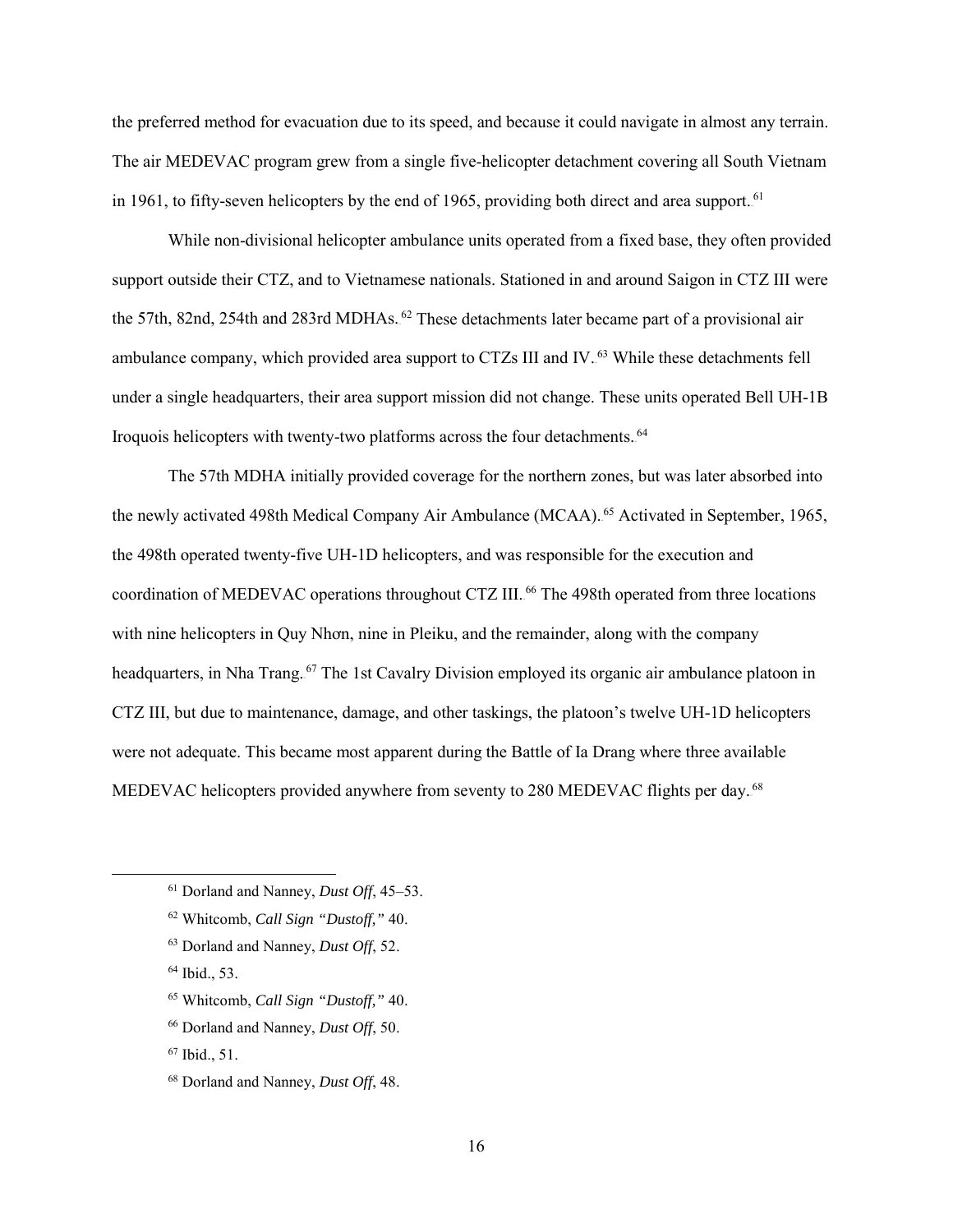The medical detachment helicopter ambulance was authorized five UH-1B helicopters with a basis of allocation on average of 2.33 detachments per corps.<sup>69</sup> The Army also activated the medical company air company, which was authorized twenty-five UH-1Ds, with one per corps authorized.<sup>70</sup> The air ambulance platoon, organic to the airmobile division's medical battalion, was authorized twelve UH- $1Ds.$ <sup>71</sup>

The UH-1B had a 1,100-horsepower engine, a range of 230 nautical miles traveling at 140 knots per hour, and could transport three litters with a medic.<sup>72</sup> The upgraded UH-1D had a 1,400-horsepower engine, a range of 270 nautical miles, and could carry six litters plus a medic.<sup>73</sup> Both helicopter models could be equipped with a jungle penetrator to reach the ground through the thick tree canopy, and had medical equipment to stabilize a patient en-route to the appropriate treatment facility.

The third question is what was the casualty survival rate? Casualty statistics can be presented through multiple methods and often reflect a war's entire time period. One method available was to analyze the ratio of wounded-in-action (WIA) to killed-in-action (KIA) during the conflict. Colonel Robert Hardaway, a US Army doctor, published an article with his own observations and research in Vietnam. He highlighted that during the Korean War the wounded to killed ratio was three to one, while in Vietnam up to 1967, the ratio was six to one.<sup>74</sup> He attributed this to a number of factors, specifically improvements in medical technology, the use of body armor, and air MEDEVAC operations.<sup>75</sup> Where soldiers previously arrived to a treatment facility already dead, they now arrived bleeding profusely or

 <sup>69</sup> Whitcomb, *Call Sign "Dustoff,"* 29.

 $70$  Ibid.

 $71$  Ibid., 39.

<sup>72</sup> Whitcomb, *Call Sign "Dustoff,"* 45.

 $73$  Ibid.

<sup>74</sup> Robert M. Hardaway, "Surgical Research in Vietnam," *Military Medicine* 132, no. 11 (November 1, 1967): 874, accessed November 8, 2020, https://academic.oup.com/milmed/article/132/11/873/4918143.

<sup>75</sup> Ibid., 874–875.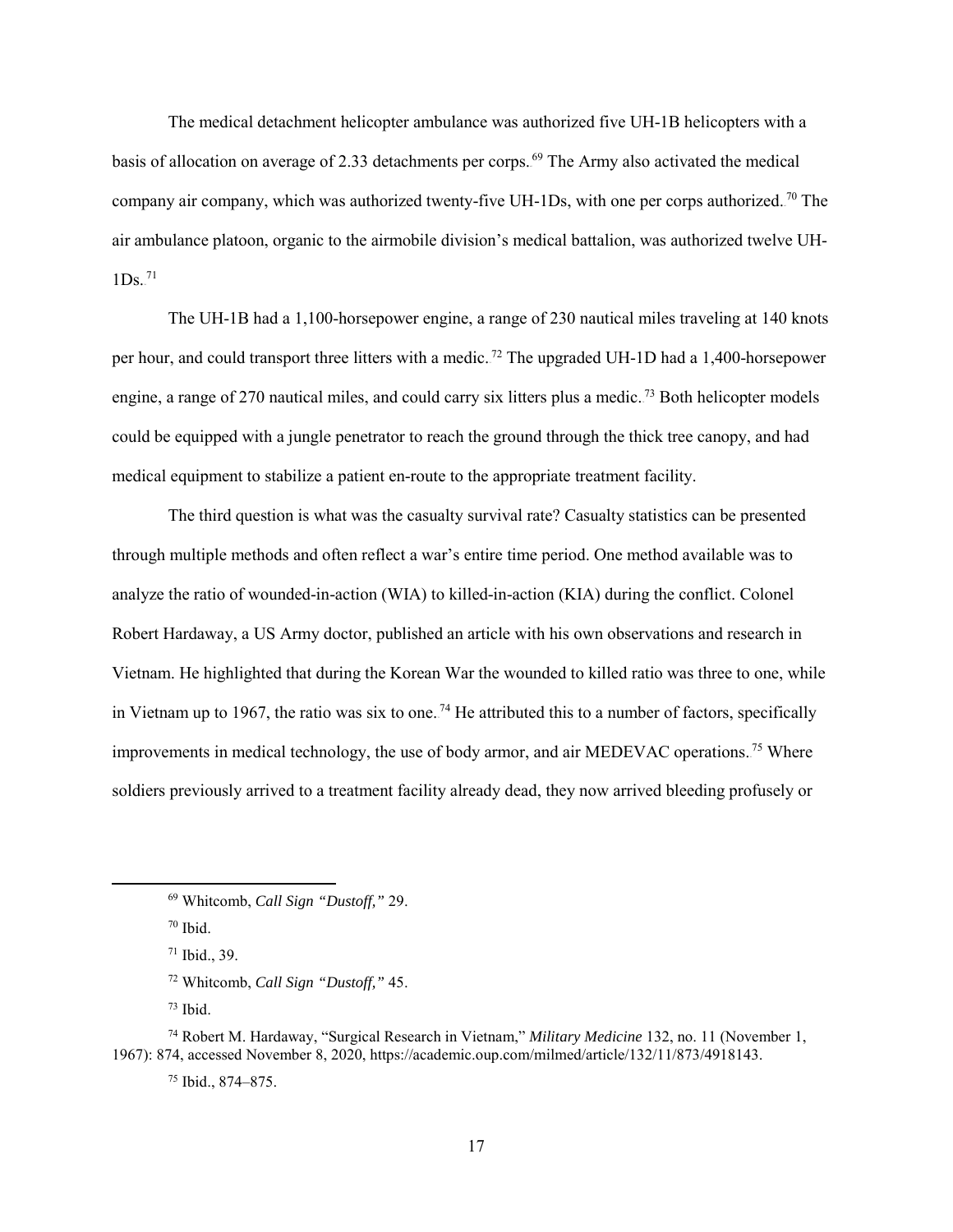going into shock.<sup>76</sup> Because of air MEDEVAC operations, he assessed, most casualties arrived within one hour, with an average time of forty minutes in some locations.<sup>77</sup>

Matthew Goldberg, a US Government statistician, provided another method for war casualty assessment. He defined the casualty survival rate as "…the number of WIA divided by the sum of WIA and hostile deaths- the percentage of troops injured in combat who survive (rather than succumb to) their wounds."<sup>78</sup> This method enables one to produce a "...composite measure of both lethality of enemy weapons and the effectiveness of US battlefield medicine and medical evacuation."<sup>79</sup> Goldberg, as seen in figure 2, determined a casualty survival rate for the Vietnam War over a 10-year period by dividing the total WIA (303,644) by the total WIA and hostile deaths (350,987), equaling 86.5%.





https://www.tandfonline.com/doi/full/10.1080/10242694.2015.1129816.

<sup>79</sup> Ibid., 10.

 <sup>76</sup> Ibid., 873.

<sup>77</sup> Ibid., 874.

<sup>78</sup> Matthew S. Goldberg, "Casualty Rates of US Military Personnel During the Wars in Iraq and Afghanistan," *Defence and Peace Economics* 29, no. 1 (January 2, 2018): 10, accessed October 8, 2020, https://www.tandfonline.com/doi/full/10.1080/10242694.2015.1129816.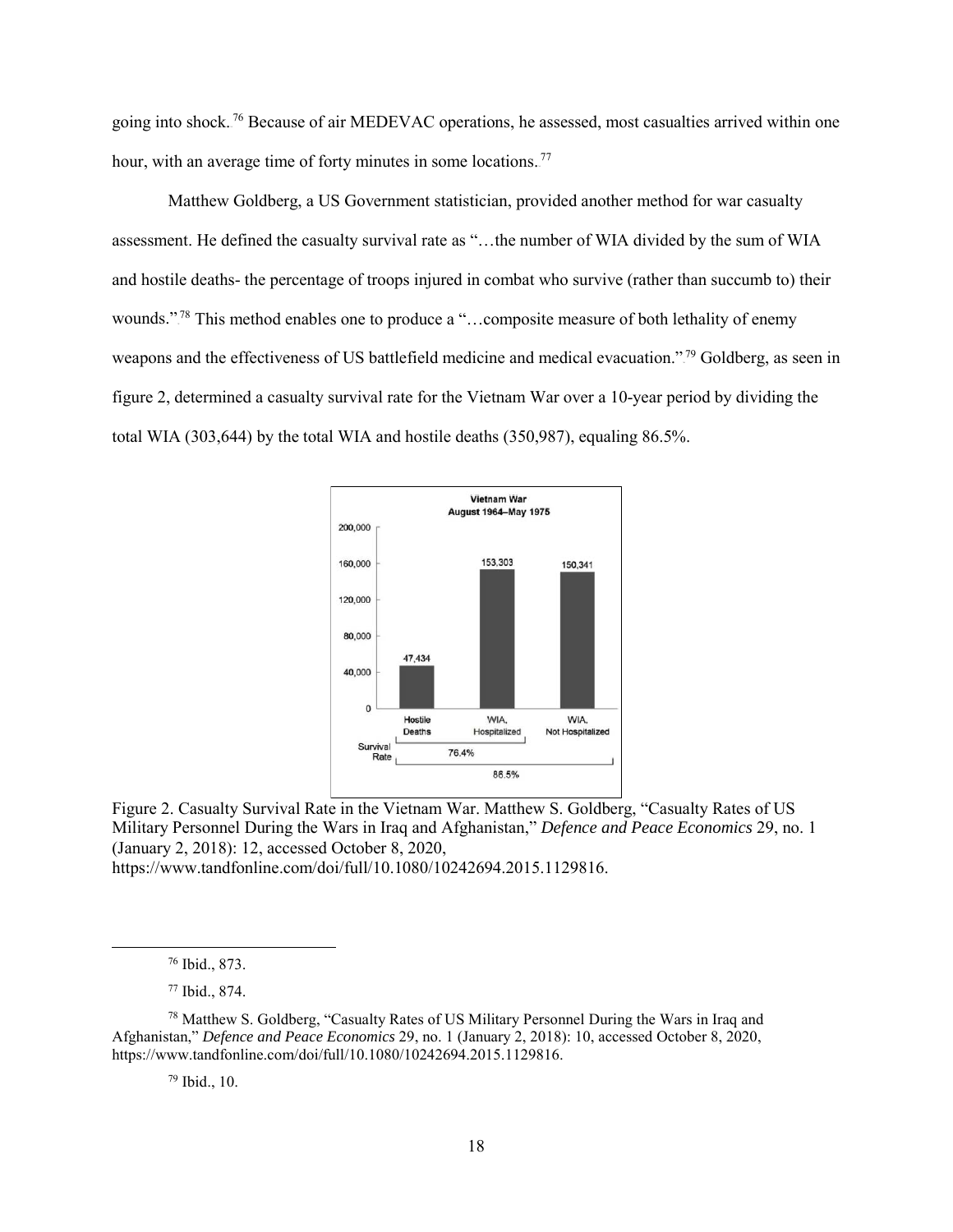This paper used Goldberg's method and available data to produce a casualty survival rate specific to Vietnam in 1965. Given the total US presence in Vietnam was approximately 185,000 in 1965, as depicted in figure 3, one can apply the WIA rate of 61.6 to get  $11,396$ .<sup>80</sup> The total deaths in 1965 were 1928.<sup>81</sup> Thus, 11,396 divided by  $(11,396+1928)$  equals an approximate casualty survival rate of 85.5% in 1965. In 1965 the ratio of wounded to killed was approximately 5.9 to 1.

| SELECTED CAUSES OF ADMISSIONS TO HOSPITAL AND QUARTERS AMONG ACTIVE-DUTY U.S. ARMY |       |       |       |       |       |       |
|------------------------------------------------------------------------------------|-------|-------|-------|-------|-------|-------|
| PERSONNEL IN VIETNAM, 1965-1970                                                    |       |       |       |       |       |       |
| [Rate expressed as number of admissions per annum per 1,000 average strength]      |       |       |       |       |       |       |
| Cause                                                                              | 1965  | 1966  | 1967  | 1968  | 1969  | 1970  |
| Wounded in action                                                                  | 61.6  | 74.8  | 84.1  | 120.4 | 87.6  | 52.9  |
| Injury (except wounded in action)                                                  | 67.2  | 75.7  | 69.1  | 70.0  | 63.9  | 59.9  |
| Malaria                                                                            | 48.5  | 39.0  | 30.7  | 24.7  | 20.8  | 22.1  |
| Acute respiratory infections                                                       | 47.1  | 32.5  | 33.4  | 34.0  | 31.0  | 38.8  |
| Skin diseases (includes dermatophyt-                                               |       |       |       |       |       |       |
| osis)                                                                              | 33.1  | 28.4  | 28.3  | 23.2  | 18.9  | 32.9  |
| Neuropsychiatric conditions                                                        | 11.7  | 12.3  | 10.5  | 13.3  | 15.8  | 25.1  |
| Viral hepatitis                                                                    | 5.7   | 4.0   | 7.0   | 8.6   | 6.4   | 7.2   |
| Venereal disease (includes CRO $1$ )                                               | 277.4 | 281.5 | 240.5 | 195.8 | 199.5 | 222.9 |
| Venereal disease (excludes CRO $1$ )                                               | 3.6   | 3.8   | 2.6   | 2.2   | 1.0   | 1.4   |
| Fever of undetermined origin                                                       | 42.8  | 57.2  | 56.2  | 56.7  | 57.7  | 72.3  |

Figure 3. Rates of Injury in Vietnam, 1965-1970. Reproduced from Spurgeon Neel, *Medical Support of The US. Army in Vietnam 1965-1970* (Washington, DC: Center of Military History, United States Army, 1991), 36.

The fourth question is how were MEDEVAC missions controlled or regulated? Requests for air

MEDEVAC normally originated near the point of injury. Through 1965, a medical regulating officer

 $(MRO)$  requested the MEDEVAC.<sup>82</sup> Often embedded at the battalion and above levels, this senior non-

commissioned officer sent the request to a nearby treatment facility which could task the evacuation pilots

for a mission.<sup>83</sup> If no MRO was present, the medic or aidman sent the request.<sup>84</sup> MROs at various

echelons helped direct the wounded to the appropriate level medical facility.

 <sup>80</sup> USMACV, *Command History 1965*, 269.

<sup>81</sup> US National Archives and Records Administration, "Vietnam War US Military Fatal Casualty Statistics," accessed November 9, 2020, https://www.archives.gov/research/military/vietnam-war/casualty-statistics.

<sup>82</sup> Neel, *Medical Support of The US Army in Vietnam,* 74.

<sup>83</sup> Ibid., 74.

 $84$  Ibid.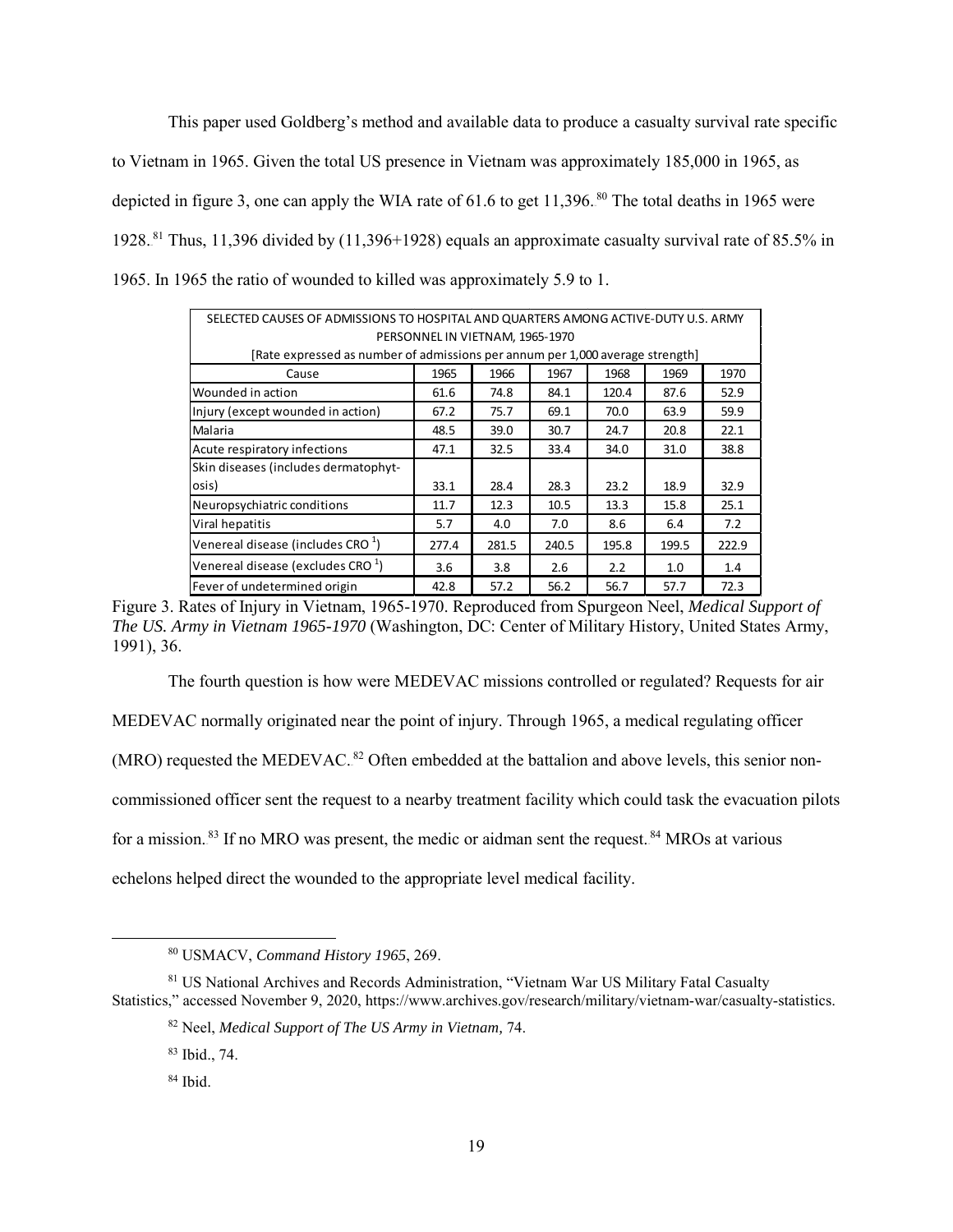By 1963 the call sign "Dust off" was the radio call sign to refer to MEDEVAC pilots.<sup>85</sup> The onboard radios enabled a shared understanding between tactical units, pilots, and treatment facilities. Most MEDEVAC teams could be airborne in less than three minutes and could gain a better understanding of the situation en-route to the pickup site.<sup>86</sup> Once airborne the team could divert to a more serious casualty as it monitored radio requests. $87$ 

Each CTZ had only one hospital throughout most of 1965, which forced the MEDEVAC teams to cover larger distances. During major operations the medical evacuation system could become backlogged with requests, which diverted air MEDEVAC requests through battalion, brigade, and division to hospitals channels.<sup>88</sup> Helicopters provided an advantage to the wounded with their ability to by-pass brigade and division-level medical clearing stations. The main concern for MEDEVAC teams was the time after patient pickup, and not the distances to facilities.<sup>89</sup> Additionally, the MEDEVAC teams could bypass the nearest medical facility with in-flight coordination through the MROs.<sup>90</sup> Coordination between treatment facilities and arriving helicopters allowed the teams on ground to prepare to receive the casualty. If a hospital was backlogged, the pilots could divert to another facility. MEDEVAC pilots flew 13,004 missions in 1965, which limited the ground MEDEVAC missions to receiving casualties from helicopters and moving then into treatment facilities.<sup>91</sup>

The final question is how did the current medical doctrine support the Golden Hour in theater? The operations in 1965 Vietnam reflected the descriptions of war described in FM 100-*5, Field Service Regulations Operations.* It stressed the need to be flexible in how one applies assets towards a

 <sup>85</sup> Ginn, *The History of the US Army Medical Service Corps*, 321.

<sup>86</sup> Whitcomb, *Call Sign "Dustoff,"* 42.

<sup>87</sup> Neel, *Medical Support of The US Army in Vietnam 1965-1970*, 74.

<sup>88</sup> Neel, *Medical Support of The US Army in Vietnam 1965-1970*, 73.

<sup>89</sup> Ibid., 74.

<sup>90</sup> Ginn, *The History of the US Army Medical Service Corps*, 309.

<sup>91</sup> Neel, *Medical Support of The US Army in Vietnam*, 75.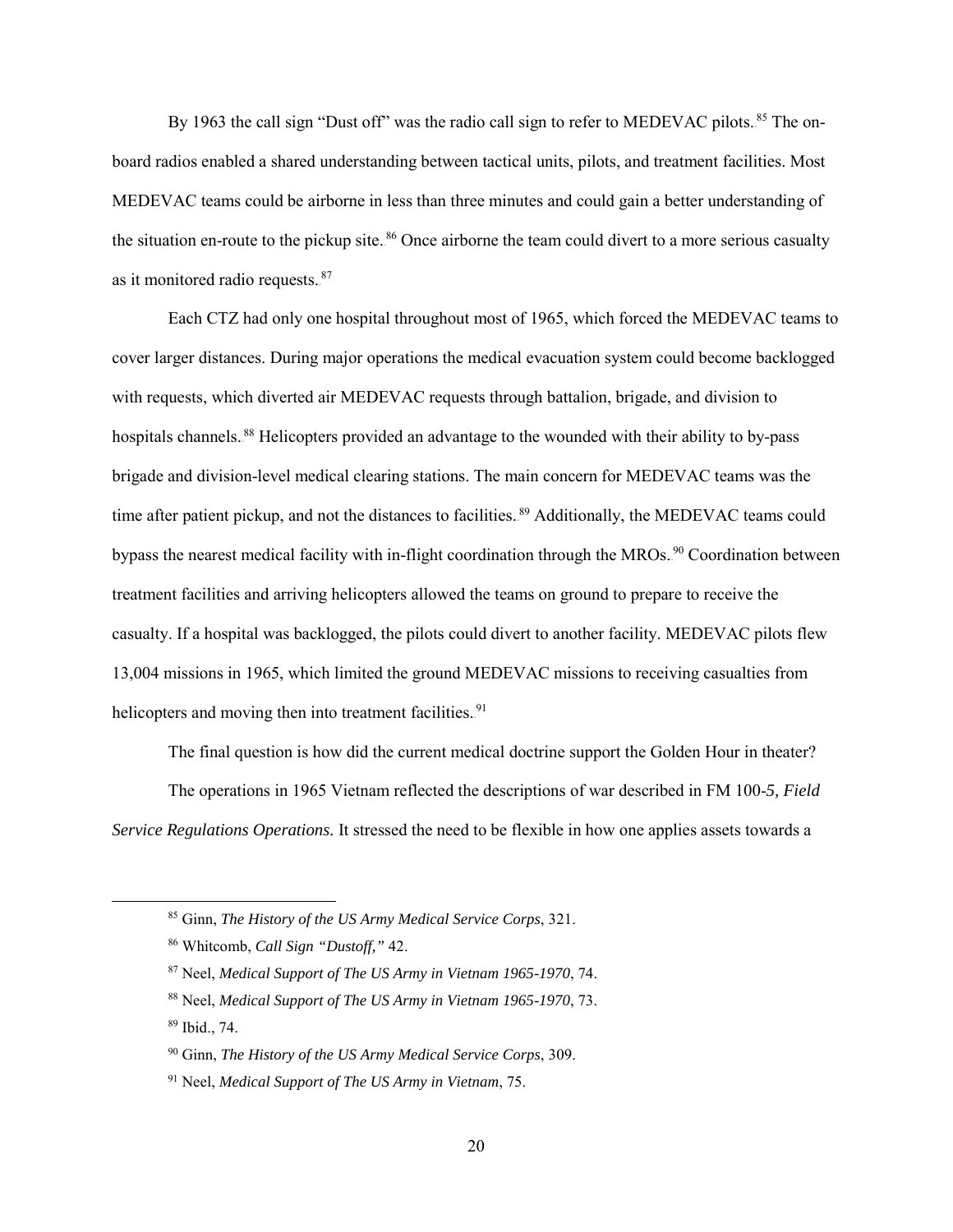problem or fights an enemy; specifically in reinforcing existing units and adapting to the operational environment.<sup>92</sup> Regarding medical evacuation, it pointed out units should improvise and adapt their operating procedures since ground MEDEVAC may be subject to enemy attack.<sup>93</sup> Notably, FM 100-5 stressed maximum utilization of helicopters to evacuate.<sup>94</sup>

Field Manual 8-16, *Medical Service, Field Army*, provided a breakdown in medical capabilities of the Field Army Support Command, which supported multiple corps. The assigned medical brigade provided one mobile army surgical hospital (MASH) with sixty bed spaces per division, one evacuation hospital in the division rear area with 400 bed spaces, fifteen clearing companies each with capacity to hold 240 casualties, multiple ground ambulance companies, and one convalescent hospital with a 1,500 bed space capacity.<sup>95</sup> The medical brigade's air ambulance medical company could evacuate patients across the battlespace using its four platoons, each with six helicopters. The battlefield geometry of the medical brigade is shown in figure 4, which depicted the medical echelons operating within a field army area of operations.

 <sup>92</sup> US Department of the Army, Field Manual (FM) 100-5, *Field Service Regulations Operations,*  (Washington, DC: Government Printing Office, 1964), 12.

<sup>93</sup> Ibid., 150.

<sup>94</sup> Ibid., 151.

<sup>95</sup> US Department of the Army, Field Manual (FM) 8-16, *Medical Service, Field Army,* (Washington, DC: Government Printing Office, 1965), 29-37.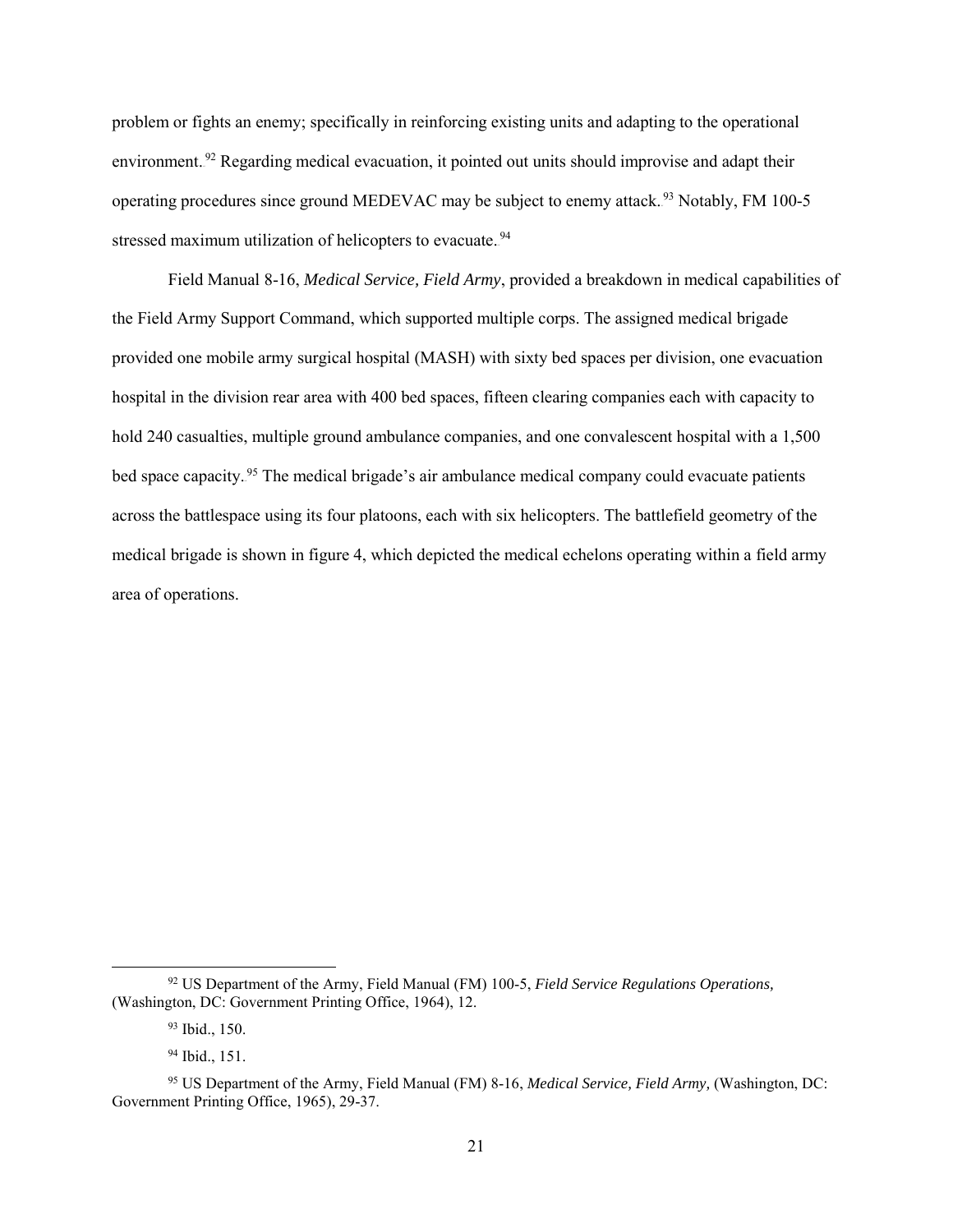

Figure 4. Medical Support Echelons of the Medical Brigade. US Department of the Army, Field Manual (FM) 8-16, *Medical Service, Field Army*, (Washington, DC: Government Printing Office, 1965), 12.

Spurgeon Neel, a former Major General and Army doctor, wrote that the medical doctrine of Vietnam followed that of the Korean War, and relied on the linear evacuation system moving from unit, division, field army and the communications zone, as depicted in Figure 5.<sup>96</sup> However, during the Vietnam War, MEDEVAC teams did not always follow doctrine. The medical doctrine of 1965 was best suited for large-scale maneuver which employed field armies. The emergent widespread use of helicopter evacuation enabled greater mobility and freedom of action. As depicted in figure 4, the doctrinal construct for echelon-above-division medical care likely drove the deployment of treatment facilities in Vietnam. While US forces conducted large operations in 1965, the operating space focused on pockets of enemy strength. This placed medical echelons closer together and enabled the air ambulance teams to move patients to any treatment site within the helicopter's operational capabilities.

 <sup>96</sup> Ginn, *The History of the US Army Medical Service Corps*, 308.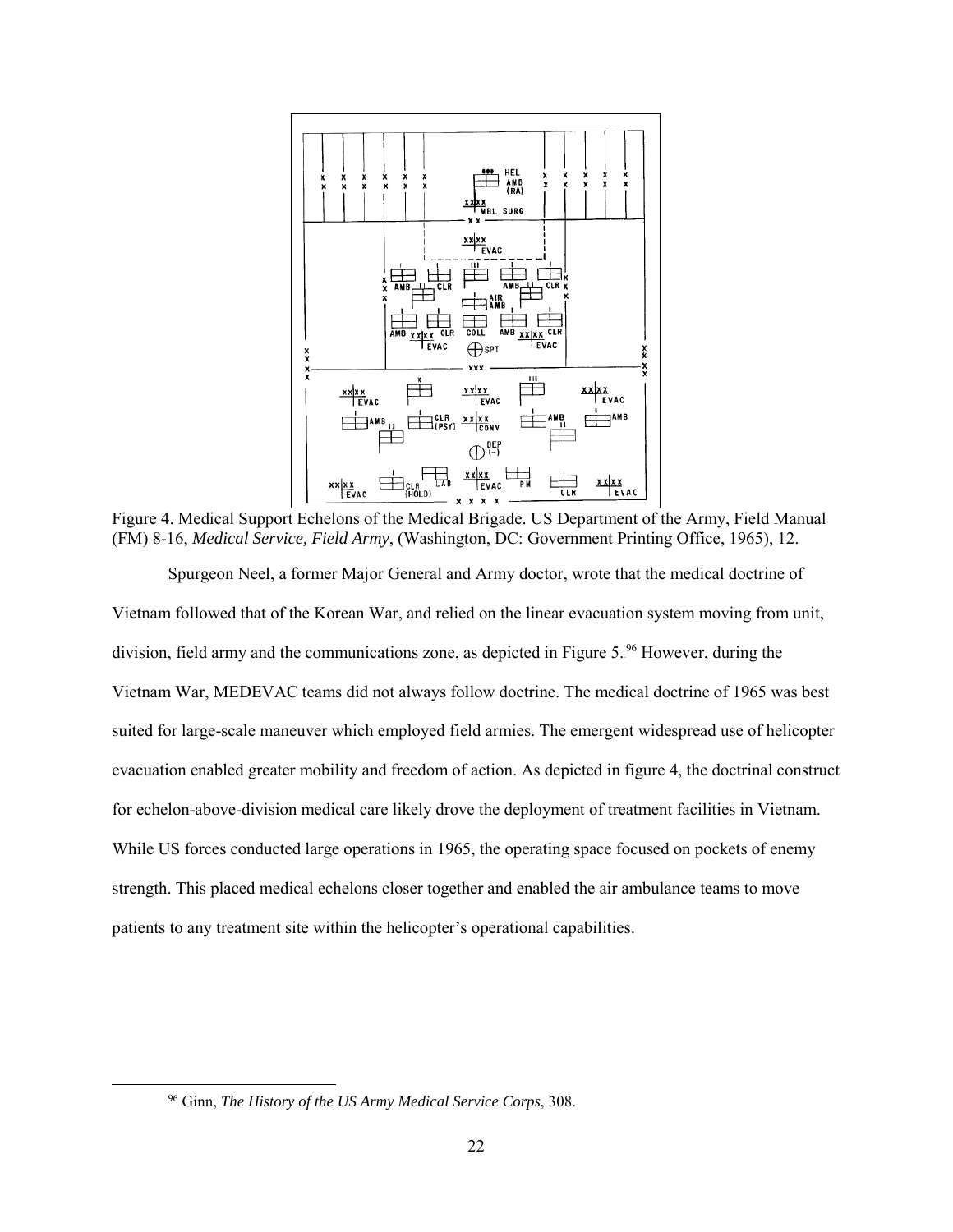| LEVELS OF MEDICAL<br><b>SERVICE</b> | <b>DIVISION</b>            | ARMY                                                           | COMMUNICATIONS<br>ZONE                    |  |
|-------------------------------------|----------------------------|----------------------------------------------------------------|-------------------------------------------|--|
| <b>UNIT</b>                         | CO. AID MAN<br>AID STATION | CO. AID MAN AID<br><b>STATION OR</b><br><b>DISPENSARY</b>      | <b>DISPENSARY</b>                         |  |
| <b>DIVISION</b>                     | <b>CLEARING</b>            | <b>CLEARING</b>                                                |                                           |  |
| ARMY                                |                            | <b>MBLARMY</b><br><b>SURG HOSPITAL</b><br><b>EVAC HOSPITAL</b> |                                           |  |
| <b>COMMUNICATIONS</b><br>ZONE       |                            |                                                                | STA./FLD. HOSP.<br>GEN <sup>V</sup> HOSP. |  |

Figure 5. Evacuation Flow of Casualties in Theater. Reproduced from US Department of the Army, Field Manual (FM) 8-10, *Medical Service, Theater of Operations*, (Washington, DC: Government Printing Office, 1962), 6.

#### Vietnam War 1970

In July 1969, Secretary of Defense Melvin Laird authorized the first group of 25,000 troops to leave Vietnam.<sup>97</sup> To shift from an emphasis on combat, the Nixon administration began touting the policy of "Vietnamization", which looked to the Republic of Vietnam to take full ownership of its selfdefense.<sup>98</sup> It called for "...the unilateral withdrawal of American troops from South Vietnam and...the assumption of greater military responsibilities by the South Vietnamese armed forces to make up for that  $loss."$ <sup>99</sup>

The United States entered 1970 with 474,000 service members in Vietnam, and ended the year with 335,000.<sup>100</sup> The challenge then became maintaining the gains in strength already made with the Republic of Vietnam Armed Forces (RVNAF), while also reducing American casualties. <sup>101</sup> General Creighton Abrams, the commander of the Military Assistance Command Vietnam (MACV), had to

 <sup>97</sup> Jeffrey J Clarke, *Advice and Support: The Final Years* (Washington, DC: Center of Military History, Government Printing Office, 1988), 350.

<sup>98</sup> Ibid., 341.

 $99$  Ibid.

<sup>100</sup> US Military Assistance Command Vietnam (USMACV), *Command History 1970 Volume I* (Saigon, Vietnam: Military History Branch, 1971), IV–7.

<sup>101</sup> Graham A. Cosmas, *MACV: The Joint Command in the Years of Withdrawal, 1968-1973* (Washington, DC: Center of Military History, Government Printing Office, 2006), 257.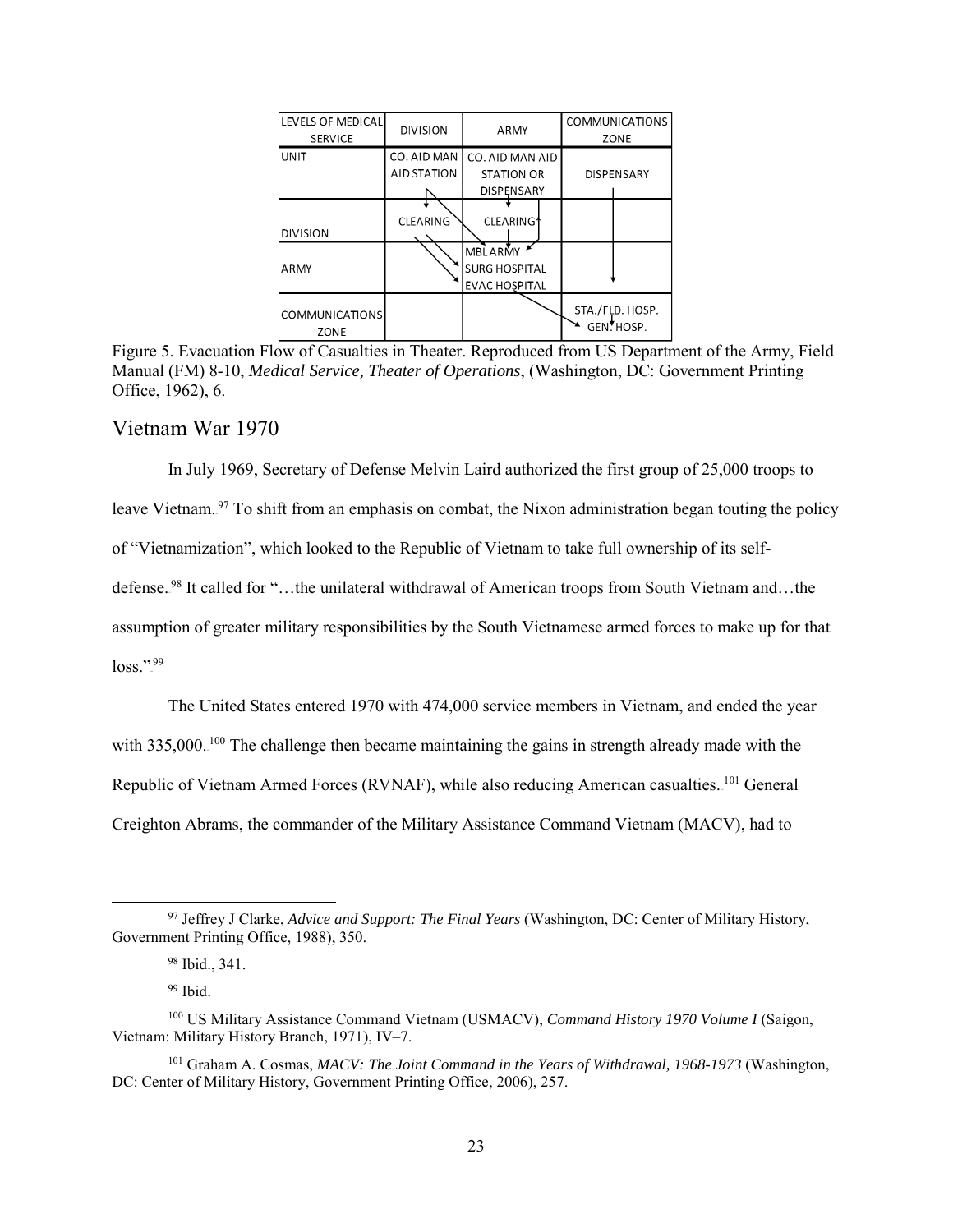balance US troop withdrawals with a Vietnamese force that was not yet ready to take full ownership. In late 1970, the MACV assessed that the RVNAF's 990,000 members could not "…handle the current combined enemy threat (about 232,000 troops) without direct US. combat assistance." $1^{102}$ 

The ownership transfer to Vietnamese authorities was accomplished through pacification with a set of goals, such as to "…control and secure 90 percent of the population; to eliminate 33,000 Viet Cong cadre…to establish elected local governments in all villages…to recruit the People's Self-Defense Force to 2 million members and arm 400,000 of them."<sup>103</sup> The United States also formalized another plan which focused on the armed forces, called the Consolidated RVNAF Improvement and Modernization Plan, which sought to increase the RNVAF to 1.1 million members. <sup>104</sup> The ultimate goal was "to create an indigenous armed force able to defend South Vietnam and defeat the insurgency with minimal American assistance.".<sup>105</sup>

American forces continued to interdict the enemy's supply lines throughout 1970 with aerial bombings in both Laos and Cambodia (Figure 6). The missions to find and destroy transitioned to "…keeping the main forces away from the populated lowlands and uprooting the Communists' supply system by searching out caches and blocking infiltration routes."<sup>106</sup> American commanders began moving forces eastward in CTZs I and II, which signaled to the communists that American forces were withdrawing.<sup>107</sup> In 1970 Vietnamese military deaths surpassed American KIAs in every CTZ except zone I, which was closest to the  $DMZ$ .<sup>108</sup>.

<sup>105</sup> Ibid.

 <sup>102</sup> Clarke, *Advice and Support: The Final Years*, 354.

<sup>103</sup> Cosmas, *MACV*, 265.

<sup>104</sup> Ibid., 270.

<sup>106</sup> Cosmas, *MACV*, 255.

<sup>107</sup> Cosmas, *MACV*, 255.

<sup>108</sup> Ibid., 258.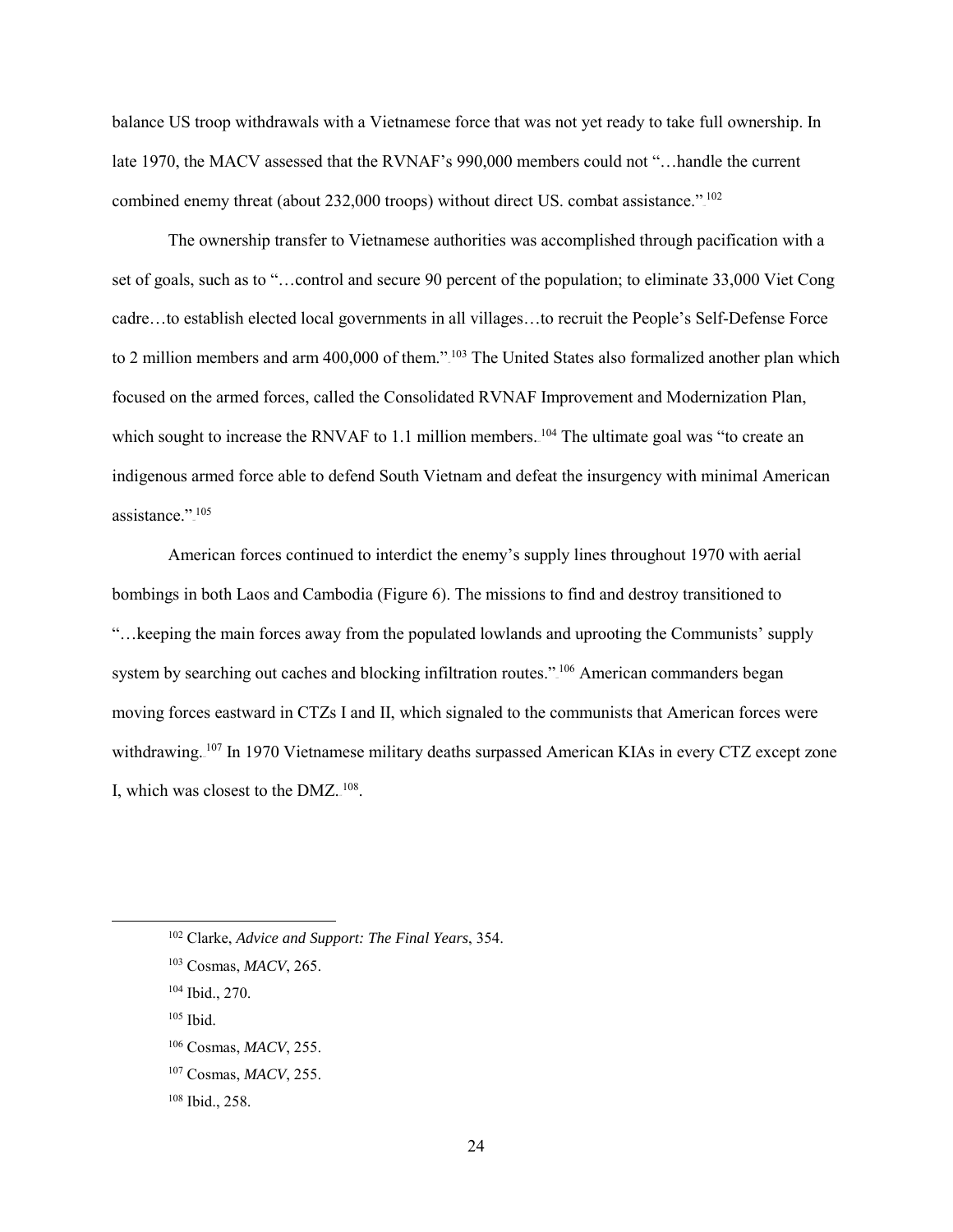

Figure 6. Cambodian Incursion May-June 1970. Graham A. Cosmas, *MACV: The Joint Command in the Years of Withdrawal, 1968-1973*, *United States Army in Vietnam* (Washington, DC: Center of Military History, Government Printing Office, 2007), 299.

The war later detoured into Cambodia, as depicted in figure 6. To combat communist supply sources, the RVNAF regularly executed clearing operations across the border into Cambodia. The country's government and its lack of adequate forces turned Cambodia into a breeding ground for the Viet Cong; allowing them to funnel supplies into South Vietnam. Taking the fight to the enemy created a buffer space between major cities in South Vietnam and built confidence in the RVNAF.

The situation in Cambodia began to rapidly deteriorate when its leader, Prince Sihanouk, left the country in early 1970.<sup>109</sup> By the middle of March the country's National Assembly removed Sihanouk as head of state due to his support to communist logistics, and replaced him with Cheng Heng, who echoed

 <sup>109</sup> Cosmas, *MACV*, 293.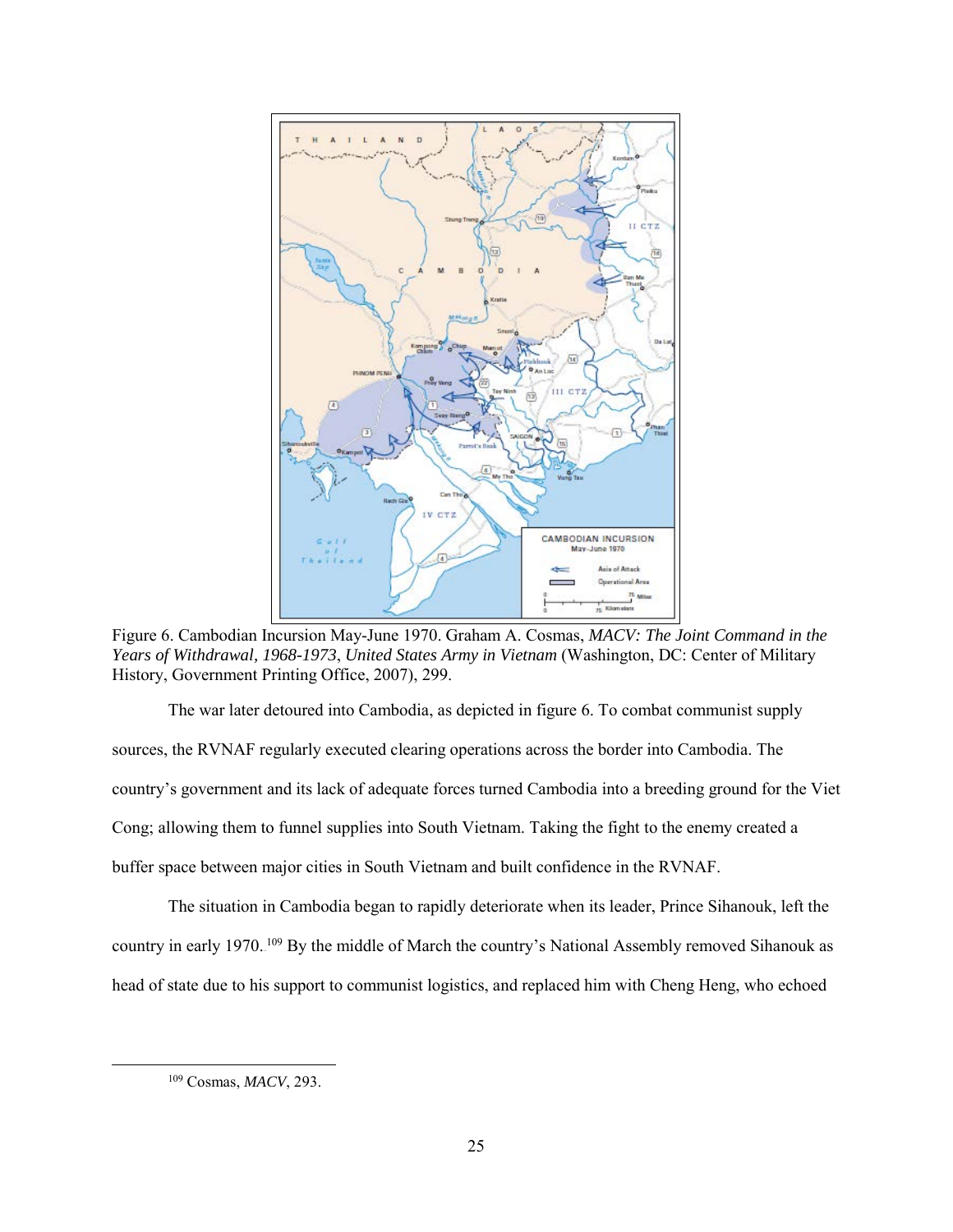the pro-western messaging of Prime Minister Lon Nol.<sup>110</sup> Sihanouk responded with a call to establish a separate government, and publicly urged for open hostilities against the Lon Nol government; placing Cambodia onto the brink of a civil war. <sup>111</sup> MACV intelligence assessed the communists to have three objectives in Cambodia; help Sihanouk establish a new government through local communist leadership, form a pro-communist syndicate in Cambodia, and to improve the effectiveness of Cambodian resistance fighters.<sup>112</sup> Vietnamese communists took the opportunity to occupy much of the area bordering South Vietnam and began providing material support to Cambodian communists.<sup>113</sup> At peak levels the North Vietnamese "…occupied nearly half of Cambodia's land area, the government held the cities, the major towns, and the regions containing most of the people.". $114$ 

By late April, President Nixon authorized attacks into Cambodia using US and RVNAF forces to destroy enemy supplies and command infrastructure, beginning with Operation Toan Thang 43 on May 1st.<sup>115</sup> The American forces could not maneuver more than thirty kilometers into Cambodia and had to be out of the country by June 30th. <sup>116</sup> This limitation was likely based on the Nixon administration's failure to strike an agreement with North Vietnam, planned troop reductions, and growing domestic antiwar movement.<sup>117</sup> An expansion of the already unpopular war would have been politically disastrous for the administration. While US ground actions ceased by June 30th, its air support to RVNAF and the Cambodians continued.<sup>118</sup> The operations in Cambodia strained the US MEDEVAC assets as requests to

<sup>116</sup> Ibid., 298.

 <sup>110</sup> United States Military Assistance Command Vietnam (USMACV), *Command History 1970 Volume III* (Military History Branch, 1971), C–11, accessed October 30, 2020, https://apps.dtic.mil/dtic/tr/fulltext/u2/a955417.

<sup>111</sup> Ibid., C–13.

 $112$  Ibid., C-14.

<sup>113</sup> Cosmas, *MACV*, 293.

<sup>114</sup> Ibid., 309.

<sup>115</sup> Ibid., 297-298.

<sup>117</sup> Cosmas, *MACV*, 143–144.

<sup>118</sup> Cosmas, *MACV*, 298.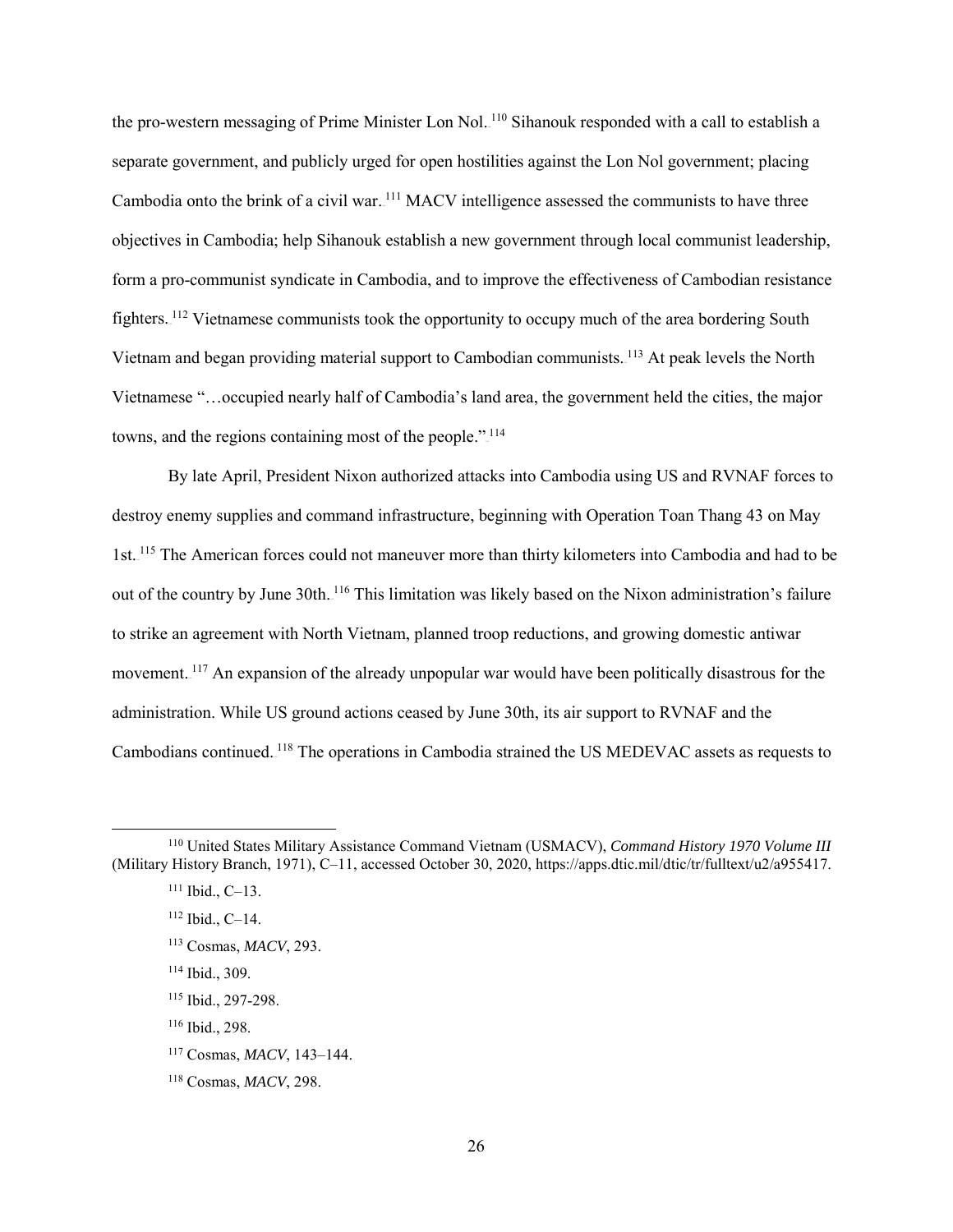support the forces fighting in Cambodia continued. During the two months of operations in Cambodia the United States sustained 284 KIA and 2,339 WIA.<sup>119</sup>

 In his Senior Officer Debriefing Report (SODR), Brigadier General David Thomas, US Army Vietnam Surgeon and MEDCOM, Vietnam (USAMEDCOMV) commander, provided his comments from 1970 on the state of medical operations and the RVNAF's ability to execute MEDEVAC operations. He wrote, "As our combat participation decreases it has been bothersome to note that our percentage of ARVN and VN civilians hauled by dustoff [air MEDEVAC teams] has increased, the workload has remained relatively constant, and the personnel death and injury rate as well as the helicopter combat damage rate continues at an unacceptably high figure".<sup>120</sup> Vietnamese forces had dedicated MEDEVAC helicopters; but failed to answer RVNAF requests.<sup>121</sup> In a sarcastic jab, General Thomas suggested that US MEDEVAC unit redeployments be expedited in order to force the RVNAF to fill the void in coverage.<sup>122</sup>

The first questions is where were medical units located with respect to the combat forces? In 1970 there were approximately one hundred-forty air ambulances in South Vietnam.<sup>123</sup> Throughout the year, one field hospital, two evacuation hospitals, and two surgical hospitals left Vietnam, while the helicopter ambulance units remained.<sup>124</sup> As combat operations continued, US Army hospital beds were reduced from 4,800 in January to 3,000 in December.<sup>125</sup> The Army reduced its forces from 330,000 at the start of 1970, to 250,000 by the year's end.

 <sup>119</sup> USMACV, *Command History 1970 Volume III*, C–51.

<sup>&</sup>lt;sup>120</sup> US Army Medical Command Vietnam, "Senior Officer Debriefing Report- BG David E. Thomas" (Long Binh, Vietnam: US Army Vietnam, 1971), 5, accessed October 30, 2020, https://history.amedd.army.mil/booksdocs/vietnam/usarv/Thomas\_USARV\_Surgeon\_1970.pdf.

<sup>121</sup> Ibid.

<sup>122</sup> Ibid.

<sup>123</sup> Dorland and Nanney, *Dust Off*, 116.

<sup>124</sup> USMACV, *Command History 1970 Volume II*, IX–139.

<sup>125</sup> USMACV, *Command History 1970 Volume II*, IX–137.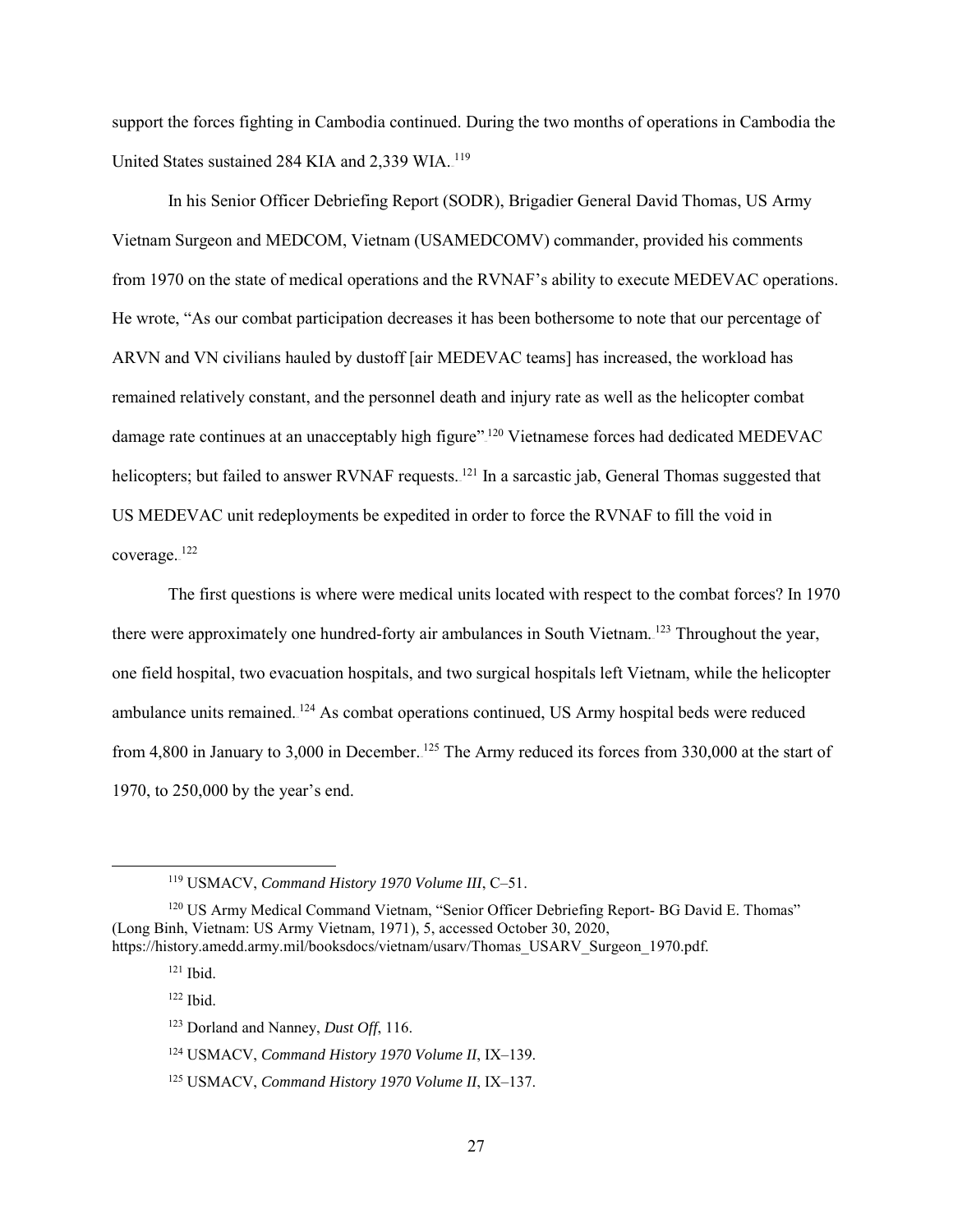The XXIVth Corps, which was responsible for CTZ I, had its headquarters co-located with the 95<sup>th</sup> Evacuation Hospital in Đà Nẵng. <sup>126</sup> The northernmost unit in the zone was the 1st Battalion, 5th Infantry Regiment, which was located with the 18th Surgical Hospital in Quang Tri. <sup>127</sup> The 101st Airborne Division headquarters and its organic medical battalion were located in Phú Bài along with the 85th Evacuation Hospital.<sup>128</sup> The most southern unit in the zone was the 23rd Infantry Division which was located with both the 91st Evacuation Hospital and the 27th Surgical Hospital in Chu Lai.<sup>129</sup> Treatment facilities in Zone I were all stationed along the east coast.

The First Field Force headquarters, a corps equivalent command in charge of CTZ II, was headquartered in Nha Trang.<sup>130</sup> The nearest medical facilities were the 67th Evacuation Hospital sixty miles north in Tuy Hòa, or the 6th Convalescent Center twenty miles south in Cam Rahn.<sup>131</sup> The 173rd Infantry Brigade headquarters operated from Bong Son with the nearest medical facility, the 67th Evacuation Hospital, fifty miles south in Quy Nhon.<sup>132</sup> The 4th Infantry Division was located further inland at Pleiku, with the nearest medical facilities being eighty miles away in Quy Nhơn or 100 miles away in Tuy Hòa.<sup>133</sup> The division was replaced by a Vietnamese Army regiment by late March, and by December the entire division had redeployed to the United States.<sup>134</sup> Treatment facilities in Zone II were also located along the east coast.

<sup>127</sup> Ibid.

 <sup>126</sup> Ibid., IX–136.

<sup>128</sup> Ibid.

 $129$  Ibid.

<sup>130</sup> USMACV, *Command History 1970 Volume I*, V–1.

<sup>131</sup> USMACV, *Command History 1970 Volume II*, IX–136.

<sup>132</sup> Ibid.

<sup>133</sup> USMACV, *Command History 1970 Volume I*, V–8.

<sup>134</sup> Ibid.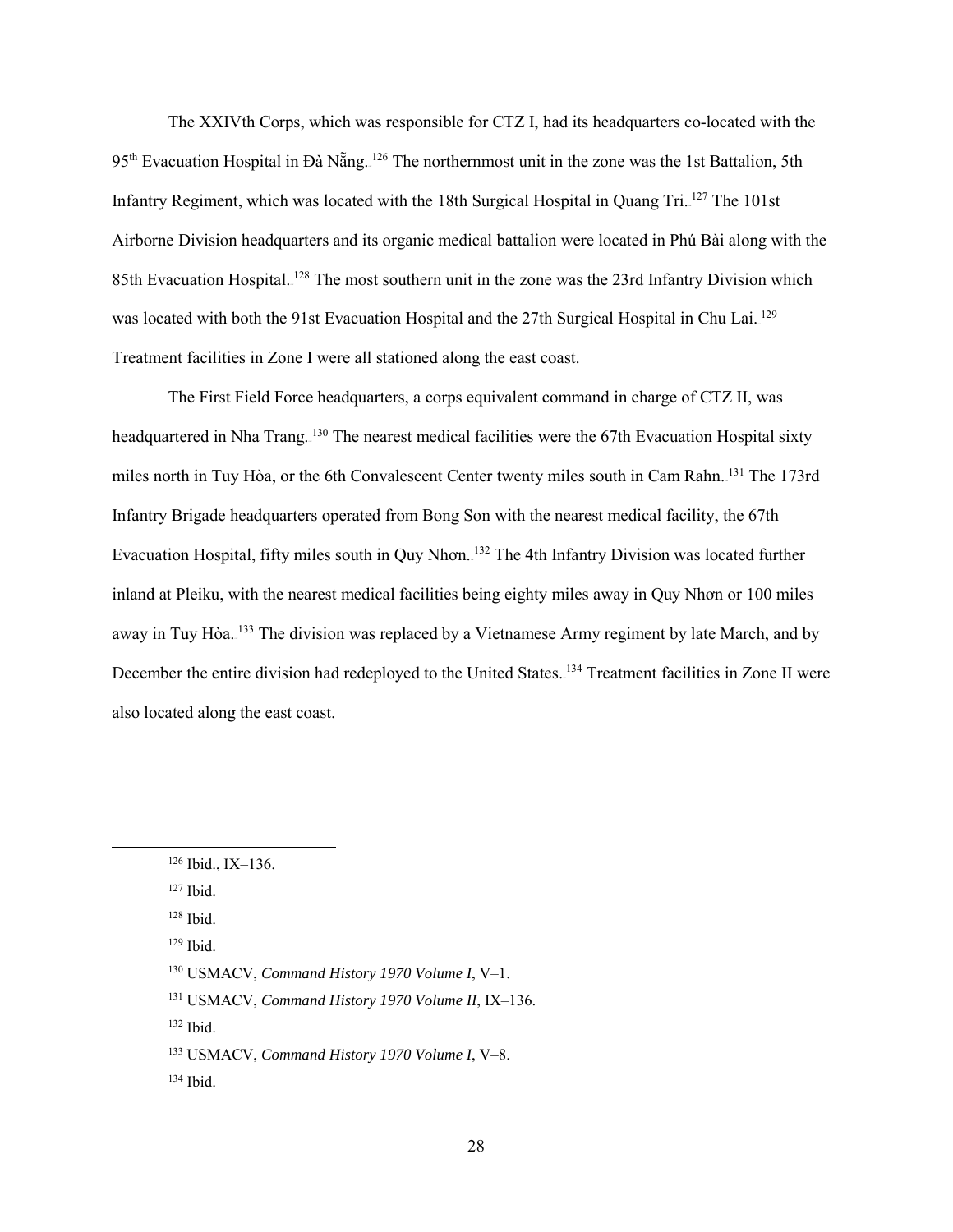The Second Field Force headquarters, responsible for CTZ III, and the 199th Infantry Brigade, were located in Long Bình.<sup>135</sup> In the same location was the 24th and 93rd Evacuation Hospitals.<sup>136</sup> The 11th Armored Cavalry Regiment (ACR) was located closest to the Cambodian border in Quan Loi while the nearest medical facility was in Long Bình fifty miles away, or the 1<sup>st</sup> Cavalry Division and its medical battalion located thirty-two miles away in Vĩnh Phúc. <sup>137</sup> The 3rd Field Hospital was located in Saigon and was sixty miles away from the 11th ACR or thirty-three miles from the 1st Cavalry Division.<sup>138</sup> While no combat forces were in CTZ IV, the 3rd Surgical Hospital was centrally located in Cần Thơ to support advisors and the RVANF.<sup>139</sup> It was approximately eighty miles away from Saigon and seventy miles from the Cambodian border.

The second question is what MEDEVAC units and capabilities were employed? In Zone I there were five coastally based helicopter ambulance detachments along with the organic air ambulance platoon of the 101st Airborne Division.<sup>140</sup> The 237th MDHA was located at Phong Điền and was less than thirty miles from treatment facilities to its north and south.<sup>141</sup> The 572nd MDHA was located at Phu Bai, along with the 101st Airborne Division's air ambulance platoon and a hospital.<sup>142</sup> The 238th MDHA was located in Da Nang and was also collocated with a hospital. In Chu Lai both the 54th and 68th MDHAs supported the southern portion of the zone while co-located with two hospitals. $143$ 

The largest zone, CTZ II, had three helicopter ambulance detachments and one helicopter ambulance company. The 283rd MDHA was stationed in Pleiku, approximately forty-five miles from the

<sup>139</sup> Ibid.

- <sup>141</sup> Ibid.
- <sup>142</sup> Ibid.
- <sup>143</sup> Ibid.

 <sup>135</sup> USMACV, *Command History 1970 Volume II*, IX–136.

<sup>136</sup> Ibid.

<sup>137</sup> Ibid.

 $138$  Ibid.

<sup>140</sup> Neel, *Medical Support of The US Army in Vietnam,* 2.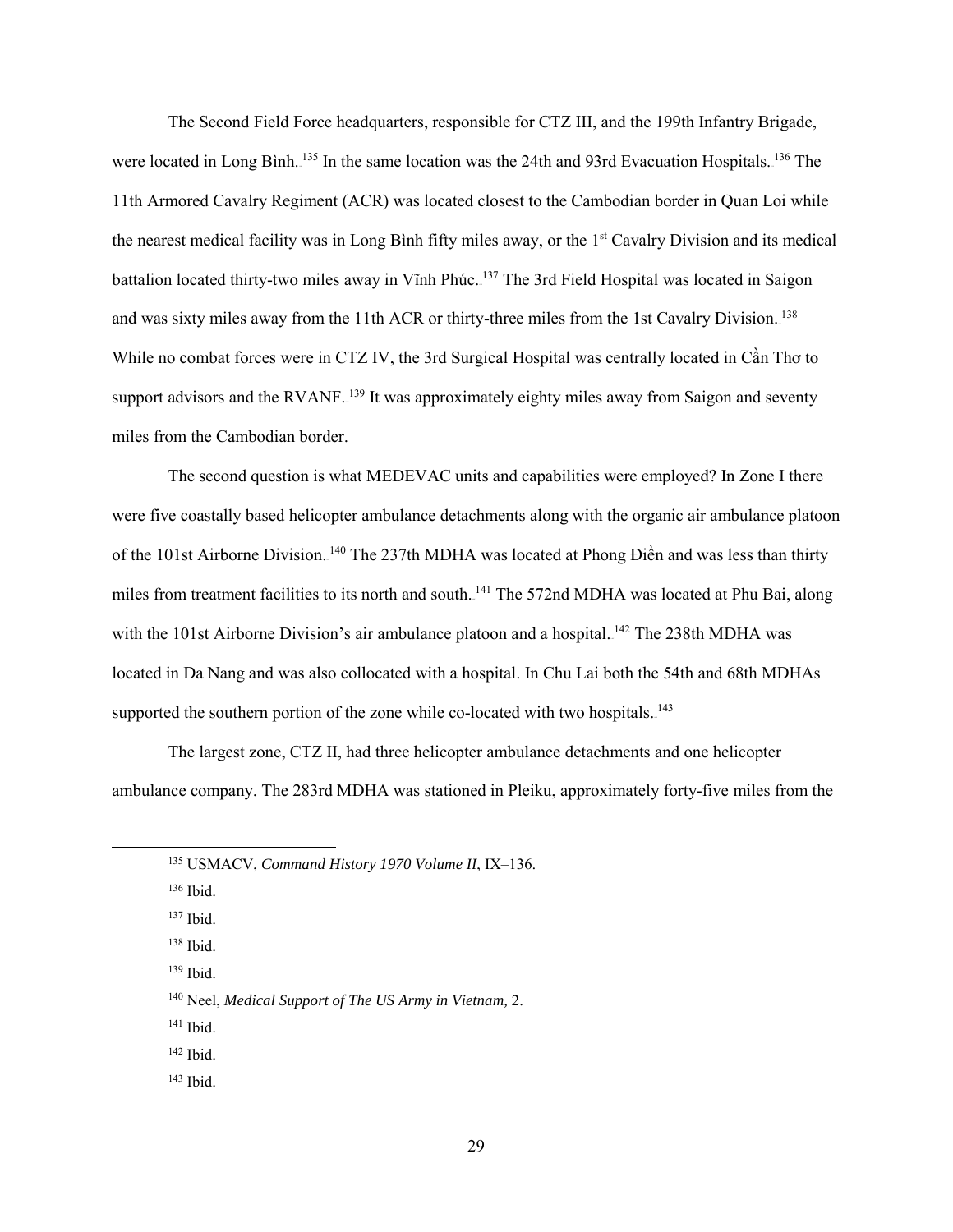Cambodian border, and was eighty miles from the hospital in Quy Nhơn where the 498th MCAA was located, or 106 miles from the hospital in Tuy Hòa.<sup>144</sup> The 254th MDHA was stationed at Nha Trang and was sixty miles away from the field hospital in Tuy Hòa to its north, or fifteen miles from the hospital to its south in Cam Rahn.<sup>145</sup> The southernmost detachment in Zone II was the 247th located in Phan Rang, which was approximately thirty miles south of the hospital in Cam Rahn.<sup>146</sup>

The third CTZ's two air ambulance detachments were more centrally located than those to their north and were located approximately twenty-five miles from the hospitals in Saigon or Long Bình. The 159th MDHA was located at Củ Chi while the 57th MDHA was stationed at Lai Khê.<sup>147</sup> At Vĩnh Phúc was the 1st Cavalry Division's air ambulance platoon, which likely provided some support to the 11th ACR thirty miles to its north in Quần Lợi. <sup>148</sup> The 45th MCAA was based out of Long Bình, farthest from the Cambodian border, and was approximately fifty-three miles away from the 11th ACR in Quần Lợi. 149 The 82nd MDHA, located with the hospital in Cần Thơ at Bình Thủy Air Base, supported CTZ IV. <sup>150</sup> As of the late summer 1969, there were no longer combat forces in CTZ IV, however the military advisors remained.<sup>151</sup> By 1970, all MEDEVAC units operated the upgraded UH-1H helicopter which produced 300 more horsepower than its predecessor, and had a range of 270 nautical miles.<sup>152</sup>

The 1970 version of Field Manual 8-10, *Theater Support,* described the two types of air ambulance units with the first being the medical air ambulance company. It operated four platoons each

 <sup>144</sup> Neel, *Medical Support of The US Army in Vietnam,* 2.

<sup>145</sup> Ibid.

<sup>146</sup> Ibid.

 $147$  Ibid.

<sup>148</sup> Ibid.

<sup>149</sup> Ibid.

<sup>150</sup> Ibid.

<sup>151</sup> USMACV, *Command History 1970 Volume II*, VII–84.

<sup>152</sup> Whitcomb, *Call Sign "Dustoff,"* 45.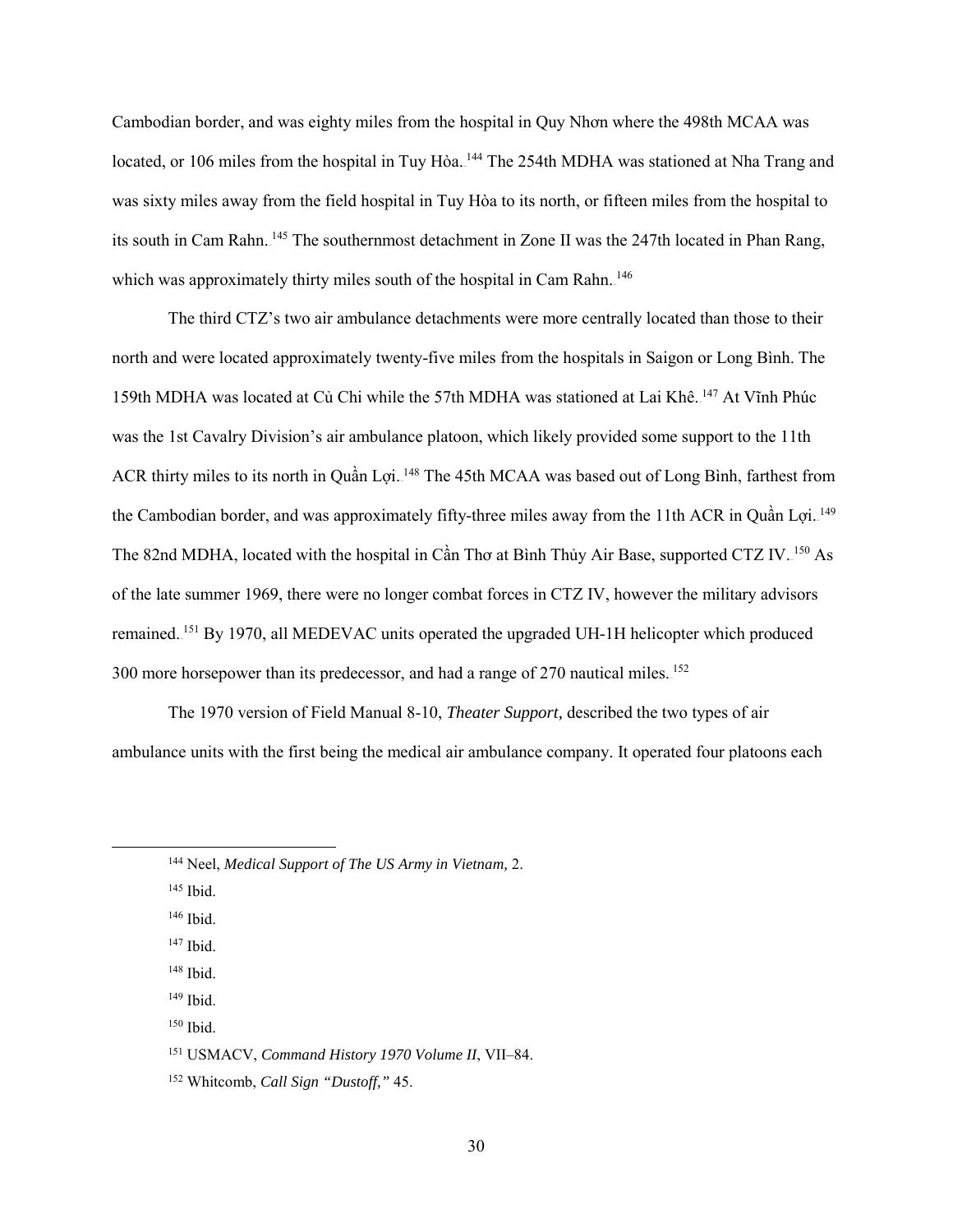equipped with six helicopters, and had a basis of allocation of one per corps.<sup>153</sup> Its main function was "Aeromedical evacuation of critically wounded patients who are not transportable by other means to the nearest medical unit capable of providing required surgery and medical treatment."<sup>154</sup> The second unit described was the helicopter ambulance detachment, equipped with six helicopters. Its basis of allocation was one per division and was assigned to the field army medical brigade. It could also be assigned to the theater medical command on a basis of two per supported corps.<sup>155</sup> The detachment could be tasked within the combat zone to move casualties to the nearest medical facility, or within the communication zone to move patients to a higher level of care.<sup>156</sup>

The third question is what was the casualty survival rate? Deaths in 1970 declined from 11,780 in 1969, to 6,173.<sup>157</sup> As a broad statistic that spanned the entire Vietnam war, "...only 2.8% of patients who reached a hospital died in Vietnam."<sup>158</sup> This low rate could be attributed to the use of MEDEVAC. However, that statistic only accounted for casualties who made it to a hospital and did not account for KIAs or those who died from wounds en-route. Hospitals also began changing wound management through "...delayed primary closure for wounds with a high likelihood of infection." <sup>159</sup> Combined with helicopter evacuation this improved the chances of survival during the Vietnam War.

To determine the casualty survival rate in 1970, the same methodology was applied from the previous case study by using the formula of WIA / (WIA+KIA). The US National Archives on the

<sup>156</sup> US Army, FM 8-10 (1970), E-17.

 <sup>153</sup> US Department of the Army, Field Manual (FM) 8-10, *Medical Support Theater of Operations,*  (Washington, DC: Government Printing Office, 1970), E-16.

<sup>154</sup> Ibid.

<sup>155</sup> US Department of the Army, Field Manual (FM) 101-10-2, *Extracts of Nondivisional Tables of Organization and Equipment,* (Washington, DC: Government Printing Office, 1969), 6-21.

<sup>&</sup>lt;sup>157</sup> US National Archives and Records Administration, "Vietnam War US Military Fatal Casualty Statistics."

<sup>158</sup> Sanders Marble, *Skilled and Resolute: A History of the 12th Evacuation Hospital and the 212th MASH, 1917-2006* (Fort Sam Houston, TX: Borden Institute US Army Medical Department Center & School; Office of the Surgeon General United States Army, 2013), 55.

<sup>159</sup> Ibid., 56.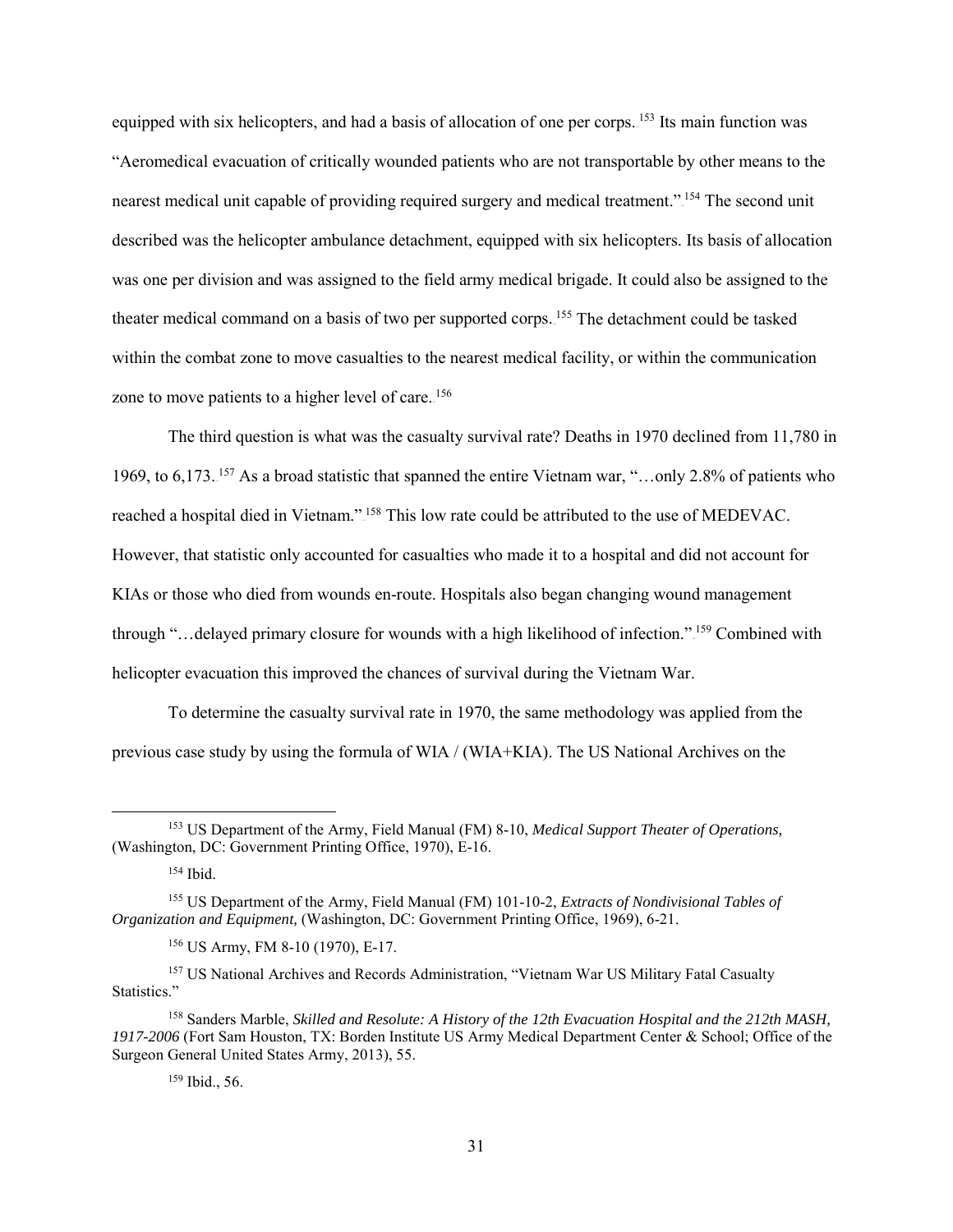Vietnam War casualties provided the deaths as  $6,173$  and WIA as  $15,296.160$  Thus, the casualty survival rate calculation for 1970 was 15,296 / (15,296+6,173), which produced an approximate rate of 71.2%. Compared to 1965, the number of WIA in 1970 increased by 3,900 and the KIA increased by 4,245. While the number of KIA decreased from 1969, the casualty survival rate dropped fourteen percent from the 85.5% casualty survival rate in 1965.

The fourth question is how were MEDEVAC missions controlled or regulated? The medical command was reorganized in early 1970 and merged the theater medical brigade staff with that of the US Army Vietnam surgeon.<sup>161</sup> The command was titled the US Army Medical Command Vietnam, or USAMEDCOMV, and was commanded by General Thomas, US Army Vietnam surgeon.<sup>162</sup> The MEDCOM commanded and controlled two medical groups, where previously there were four (generally one per CTZ). The 67th Medical Group was responsible for CTZs I and II and the 68th Medical Group for CTZs III and IV.<sup>163</sup> The groups controlled all air ambulances in Vietnam apart from the airmobile divisional assets.<sup>164</sup>

Requests for MEDEVAC went through MROs as in previous years, and by 1970 the 125th Aviation Company operated a theater-wide air traffic network.<sup>165</sup> This network provided navigational aid to MEDEVAC pilots in poor weather conditions, could track their movements, and enabled pilots to better respond to MEDEVAC requests.<sup>166</sup> An updated version of the USARV Regulation 40-10, *Aeromedical Evacuation*, was included in General Thomas's SODR, which established additional control

 <sup>160</sup> US National Archives and Records Administration, "Vietnam War US Military Fatal Casualty Statistics."

<sup>161</sup> Neel, *Medical Support of The US Army in Vietnam*, 28.

<sup>162</sup> Ibid.

<sup>163</sup> Neel, *Medical Support of The US Army in Vietnam*, 29.

<sup>164</sup> Whitcomb, *Call Sign "Dustoff,"* 46.

<sup>165</sup> Ibid., 48.

<sup>166</sup> Ibid.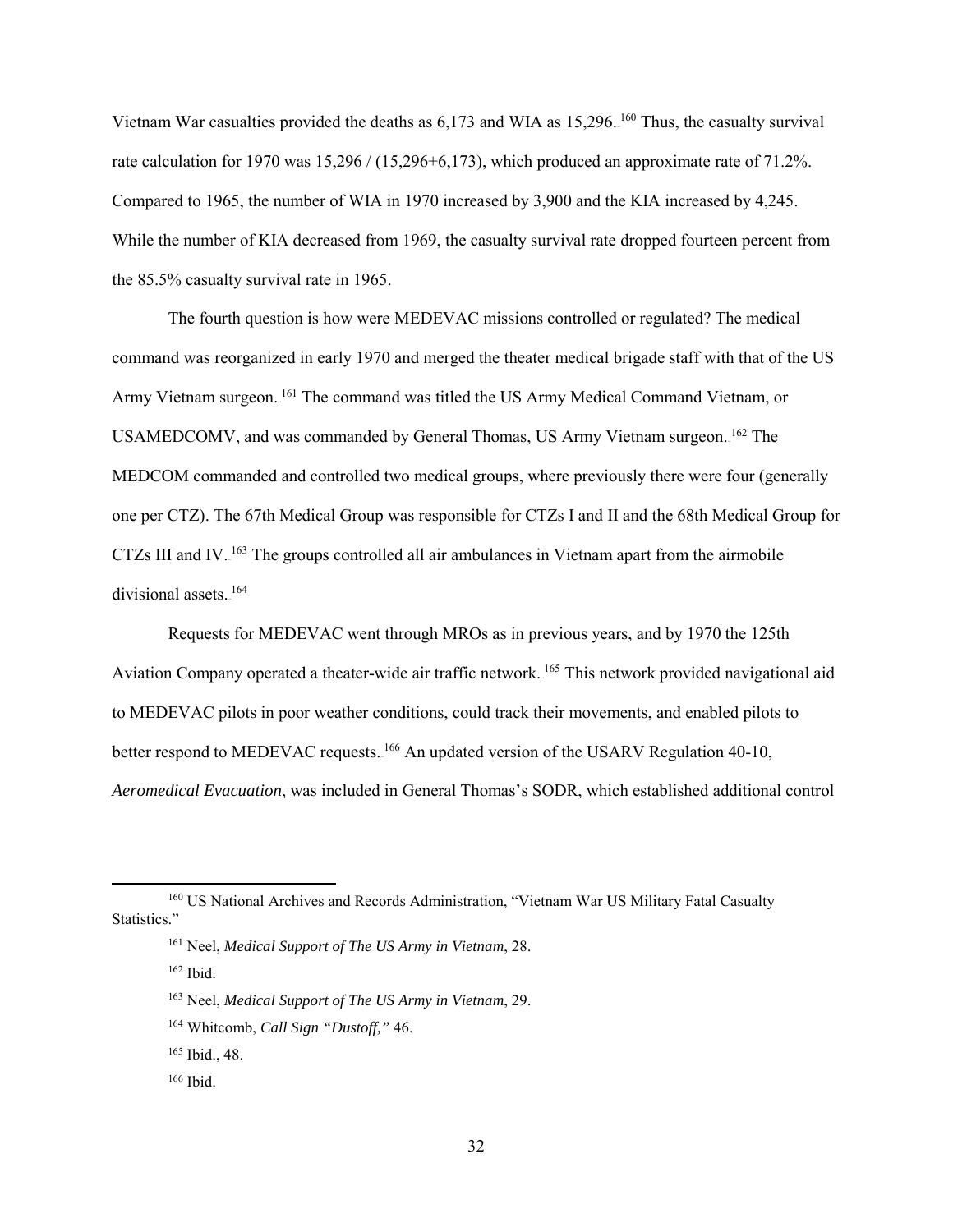measures and procedures for air MEDEVAC support.<sup>167</sup> It established limits on use for planned missions, emergent situations, and request procedures.

The forward positioning of air ambulances now had to be requested through the CTZ Surgeon who would then pass the request to the supporting medical unit.<sup>168</sup> The regulation established the order of precedence for MEDEVAC starting with the United States and allies, RVNAF, prisoners of war, and lastly Vietnamese civilians. <sup>169</sup> The regulation clarified patient categories and noted that patients suffering from a fever should not be given priority for evacuation.<sup>170</sup> It required that patients be classified as urgent only if life or limb would be at risk within two hours, or if more than twenty percent of the patient was burned.<sup>171</sup> Lastly, the regulation required medical personnel to submit a report for any patient overclassified in an attempt to halt the excessive use of the MEDEVAC requests. $172$ 

To curb support to the RVNAF, the regulation stipulated that US forces would not support their priority or routine requests, and would only support urgent missions after the request was processed by the RVNAF Direct Air Support Center. <sup>173</sup> The United States could accept the mission only if the RNVAF had a MEDEVAC backlog of more than two hours, and a valid reason why it could not support the mission.<sup>174</sup> From January through September 1970, MEDEVAC teams flew over 78,000 missions evacuating 146,000 personnel, of which only 44,000 were American. <sup>175</sup> General Thomas later wrote that "…missions are routinely overclassified and are also often completely unjustified;" likely his explanation

 <sup>167</sup> US Army Medical Command Vietnam, "Senior Officer Debriefing Report," C–19.

<sup>168</sup> Ibid., C–20.

<sup>169</sup> Ibid.

 $170$  Ibid., C-21.

<sup>171</sup> Ibid.

<sup>172</sup> Ibid., C–22.

<sup>173</sup> US Army Medical Command Vietnam, "Senior Officer Debriefing Report," C-24. <sup>174</sup> Ibid.

<sup>175</sup> US Army Medical Command Vietnam, "Senior Officer Debriefing Report," B-18.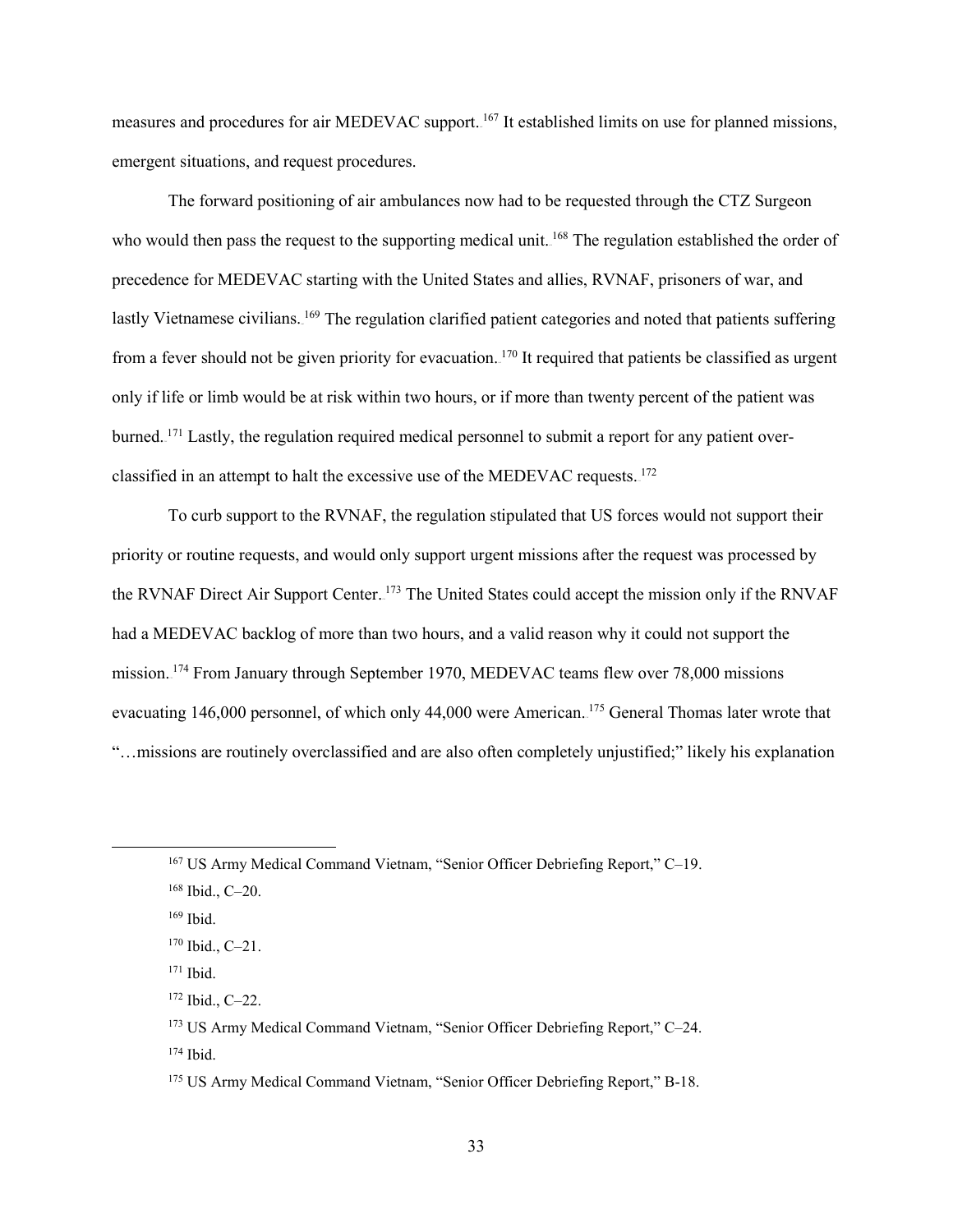for the high number of MEDEVAC missions flown given the troop drawdown in effect.<sup>176</sup> Lastly, General Thomas wrote, "As the war becomes less hazardous for the infantryman, danger increases for the dustoff crew member and his patients.". $177$ 

The last question is how did the current medical doctrine support a Golden Hour of care in theater? The USARV Regulation 40-10, *Aeromedical Evacuation* had the intent of using MEDEVAC only for urgent situations, which enabled medical groups to better manage air missions. The "Army's policy was to keep about 40% of hospital beds in Vietnam empty in case of a major offensive," which in turn provided MEDEVAC crews with more flexibility on the patient drop-off location. <sup>178</sup> Medical doctrine in 1970 reflected a move toward flexibility, adaptability, and responsiveness of the medical system to the demands of the operational environment.

 Field manual 8-10, *Medical Support, Theater of Operations,* 1970, defined MEDEVAC as "…the movement of patients to and between treatment facilities by aerial vehicles that are specifically crewed and equipped to accommodate patients and to provide required in-flight medical care." <sup>179</sup> This allowed the aircraft to best-support the patient by moving him to the most appropriate level of care and not necessarily the closest. Field Manual 8-10 also stated, "Any medical facility may be bypassed when the condition of the patient warrants such practice, and the evacuation means permit such movement," which is reflected in Figure  $7.^{180}$ 

 <sup>176</sup> Ibid., 5.

<sup>177</sup> US Army Medical Command Vietnam, "Senior Officer Debriefing Report," B-18.

<sup>178</sup> Marble, *Skilled and Resolute*, 66.

<sup>179</sup> US Army, FM 8-10 (1970), 1-1.

<sup>180</sup> Ibid., 6-2.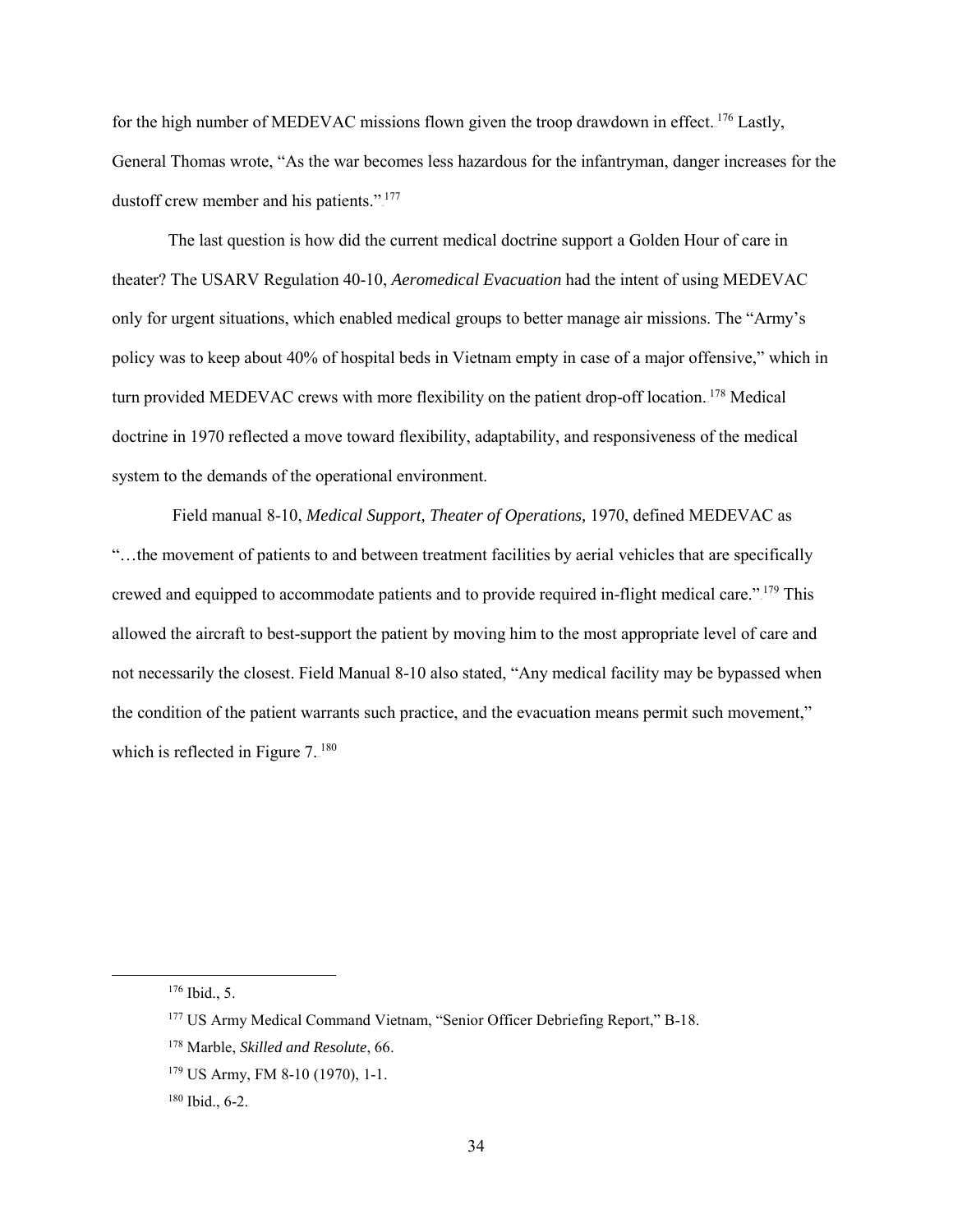|                                                                                                                                                                       | NORMAL                                                               | <b>NORMAL</b>                                                                              | <b>LEVELS OF</b>      |  |
|-----------------------------------------------------------------------------------------------------------------------------------------------------------------------|----------------------------------------------------------------------|--------------------------------------------------------------------------------------------|-----------------------|--|
| <b>ALTERNATIVES</b>                                                                                                                                                   | <b>EVACUATION</b>                                                    | <b>EVACUATION</b>                                                                          |                       |  |
|                                                                                                                                                                       | <b>FLOW</b>                                                          | <b>METHOD</b>                                                                              | <b>SUPPORT</b>        |  |
| ANY MEDICAL FACILITY<br>MAY BE BYPASSED WHEN<br>THE CONDITION OF THE<br>PATIENT WARRANTS SUCH<br>PRACTICE, AND THE<br><b>EVACUATION MEANS</b><br>PERMIT SUCH MOVEMENT | MEDICAL<br>AID MAN<br><b>BATTALION</b><br>AID<br><b>STATION</b>      | <b>WALKING</b><br>LITTER<br><b>FRONTLINE AMBULANCE</b><br>FIELD AMBULANCE<br>AIR AMBULANCE | U<br>N<br>Т           |  |
| MASH**                                                                                                                                                                | CLEARING*<br><b>STATION</b>                                          | FIELD AMBULANCE<br>AIR AMBULANCE                                                           | D<br>v                |  |
|                                                                                                                                                                       | <b>EVACUATION</b><br><b>HOSPITAL</b>                                 | <b>FIELD AMBULANCE</b><br><b>USAF AIRCRAFT</b><br><b>AMBULANCE TRAIN</b>                   | A<br>R<br>M<br>Υ      |  |
| LEGEND:<br>NORMAL<br><b>ALTERNATE</b>                                                                                                                                 | <b>GENERAL</b><br><b>HOSPITAL</b><br><b>OTHER</b><br><b>THEALERS</b> | <b>USAF EVACUATION</b><br><b>AIRCRAFT</b><br><b>USN SURFACE VESSELS</b>                    | C<br>O<br>M<br>M<br>Z |  |

Figure 7. Theater Evacuation Flow. Recreated from US Department of the Army, Field Manual (FM) 8- 15, *Medical Service in Divisions, Separate Brigades, and the Armored Cavalry Regiment* (Washington, DC: Government Printing Office, 1968), 1-4.

With regard to speed it stated "…medical means must be as close to casualties as time/distance factors and the tactical situation permits…," while "…speed with which medical treatment can be initiated is extremely important in reducing morbidity and mortality."<sup>[81</sup>] While the manual did not specify a time requirement for patients to arrive at treatment facilities, it did state, "When evacuation time exceeds that period considered necessary to hold morbidity and mortality to a minimum, the medical treatment facility must be moved closer to the patient, or faster, more efficient evacuation provided.".<sup>182</sup>

The 1968 version of Field Manual 8-15, *Medical Service in Divisions,* described the changes in division-level capability with the emergence of the airmobile division. It stated, "Evacuation by air becomes the rule rather than the exception," however this appeared to become the rule for all units in

 <sup>181</sup> US Army, FM 8-10 (1970), 2-2.

<sup>182</sup> Ibid.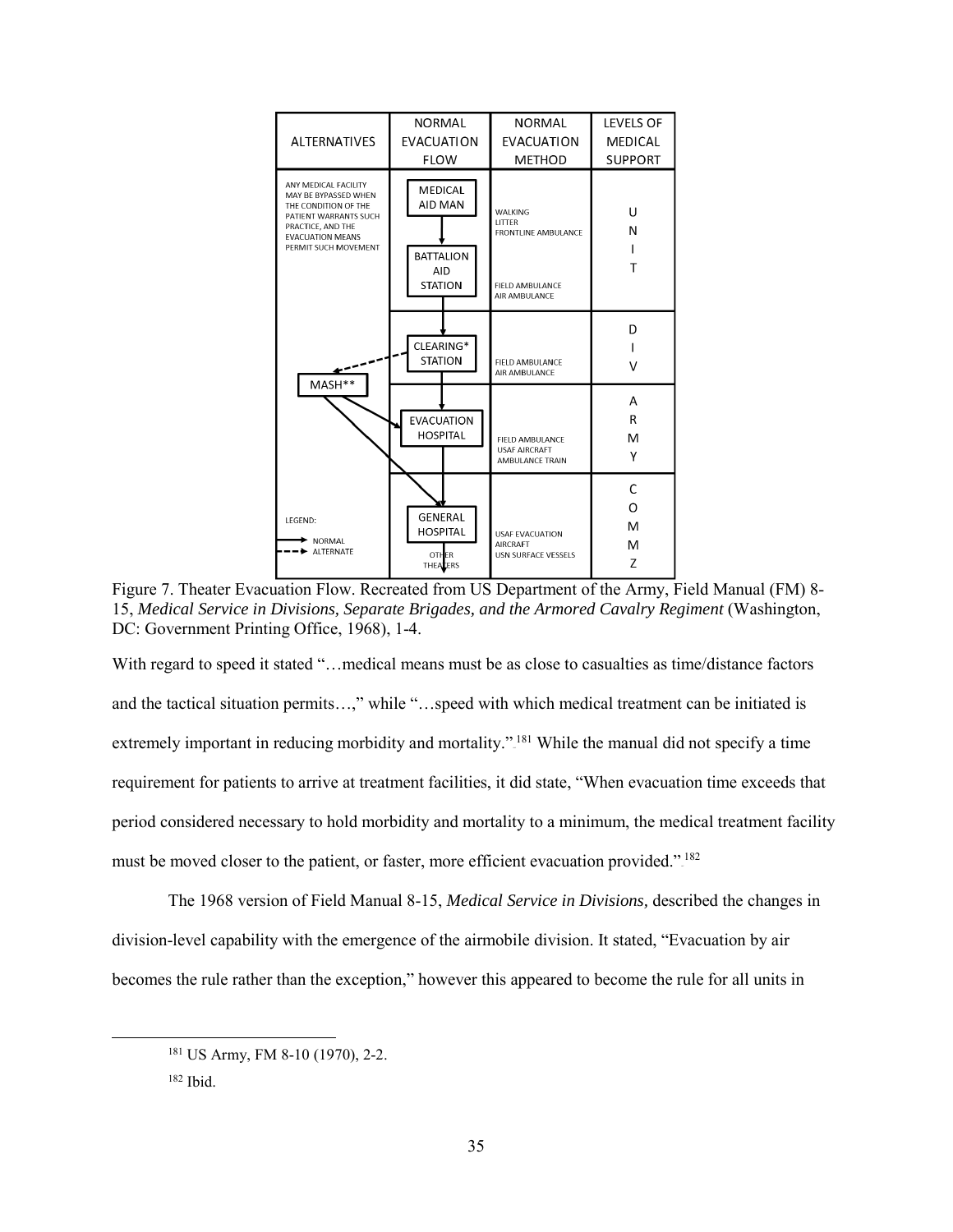Vietnam and not just the airmobile divisions.<sup>183</sup> It described the benefit of MEDEVAC in desert, mountain, jungle and cold weather environments in that "The reduction of time between injury and treatment is a determining factor in the success of medical treatment and the time required for a patient's recovery."<sup>184</sup> In specific reference to jungle operations, similar to Vietnam, the manual stated, "Battalion aid stations may be bypassed by air ambulances, and patients taken to division clearing stations." <sup>185</sup> This appeared to align medical doctrine and the Golden Hour concept since average flight times in Vietnam were less than forty minutes, while "The more seriously wounded usually reached a hospital within one to two hours.".<sup>186</sup>

## Operation Desert Storm

Operation Desert Storm was a US-led coalition response to the Iraqi invasion and occupation of Kuwait. It was a combination of three operations from August 1990 through February 1991; Operations Desert Shield, Storm, and Sabre. Effectively sequenced, the plans enabled an allied troop build-up to defend Saudi Arabia, an air campaign designed to weaken much of Iraq's defense infrastructure, and an offensive ground campaign to defeat and expel the Kuwaiti occupiers.

Iraqi armored divisions, by order of President Saddam Hussein, crossed into Kuwait on August 2, 1990, and began their occupation. <sup>187</sup> Whether an act of retribution, or an attempt to gain resources and leverage, Saddam's move shocked the international community. Iraq had been struggling financially after an expensive eight-year war with Iran. While both Iraq and Kuwait were oil exporters, Kuwait slighted Iraq through overproduction; crippling Iraq's ability to pay off its war debt. <sup>188</sup> Additionally, Hussein

 <sup>183</sup> US Department of the Army, Field Manual (FM) 8-15, *Medical Service in Divisions, Separate Brigades, and the Armored Cavalry Regiment,* (Washington, DC: Government Printing Office, 1968), 2-21.

<sup>184</sup> Ibid, 4-9.

<sup>185</sup> Ibid.

<sup>186</sup> Neel, *Medical Support of The US Army in Vietnam,* 70.

<sup>187</sup> John R. Ballard, *From Storm to Freedom: America's Long War with Iraq* (Annapolis, MD: Naval Institute Press, 2010), 1, accessed October 30, 2020, https://ebookcentral.proquest.com/.

<sup>188</sup> Ibid., 2.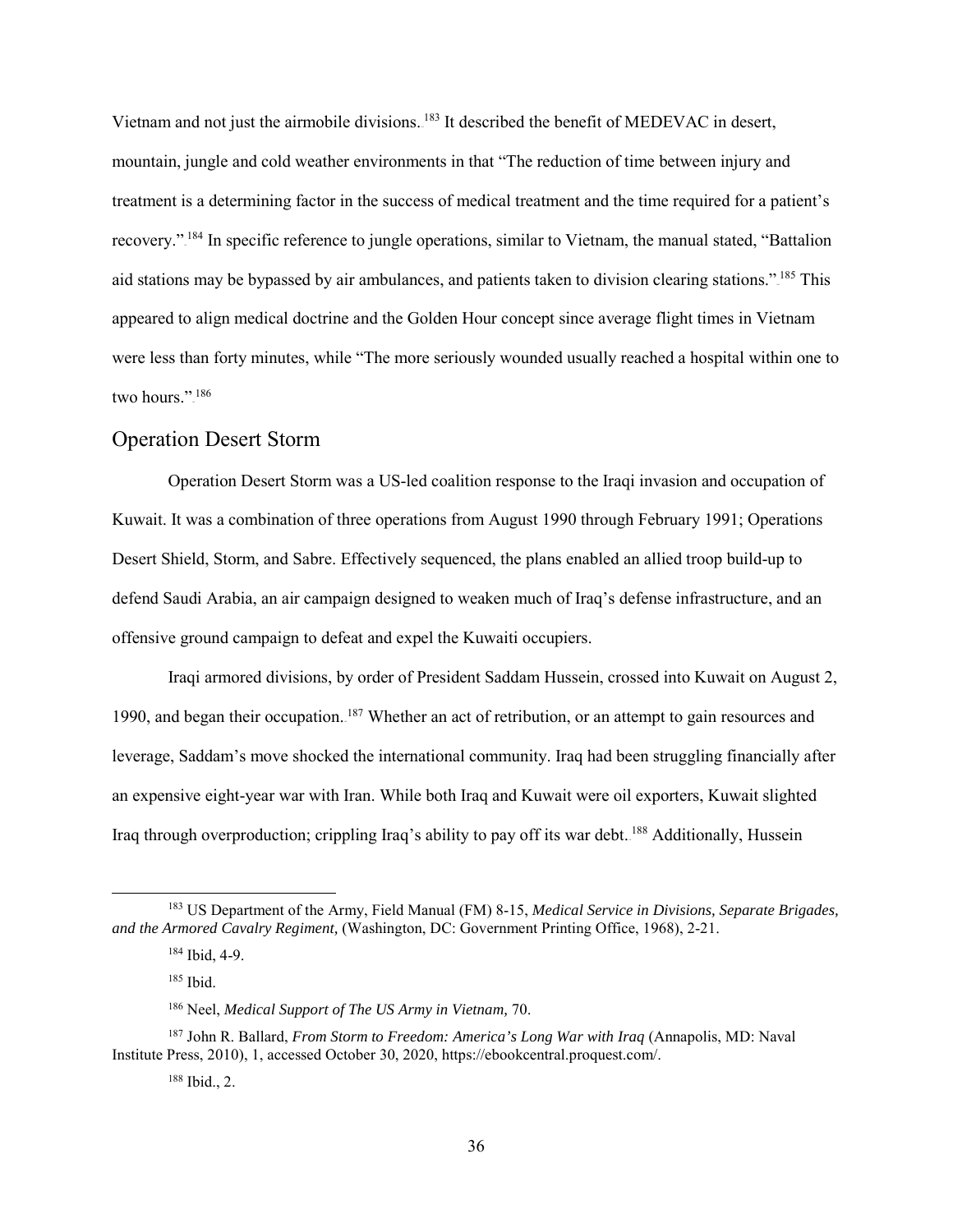made overtures that Kuwait belonged to Iraq.<sup>189</sup> On August 4, the US Central Command (CENTCOM) commander, General Norman Schwarzkopf, provided President George H.W. Bush with an overview of the operations plan which later became Operation Desert Shield, with the purpose of defending Saudi Arabia from an Iraqi invasion. <sup>190</sup> Previously, CENTCOM had identified Iraq as a potential aggressor in a wargaming exercise, which "…simulated sending forces to the Middle East to deter an attack by 'Country Red,' to defend critical port and oil facilities, and to defeat enemy forces."<sup>[91</sup>]

Secretary of Defense Dick Cheney met with Saudi King Saud and gained his support for the US plan to defend its borders. With approval from President Bush, "Cheney issued a directive assigning Central Command the mission to deter and counter any Iraqi aggression against Saudi Arabia."<sup>192</sup> On 8 August, the 2nd Brigade, 82nd Airborne Division, part of the XVIIIth Airborne Corps, mobilized and deployed to Saudi Arabia. By August 24th, the entire division was there. <sup>193</sup> As part of Operation Desert Shield, the subsequent months saw approximately 150,000 US forces arrive in Saudi Arabia.<sup>194</sup> They consisted of the XVIIIth Airborne Corps headquarters, the 101st and 82nd Airborne Divisions, "…the 24th Infantry Division (Mechanized), the 1st Cavalry Division, the 3rd Armored Cavalry Regiment, and portions of the 2nd Armored Division".<sup>195</sup>

Hussein's refusal to leave Kuwait led President Bush to begin planning another mission, the liberation of Kuwait. As part of this plan, he authorized the deployment of the VIIth Corps from Europe,

 <sup>189</sup> Ballard, *From Storm to Freedom*, 1.

<sup>190</sup> Ibid., 5.

<sup>191</sup> Frank N. Schubert and Theresa L. Kraus, eds., *The Whirlwind War: The United States Army in Operations Desert Shield and Desert Storm*, (Washington, DC: Center of Military History, United States Army, 1994), 48, accessed October 15, 2020, https://ebookcentral.proquest.com/.

<sup>192</sup> Ibid., 50-51.

<sup>193</sup> Ballard, *From Storm to Freedom*, 52.

<sup>194</sup> Whitcomb, *Call Sign "Dustoff,"* 140.

<sup>195</sup> Ibid.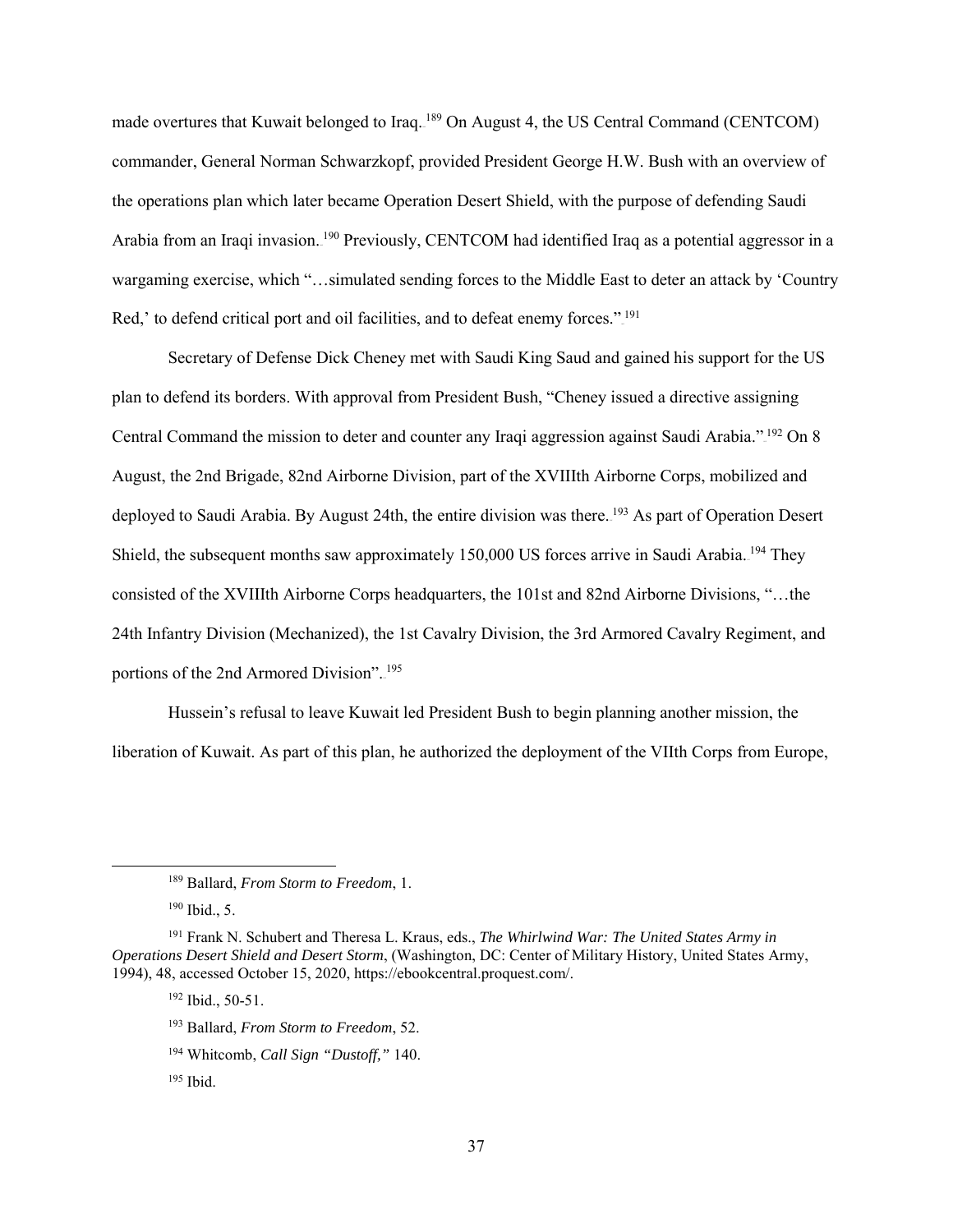which arrived in December. <sup>196</sup> By mid-January, the Army had 245,000 troops in Saudi Arabia as part of a total US force of 422,000. Including allied partners, the total number of ground troops was in excess of 956,000.<sup>197</sup> After several opportunities to leave Kuwait, Iraq failed to abide by UN Resolution 678, which established a January 15, 1991 deadline to withdrawal.<sup>198</sup> On January 17th, phase I of the air campaign of Operation Desert Storm began with an Army helicopter infiltration into Iraq, along with the destruction of radar sites bordering Saudi Arabia. <sup>199</sup> The air campaign was aimed at destroying Iraqi command and control structures, gaining air superiority and eliminating enemy ground-to-air defenses, battlefield preparation and elimination of chemical weapons, and lastly support to the ground offensive.<sup>200</sup>

The air campaign lasted until February 24th and disabled 1,700 Iraqi tanks and 1,400 artillery pieces.<sup>201</sup> Operation Desert Sabre, depicted in Figure 8, began on 24 February with two corps attacking into Iraq, lasted one hundred hours, and forced the Iraqis to leave Kuwait.<sup>202</sup> After the ceasefire decision by President Bush, Iraqi Army losses were approximately "…20,000 killed, 75,000 wounded, and 80,000 captured," while coalition loses were less than one percent of those numbers.<sup>203</sup>

<sup>198</sup> US Department of Defense, *Conduct of the Persian Gulf War: Final Report to Congress Volume 2* (Government Printing Office, 1992), B-3, accessed October 30, 2020, https://www.google.com/books/edition/Conduct of the Persian Gulf War Appendic/8em6AAAAIAAJ?hl=en.

<sup>199</sup> Ballard, *From Storm to Freedom*, 51.

<sup>200</sup> US Department of Defense, *Conduct of the Persian Gulf War: Final Report to Congress* (Government Printing Office, 1992), 98–99, accessed October 30, 2020, https://apps.dtic.mil/dtic/tr/fulltext/u2/a249270.pdf.

<sup>201</sup> Ibid., 188.

<sup>202</sup> Ibid., 312.

 <sup>196</sup> J. P. Riley, *Decisive Battles: From Yorktown to Operation Desert Storm* (New York: Continuum, 2010), 203, accessed October 15, 2020, https://ebookcentral.proquest.com/.

<sup>197</sup> Riley, *Decisive Battles*, 199.

<sup>203</sup> Riley, *Decisive Battles*, 209.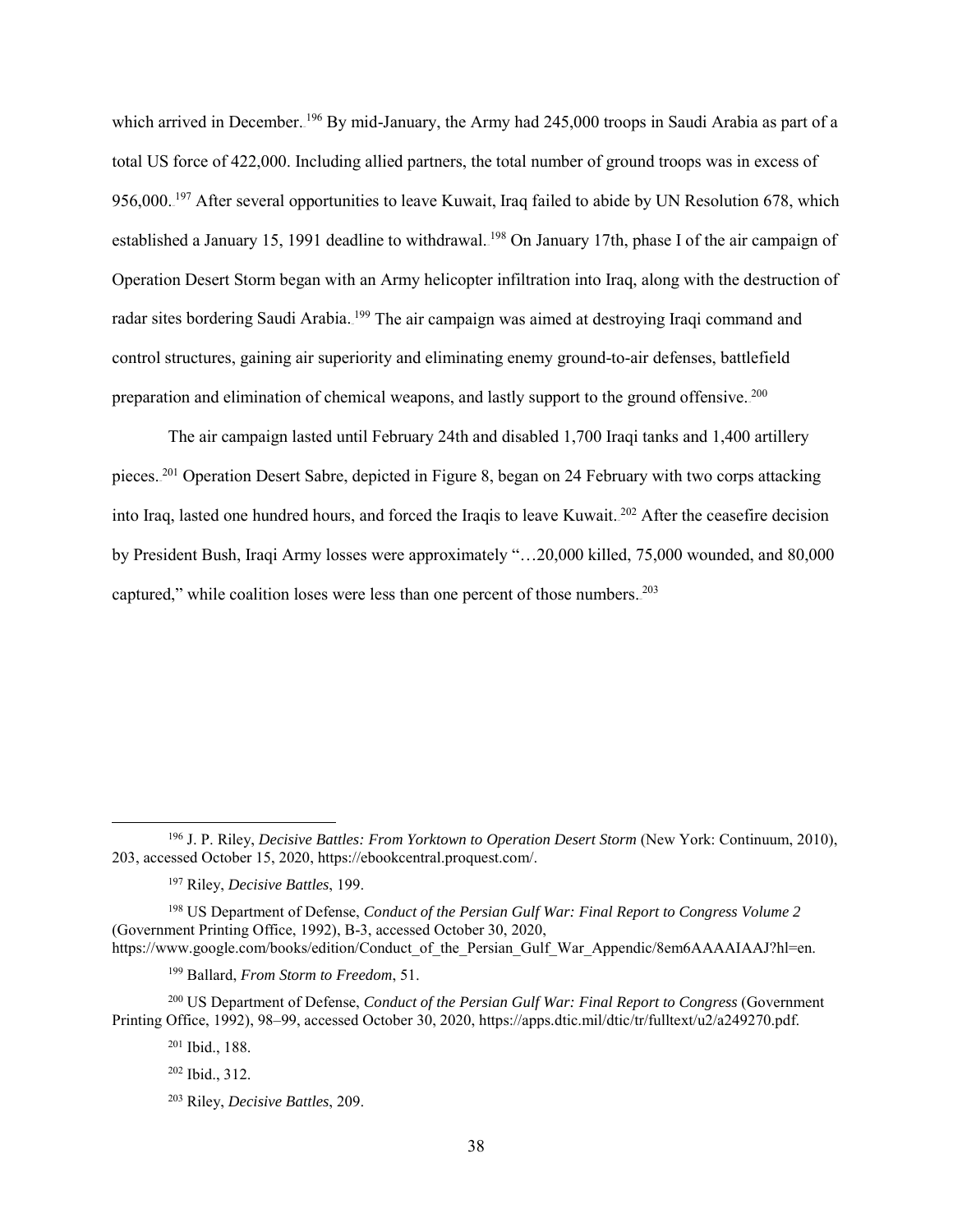

Figure 8. Operation Desert Shield Timing of Attack Execution, Perry-Castañeda Library Map Collection, accessed October 10, 2020, [http://legacy.lib.utexas.edu/maps/historical/timing\\_of\\_attack.jpg.](http://legacy.lib.utexas.edu/maps/historical/timing_of_attack.jpg)

The first question is where were medical units located with respect to the combat forces?

The Army sent eight medical groups and two medical brigades to support both the XVIIIth Airborne Corps and the VIIth Corps.<sup>204</sup> In total there were sixty-five hospitals with  $13,500$  bed spaces available.<sup>205</sup> During Operation Desert Shield the supporting medical facilities were close-to or near their supported units in Saudi Arabia. Supporting VII Corps were five MASH units, five combat support hospitals, and five evacuation hospitals.<sup>206</sup> The XVIIIth Airborne Corps received three MASH units, four combat support hospitals, and five evacuation hospitals, while the echelon-above corps medical command had twelve evacuation hospitals, three field hospitals, one station hospital, and one general hospital.<sup>207</sup> To

 <sup>204</sup> Ginn, *The History of the US Army Medical Service Corps*, 428.

<sup>205</sup> Ibid.

<sup>206</sup> John Brinkerhoff, Ted Silva, and John Seitz, *United States Army Reserve in Desert Storm: Reservists of the Army Medical Department* (Washington, DC: Government Printing Officer, 1993), 37, accessed October 30, 2020, https://apps.dtic.mil/dtic/tr/fulltext/u2/a277639.pdf.

<sup>207</sup> Ibid.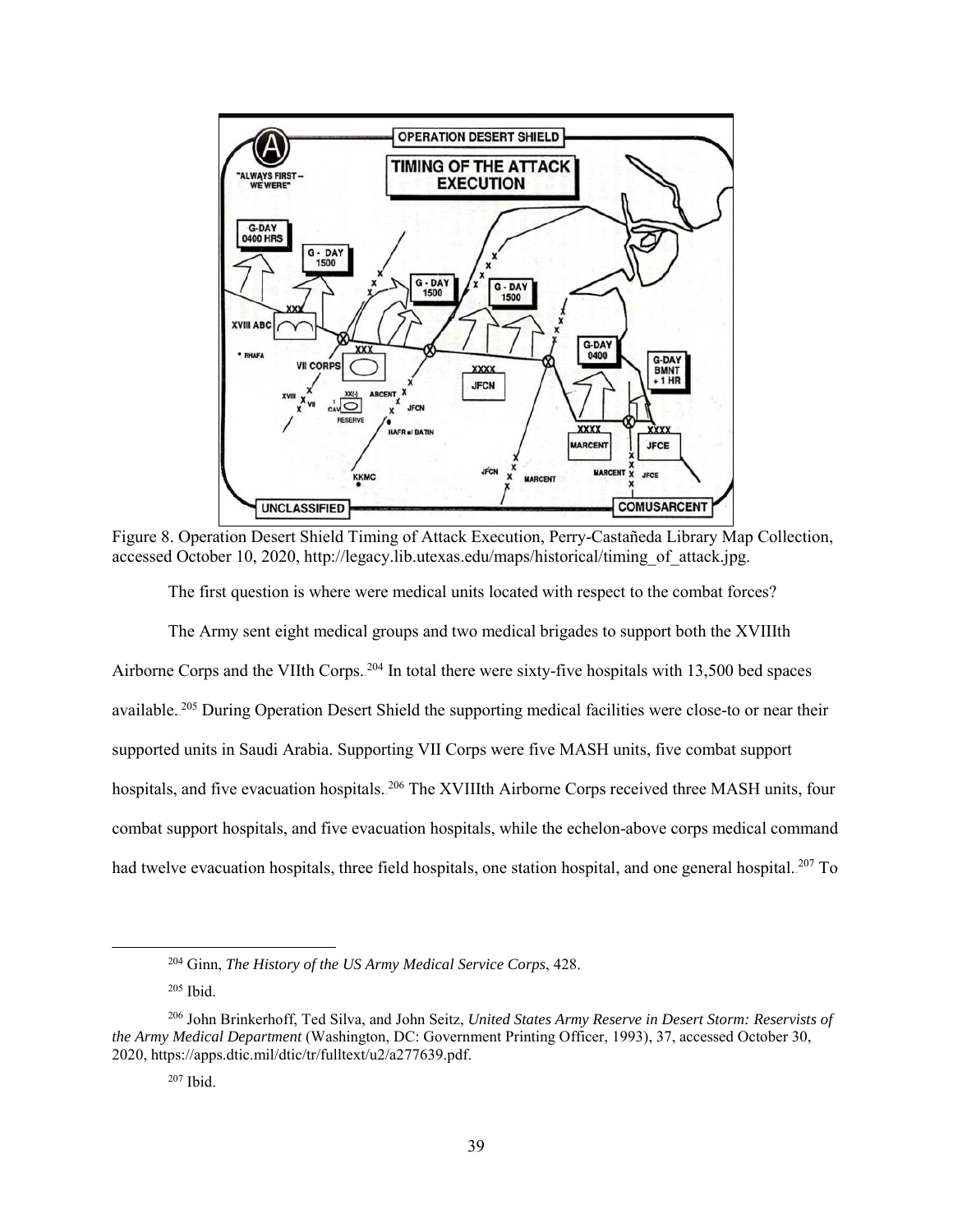enable the rapid establishment of care, nine Army treatment facilities partnered with host nation facilities in Saudi Arabia, Abu Dhabi, and Oman.<sup>208</sup>

The Army deployed both modernized and legacy medical units to the theater.<sup>209</sup> While alone not a major issue, a Government Accountability Office report on Operation Desert Storm noted that hospital units were supposed to follow their supported corps into Iraq in order to provide care closer to the expected combat.<sup>210</sup> Medical units supporting the XVIIIth Airborne Corps were able to accomplish this, but due to their immobility, operated at fifty percent capacity.<sup>211</sup> In the VIIth Corps area, medical units were completely loaded on transportation assets prior to the ground offensive, however "…units could not keep up with the pace of the operations. By the end of the ground war, only one MASH was operational."<sup>212</sup>

The second question is what MEDEVAC units and capabilities were employed? In 1981, the Army began testing and later fielding the UH-60 Blackhawk helicopter to replace older UH-1 variants, the primary MEDEVAC platform during the Vietnam War.<sup>213</sup> It could transport four litter and fourteen ambulatory patients, and had a range of approximately 300 miles traveling at 160 knots.<sup>214</sup> In the late 1980's the Army also began to transition from air ambulance detachments and companies, to air MEDEVAC companies. This restructured company emerged in the 1988 Field Manual 100-10, *Combat Service Support*, however many of the helicopter ambulance units deployed to Saudi Arabia were still in a legacy structure.<sup>215</sup>

<sup>212</sup> US Government Accountability Office, *Operation Desert Storm*, 44.

 <sup>208</sup> Brinkerhoff, *United States Army Reserve in Desert Storm*, 40.

<sup>209</sup> Whitcomb, *Call Sign "Dustoff,"* 141.

<sup>210</sup> US Government Accountability Office, *Operation Desert Storm: Full Medical Capability Not Achieved*, GAO/NSIAD-92-175 (Washington, DC: Government Printing Office, 1992), 43, accessed October 30, 2020, https://www.gao.gov/assets/160/152150.pdf.

<sup>211</sup> Brinkerhoff, *United States Army Reserve in Desert Storm,* 43.

<sup>213</sup> Whitcomb, *Call Sign "Dustoff,"* 95.

<sup>214</sup> Ibid., 85.

<sup>215</sup> US Department of the Army, Field Manual (FM) 100-10, *Combat Service Support,* (Washington, DC: Government Printing Office, 1988), 3-9.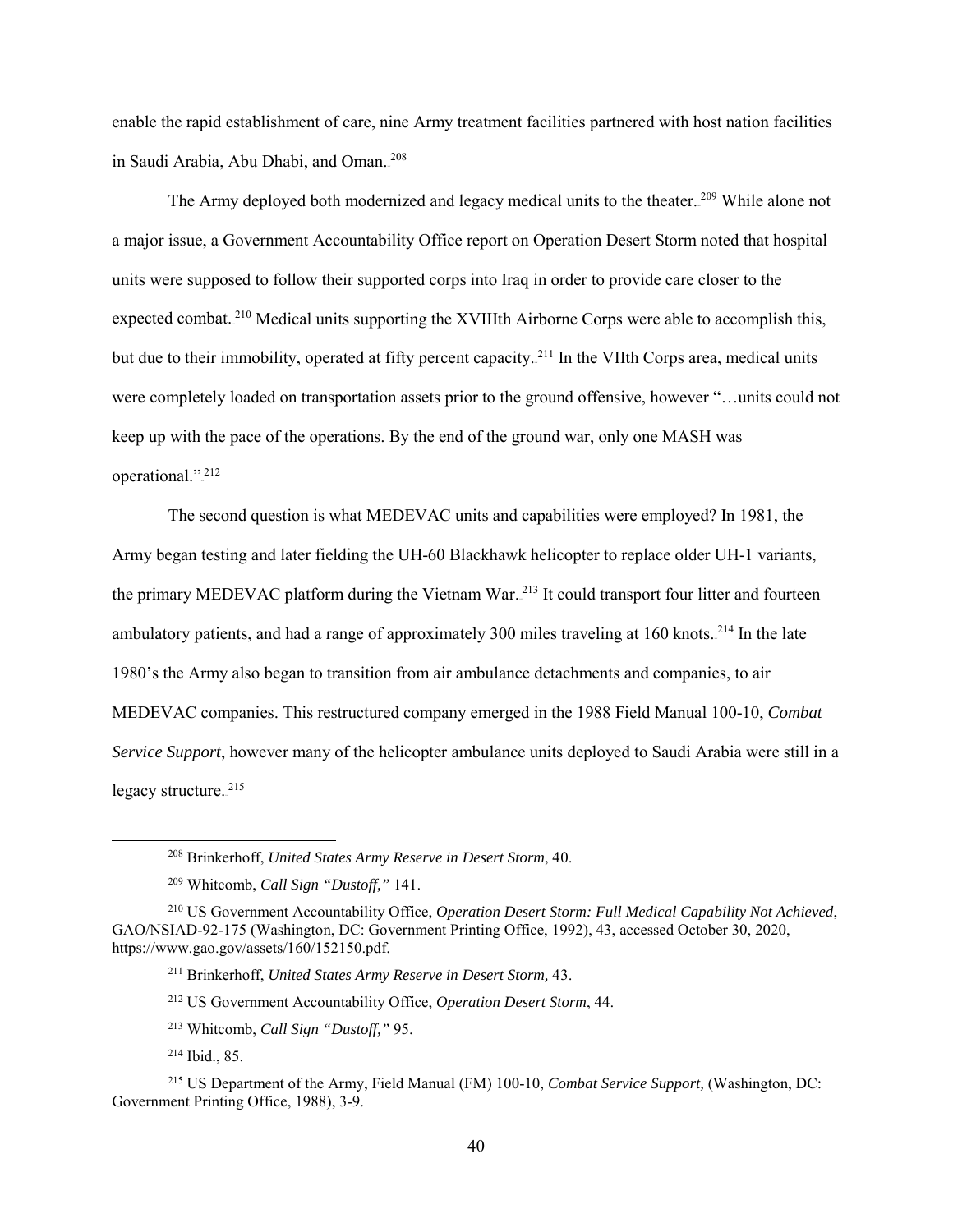|                                   | UH-60 | $UH-1$ | Ambulances |
|-----------------------------------|-------|--------|------------|
| 173d Medical Group (Dhahran)      | 12    | 12     | 36         |
| 244th Medical Group (Riyadh)      |       | 6      | 36         |
| 803d Medical Group (KKMC)         |       | 24     | 36         |
| 332d Medical Brigade (VII Corps)  | 15    | 79     | 144        |
| 44th Medical Brigade (XVIII Corps | 25    | 54     | 144        |
| Total                             | 52    | 175    | 396        |

Figure 9. Air and Ground Medevac Assets During the Operation. Reproduced from John Brinkerhoff, Ted Silva, and John Seitz, *United States Army Reserve in Desert Storm: Reservists of the Army Medical Department* (Washington, DC: Government Printing Office, 1993), accessed October 30, 2020, [https://apps.dtic.mil/dtic/tr/fulltext/u2/a277639.pdf.](https://apps.dtic.mil/dtic/tr/fulltext/u2/a277639.pdf) 47.

Three variations of air MEDEVAC units were deployed to Saudi Arabia. In total there were approximately 227 air ambulances deployed to support the operation. A breakdown by echelon is depicted in the figure 9. The first, organic to the air assault division, was the medical company air ambulance with twelve helicopters to support air MEDEVAC, aircraft rescue, and movement of medical supplies.<sup>216</sup> The subsequent units were considered corps assets with the first being the medical company air ambulance. It had twenty-five helicopters and was assigned to the theater medical brigade.<sup>217</sup> Some of the deployed companies had received UH-60 while others did not. For example, the 498th MCAA deployed with thirteen UH-60s and twelve UH-1V helicopters, while the 507th MCAA had twenty-five UH-1V.<sup>218</sup> The planning factor for using this unit was one per 160,000 Soldiers.<sup>219</sup> The third unit type was the air ambulance detachment which provided a six helicopter team to operate either in the combat zone or the communications zone. Its basis of allocation was "…1 per 20,000 personnel in the combat zone plus 1 per 50,000 personnel in the COMMZ." $2^{220}$ 

 <sup>216</sup> US Department of the Army, Field Manual (FM) 101-10-1, *Organizational, Technical, and Logistical Date (Volume I),* (Washington, DC: Government Printing Office, 1987), 3-79.

<sup>217</sup> US Department of the Army, Field Manual (FM) 101-10-2, *Extracts of Nondivisional Tables of Organization and Equipment,* (Washington, DC: Government Printing Office, 1977), 6-6 - 6-7.

<sup>218</sup> Whitcomb, *Call Sign "Dustoff,"* 145.

<sup>219</sup> US Army, FM 101-10-2 (1977), 6-7.

<sup>220</sup> Ibid., 6-34.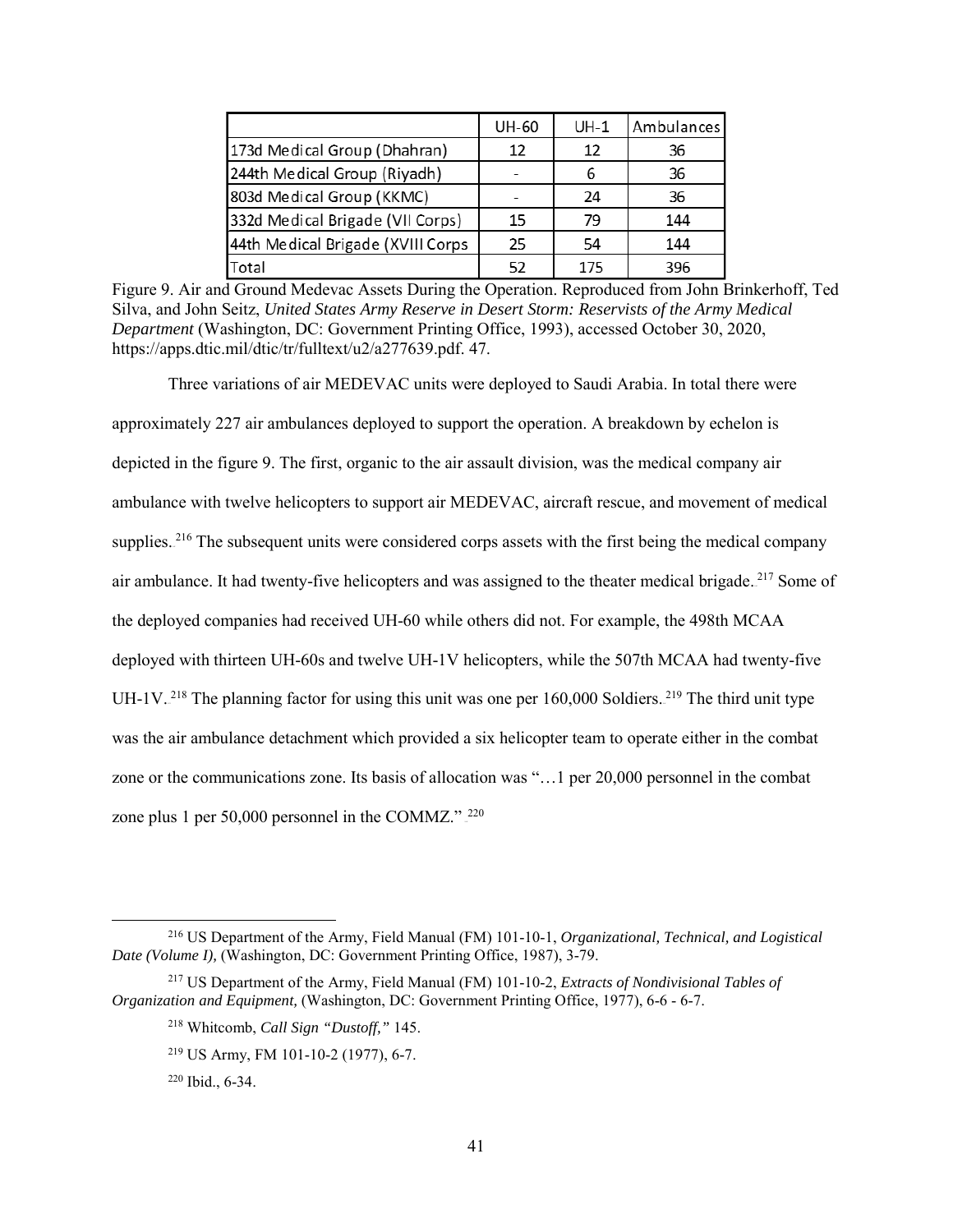The third question is what was the casualty survival rate? Medical planners expected upwards of 3,200 casualties per day over a ground offensive expected to last thirty days. Luckily the United States and its allies suffered minimally.<sup>221</sup> Over the course of operations, the total US deaths numbered 382 while 467 were wounded.<sup>222</sup> Applying the methodology of the previous case studies, WIA/WIA+Hostile Deaths, the casualty survival rate was 76.1% (467/614). While this rate appeared than in the Vietnam War, it is important to note that out of the 584,000 US servicemen serving in the Gulf War, only .065% died and .08% were wounded.<sup>223</sup> The wounded to killed ratio for the entire operation was 1.2 to 1.

The fourth question is how were MEDEVAC missions controlled or regulated? As depicted in Figure 10, the lines of communication quickly became extended during the ground offensive, which strained treatment facility mobility and MEDEVAC effectiveness. To account for the long distances, at least thirty Air Force C-130 missions flew to pre-established points in Iraq to assist with patient evacuation.<sup>224</sup> MEDEVAC units supporting the 24<sup>th</sup> Infantry under the XVIIIth Airborne Corps in the final hours of the war noted there were at least 200 miles between the injured patient and the nearest hospital.<sup>225</sup>

Due to the brevity of the ground operation and low number of casualties, the issues with air MEDEVAC were mitigated through improvisation and adaptation. Given the short duration of the ground attack, medical units caught up to their maneuver units after the ceasefire. The GAO report on the Army

 <sup>221</sup> Brinkerhoff, *United States Army Reserve in Desert Storm*, 35.

<sup>&</sup>lt;sup>222</sup> US Defense Casualty Analysis System, "US Military Casualties - Persian Gulf War Casualty Summary Desert Shield/Desert Storm," accessed October 20, 2020, https://dcas.dmdc.osd.mil/dcas/pages/report\_gulf\_sum.xhtml.

<sup>223</sup> Ibid.

<sup>224</sup> US Department of Defense, *Conduct of the Persian Gulf War Volume 2*, G-20.

<sup>225</sup> Whitcomb, *Call Sign "Dustoff,"* 151.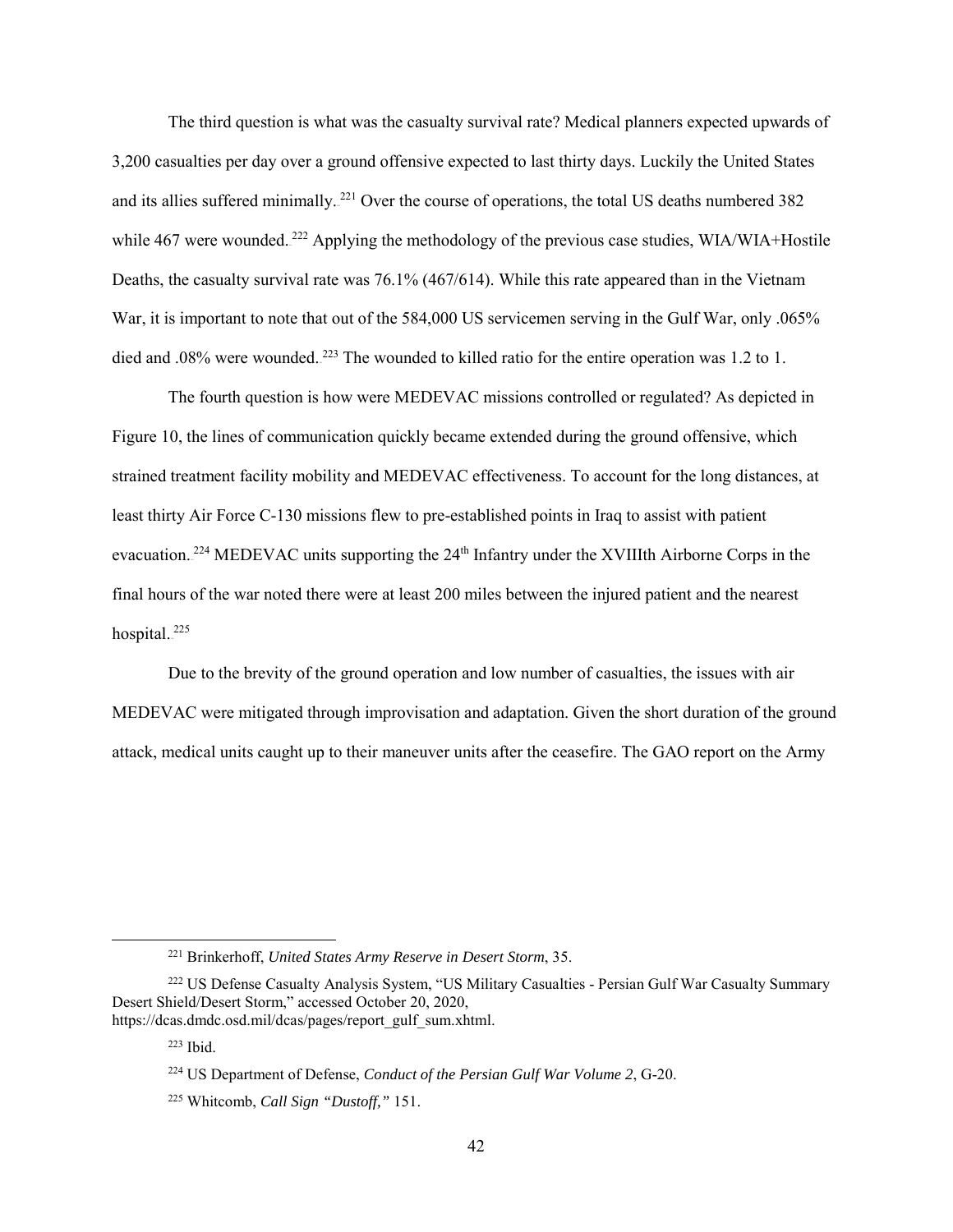

Figure 10. Extended Lines of Communication. Richard Swain, *Lucky War: Third Army in Desert Storm* (Fort Leavenworth, KS: US Army Command and General Staff College Press, 1994), accessed October 30, 2020, [https://www.armyupress.army.mil/Portals/7/combat-studies-institute/csi-books/LuckyWar.pdf,](https://www.armyupress.army.mil/Portals/7/combat-studies-institute/csi-books/LuckyWar.pdf) 249.

medical performance during the operation cited major issues related to patient movement and communication, while going as far to state, "The Army was fortunate that hostilities had not been more intense or of longer duration because the evacuation system might not have been able to accommodate higher numbers of US. casualties." $2^{226}$ 

According to the GAO report, the UH-1 MEDEVAC helicopter "…could not meet its primary mission of evacuating priority patients".<sup>227</sup> Because the UH-1 could not fly in poor weather conditions, had a degraded lift capacity in hot weather, and the battlefield distances exceed its fuel range, the results were unanswered MEDEVAC requests.<sup>228</sup> The degraded frequency modulation (FM) radio performance reaching 15 miles or less also contributed to the breakdown in medical regulation and patient control.<sup>229</sup>

 <sup>226</sup> US Government Accountability Office, *Operation Desert Storm*, 45.

 $227$  Ibid.

<sup>228</sup> Ibid.

<sup>229</sup> Ibid., 46.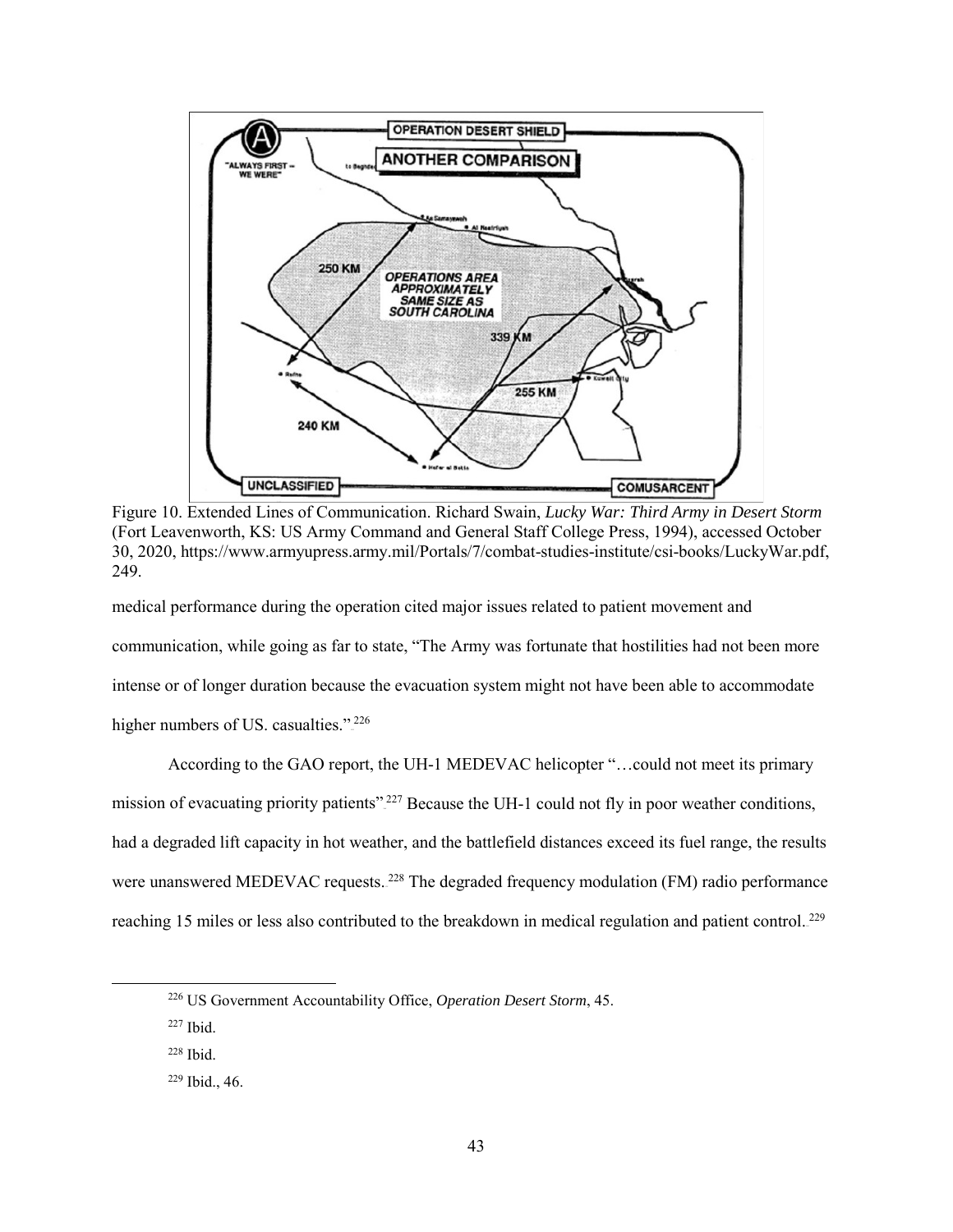Both corps planned for contingencies. The VIIth Corps created a ring route between the forward line of troops and hospitals in the rear, while the XVIIIth Corps planned to use available C-130 flights.<sup>230</sup> The result was that "…ambulances took patients only to hospitals whose locations they knew," while "…patients would show up at the hospital without notification from the medical regulator or the air ambulances".<sup>231</sup>

The final question is how did the current medical doctrine support the Golden Hour in theater?

The 1978 version of Field Manual 8-10, *Health Service Support in a Theater of Operations,*  described a rapidly changing battlefield where units must be prepared to serve in roles different from those described in their authorization and manning documents. It distinguished between the planners who deploy units based on allocations and the operators who employ units based on operational demands.<sup>232</sup> Regarding patient evacuation, the normal flow through medical levels of care could be bypassed if the situation warrants, while the manual emphasized maximum use of "…the available air and surface evacuation means to the advantage of the patient and his specific medical or surgical condition."<sup>233</sup>

The 1988 version of FM 100-10, *Combat Service Support* described the requirements for sustainment and medical units to be capable of rapid adaptation on the battlefield, which stated "As the battlefield becomes increasingly incapacitating, sustaining the health of the fighting forces becomes a critical factor."<sup>234</sup> Even with this changing environment, patient evacuation "...is accomplished within a matter of hours,"<sup>235</sup> This created an expectation that patients be evacuated as fast as possible. Lastly, in order allow the forward momentum of battle, "Health service support units will be required to move

 <sup>230</sup> US Government Accountability Office, *Operation Desert Storm*, 47.

<sup>231</sup> Ibid.

<sup>232</sup> US Department of the Army, Field Manual (FM) 8-10, *Health Service Support in a Theater of Operations,* (Washington, DC: Government Printing Office, 1978), 2-6.

<sup>233</sup> Ibid., 4-2.

<sup>234</sup> US Army, FM 100-10 (1988), 3-3.

<sup>235</sup> Ibid., 3-6.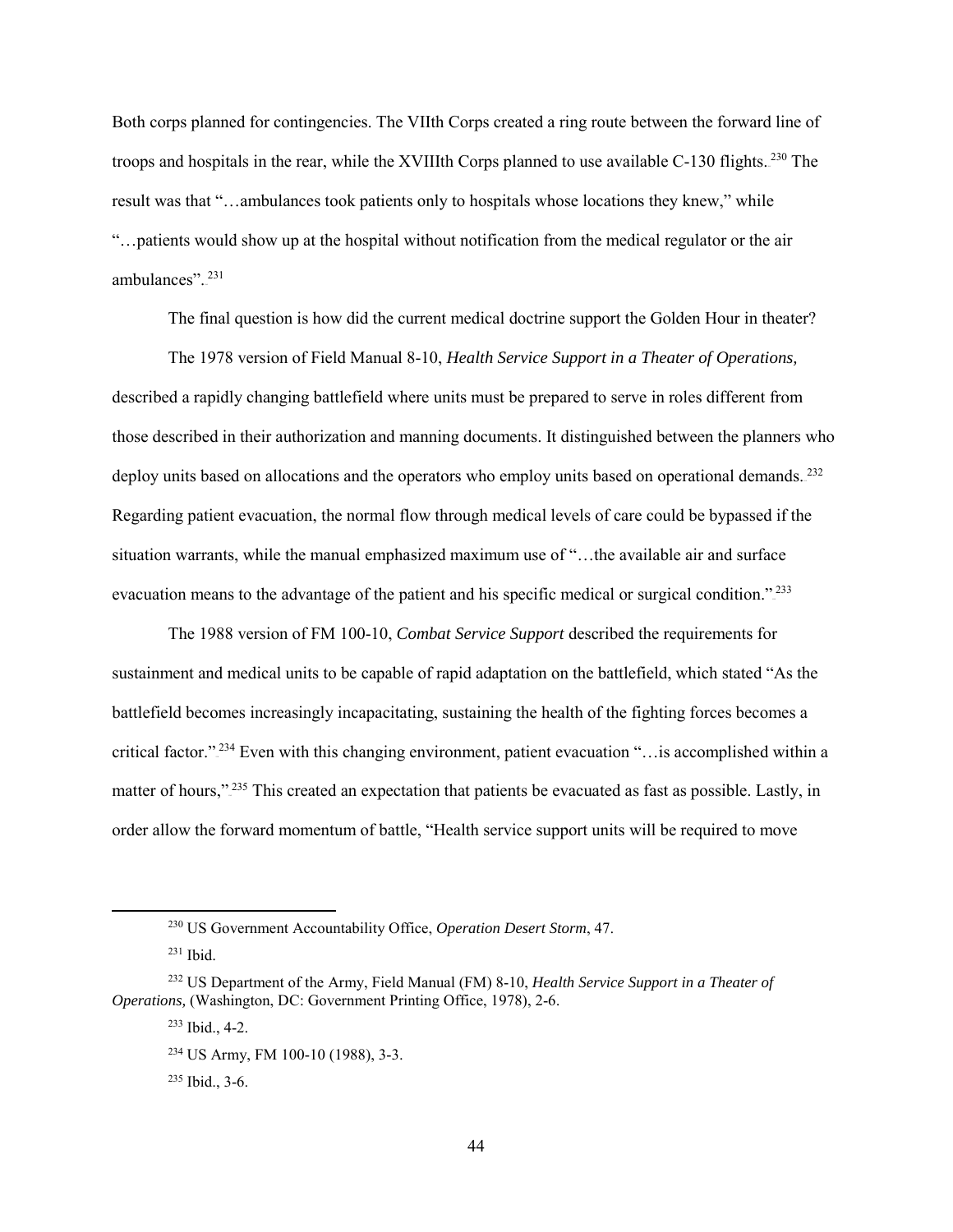rapidly to provide the required support needed to protect and sustain the force and to preserve the initiative."<sup>236</sup>

#### Analysis and Conclusion

Comparing the Vietnam War at 1965 and 1970, planners realized the impact of restricted terrain on combat operations. Air MEDEVAC planning became the primary means of medical evacuation through a combination of area and direct support to combat units. Planners likely looked to the success of the air MEDEVAC in Vietnam, which enabled a rapid medical response, and applied it to Operation Desert Storm. Its rapid large-scale ground offensive also required responsive air MEDEVAC support with enough platforms to support the estimated casualties. They saw the value in the air ambulance's ability to improve a casualty's chances of survival based on flight times and number of assets.

During Operation Desert Storm each corps had dedicated air MEDEVAC assets. However, during the ground operation, both MEDEVAC teams and treatment facilities struggled to keep up with the speed of the war. The failure to synchronize medical support with the operational tempo resulted in a defunct medical concept of support. Given the immature theater, medical units and pilots did not have enough time to mitigate the stress of the environment and its impacts on movement and communication. Planning appeared solely focused on supporting the high casualty estimates and failed to consider both operational speed and the effects of the operational environment. The static nature of medical support in Vietnam did not support the rapid offensive nature of Desert Storm.

In Vietnam air ambulances allowed most treatment facilities to remain in place. Later in the war some treatment facilities saw very few casualties because helicopters routinely bypassed them. The emerging trend of 'wherever and as fast as necessary' brought notoriety to the Army's air ambulance. The publication of tables of organization and equipment (TOE) and doctrine between the two time periods in Vietnam solidified a basis of issue plan, and helped leaders understand how MEDEVAC could benefit

 <sup>236</sup> US Army, FM 100-10 (1988), 3-2.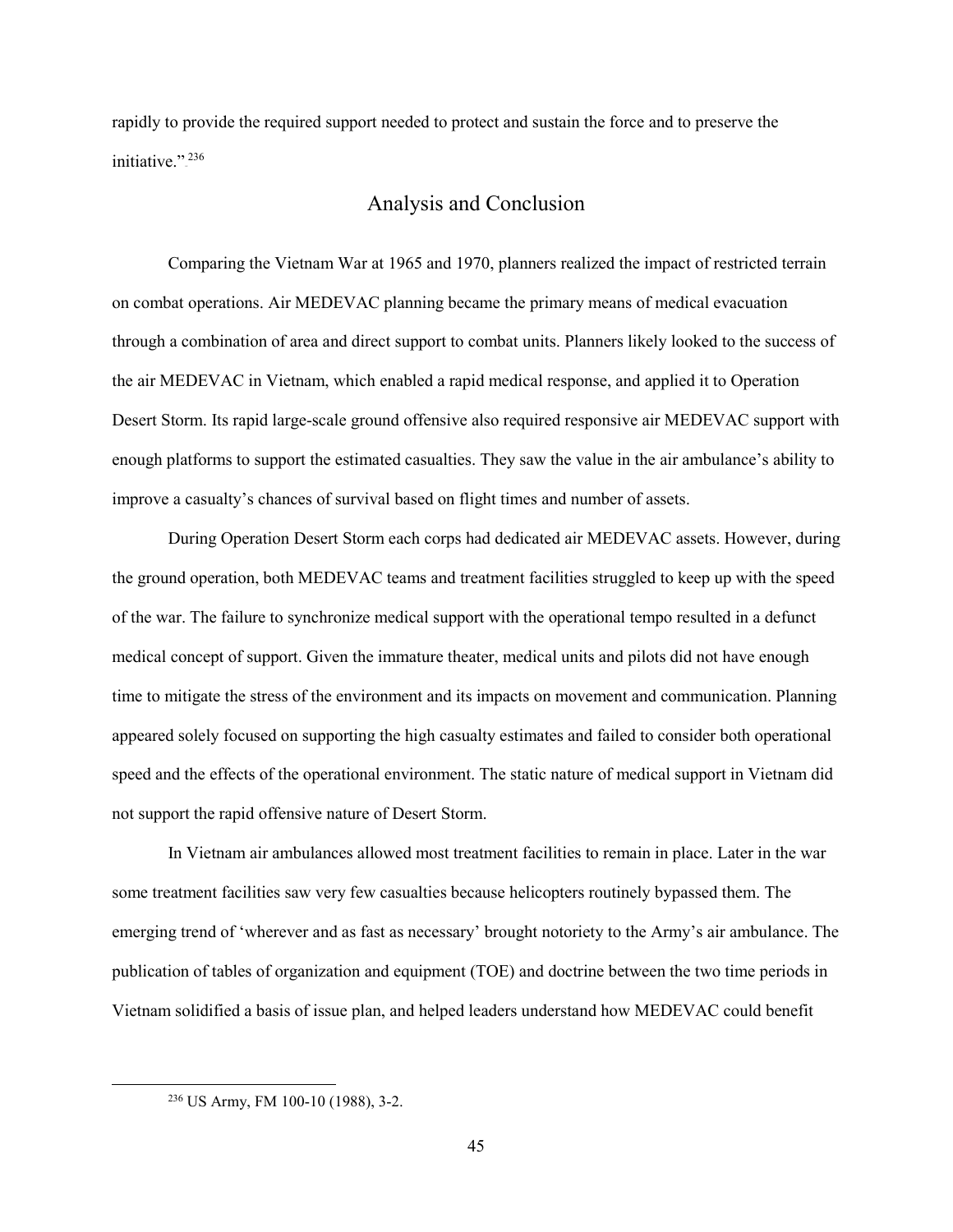their organizations. This helped to increase the number MEDEVAC units that deployed to Vietnam. The improvements to the helicopter also improved its range and lift capacity. The Army deployed twice the number of air ambulances to Operation Desert Storm than in Vietnam. However, issues with equipment, communication, and distance forced tactical units to improvise their own methods of evacuation.

Lessons learned in both wars showed that MEDEVAC use could improve the chances of a soldier returning to duty or not dying from his or her wounds. The fallacy, however, was in assuming that air MEDEVAC had an unlimited capacity to function in any environment. MEDEVAC pilots in Vietnam enjoyed more freedom of action because of a reduced operational tempo and static areas of operation. From the Vietnam War, going into 1990, the Army thought the speed and responsiveness of the helicopter ambulance could easily sustain a rapid offensive, failing to ensure hospitals could remain close enough to the advancing front. After Operation Desert Storm, planners learned of the need to standardize equipment being used across the force and to synchronize operations. Lastly, air MEDEVAC usage can still result in a lower casualty survival rate, as presented in the Operation Desert Storm case study. The arrangement of medical support on the battlefield in conjunction with helicopter ambulances could improve the rate, when nested with the maneuver plan.

Medical doctrine in 1965 called for flexibility in support and did not reflect the gravitation toward evacuation solely by air. The doctrine of 1970, informed by the positive impacts or air MEDEVAC, stressed the importance of speed and reduced evacuation time; thus, creating a relationship between time and patient survivability. The medical doctrine from Operation Desert Storm retained much of the same support echelons from Vietnam, but now reflected a notion of sending the support wherever its needed. Lastly, the medical doctrine from Operation Desert Storm era discussed air MEDEVAC in terms of hours and most closely aligns with the Gold Hour concept.

#### Conclusion

How the Army is postured to support a Golden Hour standard of care in large-scale combat depends on a combination of available aircraft, equipment performance, assignment of assets at echelon, communication and control, and synchronization between the medical and maneuver plan. Treatment

46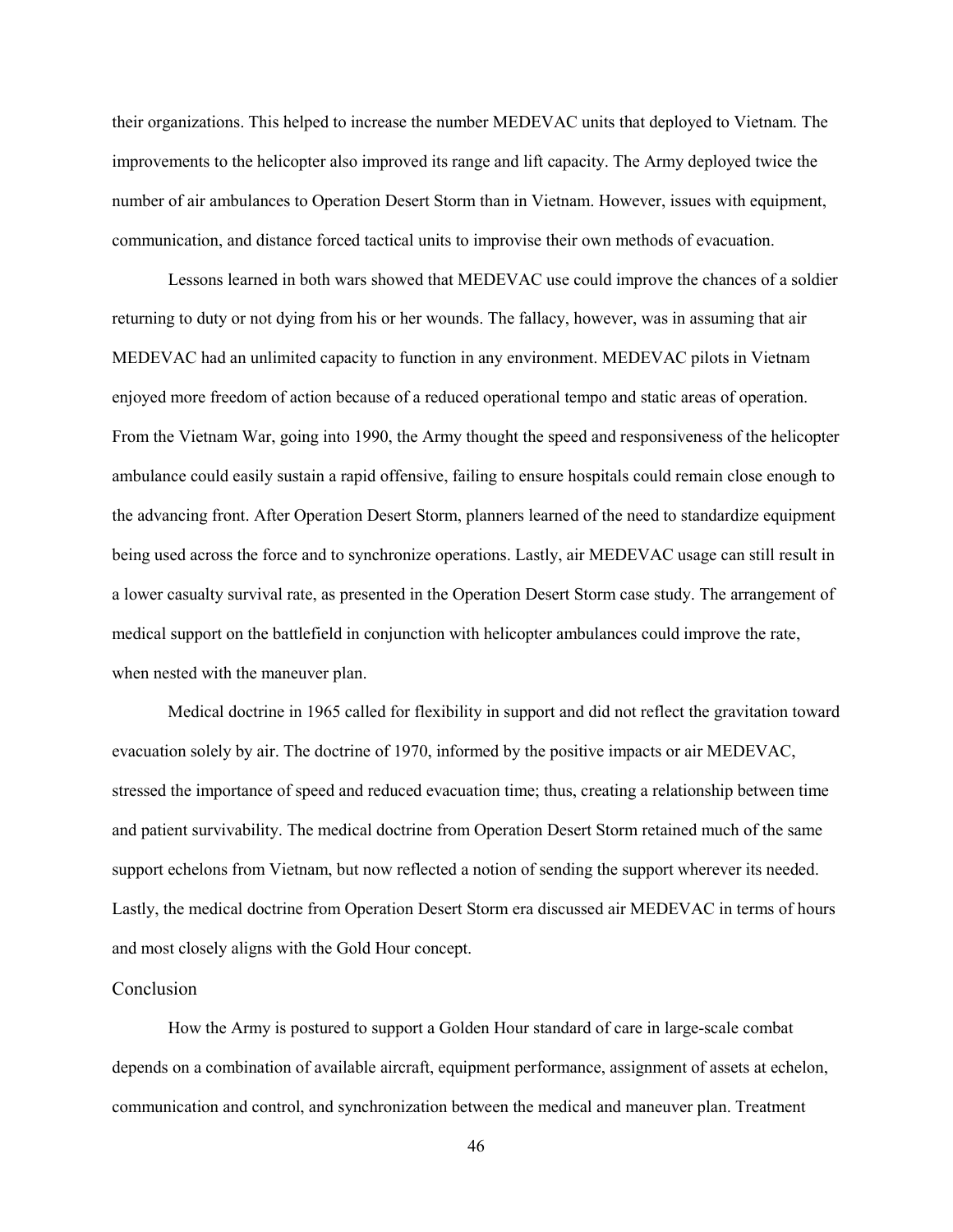facilities could not move as fast as the combat forces. While not exhaustive, these are areas where leaders can work in the present to prepare for the future. The Army must be cautious of practices that worked well in the past, and it must ensure its medical system, including MEDEVAC, can meet the expectations of future combat. While air MEDEVAC operations can bridge some of the distance, planners must account for the helicopter's limits. Medical units should remain poised to displace and advance with the maneuver elements. The MEDEVAC system can function properly only when the patient and its treatment facility are within its range. Lastly, leaders and planners should place limitations on MEDEVAC employment to ensure the most seriously wounded are rapidly transported to a treatment facility. Assets and coverage should be attached based on estimated requirements, and not solely through a basis of issue. They can, however, be diverted if requirements change.

Planners must not limit themselves to doctrine and authorized asset levels. They must identify threats and risks and apply creativity in crafting mitigations. The commander's intent and nature of the operation should drive the placement of assets on the battlefield to achieve the desired effect. In the case of Operation Desert Storm, additional planning for the use of forward refueling points, alternate forms of communication, and casualty exchange points may have saved additional lives. However, it appeared that planners applied a numerical solution (number of MEDEVAC helicopters) to a mathematical problem (projected casualties).

With a plethora of aircraft, the Army's ability to provide Golden Hour care may still be limited. While no one can predict what the next large-scale battle looks like, it could require the speed of Operation Desert Storm, across the distance of Iraq, with the casualty levels of Vietnam. Planners should be informed by the Army's experiences in previous wars but not anchored to them. Reacting to the enemy's actions in war is enough of a challenge; thus, the Army should ensure the battles of training, synchronization and standardization are fought prior to enemy contact.

47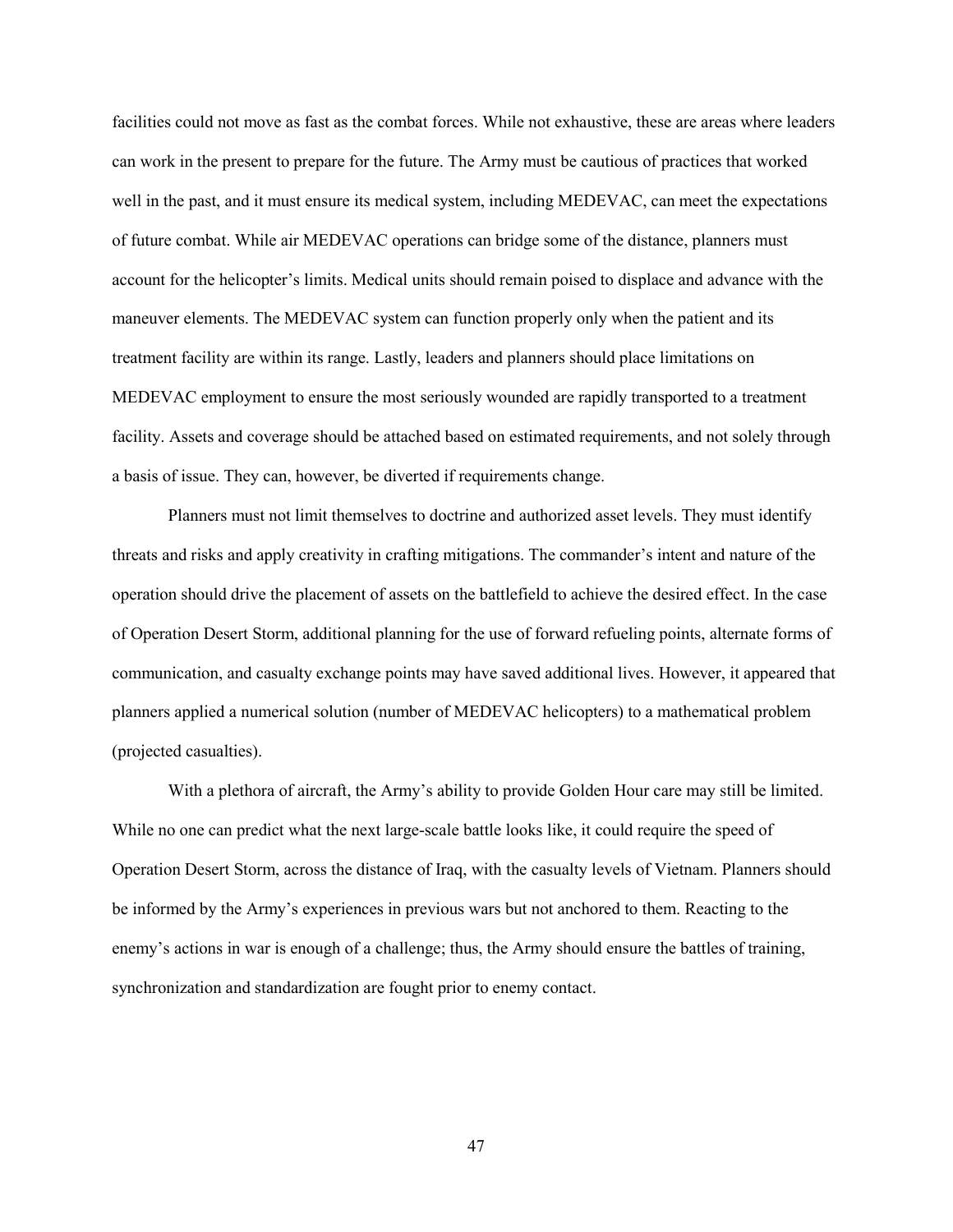# Bibliography

- Ballard, John R. *From Storm to Freedom: America's Long War with Iraq*. Annapolis, Md: Naval Institute Press, 2010. Accessed October 30, 2020[. https://ebookcentral.proquest.com/.](https://ebookcentral.proquest.com/)
- Brinkerhoff, John, Ted Silva, and John Seitz. *United States Army Reserve in Desert Storm: Reservists of the Army Medical Department*. Washington, DC: Government Printing Office, 1993. Accessed October 30, 2020. [https://apps.dtic.mil/dtic/tr/fulltext/u2/a277639.pdf.](https://apps.dtic.mil/dtic/tr/fulltext/u2/a277639.pdf)
- Carland, John M. *Stemming the Tide, May 1965 to October 1966*. Washington, DC: Center of Military History, Government Printing Office, 2000.
- Clarke, Jeffrey J. *Advice and Support: The Final Years*. Washington, DC: Center of Military History, Government Printing Office, 1988.
- Cosmas, Graham A. *MACV: The Joint Command in the Years of Withdrawal, 1968-1973*. Washington, DC: Center of Military History, Government Printing Office, 2006.
- Dorland, Peter, and James Nanney. *Dust off: Army Aeromedical Evacuation in Vietnam*. Washington, DC: Center of Military History, Government Printing Office, 2016.
- Gates, Robert Michael. *Duty: Memoirs of a Secretary at War*. New York, NY: Alfred A. Knopf, 2014.
- George, Alexander L., and Andrew Bennett. *Case Studies and Theory Development in the Social Sciences*. Cambridge, MA: MIT Press, 2005.
- Ginn, Richard V. N. *The History of the US Army Medical Service Corps*. Washington, DC: Office of the Surgeon General and Center of Military History, Government Printing Office, 1997. Accessed November 2, 2020[. https://archive.org/details/historyofusarmym00wash.](https://archive.org/details/historyofusarmym00wash)
- Goldberg, Matthew S. "Casualty Rates of US Military Personnel During the Wars in Iraq and Afghanistan." *Defence and Peace Economics* 29, no. 1 (January 2, 2018): 44–61. Accessed October 8, 2020[. https://www.tandfonline.com/doi/full/10.1080/10242694.2015.1129816.](https://www.tandfonline.com/doi/full/10.1080/10242694.2015.1129816)
- Hardaway, Robert M. "Surgical Research in Vietnam." *Military Medicine* 132, no. 11 (November 1, 1967): 873–887. Accessed October 8, 2020. [https://academic.oup.com/milmed/article/132/11/873/4918143.](https://academic.oup.com/milmed/article/132/11/873/4918143)
- Kotwal, Russ S., Jeffrey T. Howard, Jean A. Orman, Bruce W. Tarpey, Jeffrey A. Bailey, Howard R. Champion, Robert L. Mabry, John B. Holcomb, and Kirby R. Gross. "The Effect of a Golden Hour Policy on the Morbidity and Mortality of Combat Casualties." *JAMA Surgery* 151, no. 1 (January 1, 2016): 15. Accessed September 10, 2020. https://doi.org/10.1001/jamasurg.2015.3104.
- Lerner, E. Brooke, and Ronald M. Moscati. "The Golden Hour: Scientific Fact or Medical 'Urban Legend'?" *Academic Emergency Medicine* 8, no. 7 (July 2001): 758–760. Accessed September 21, 2020. [https://doi.wiley.com/10.1111/j.1553-2712.2001.tb00201.x.](https://doi.wiley.com/10.1111/j.1553-2712.2001.tb00201.x)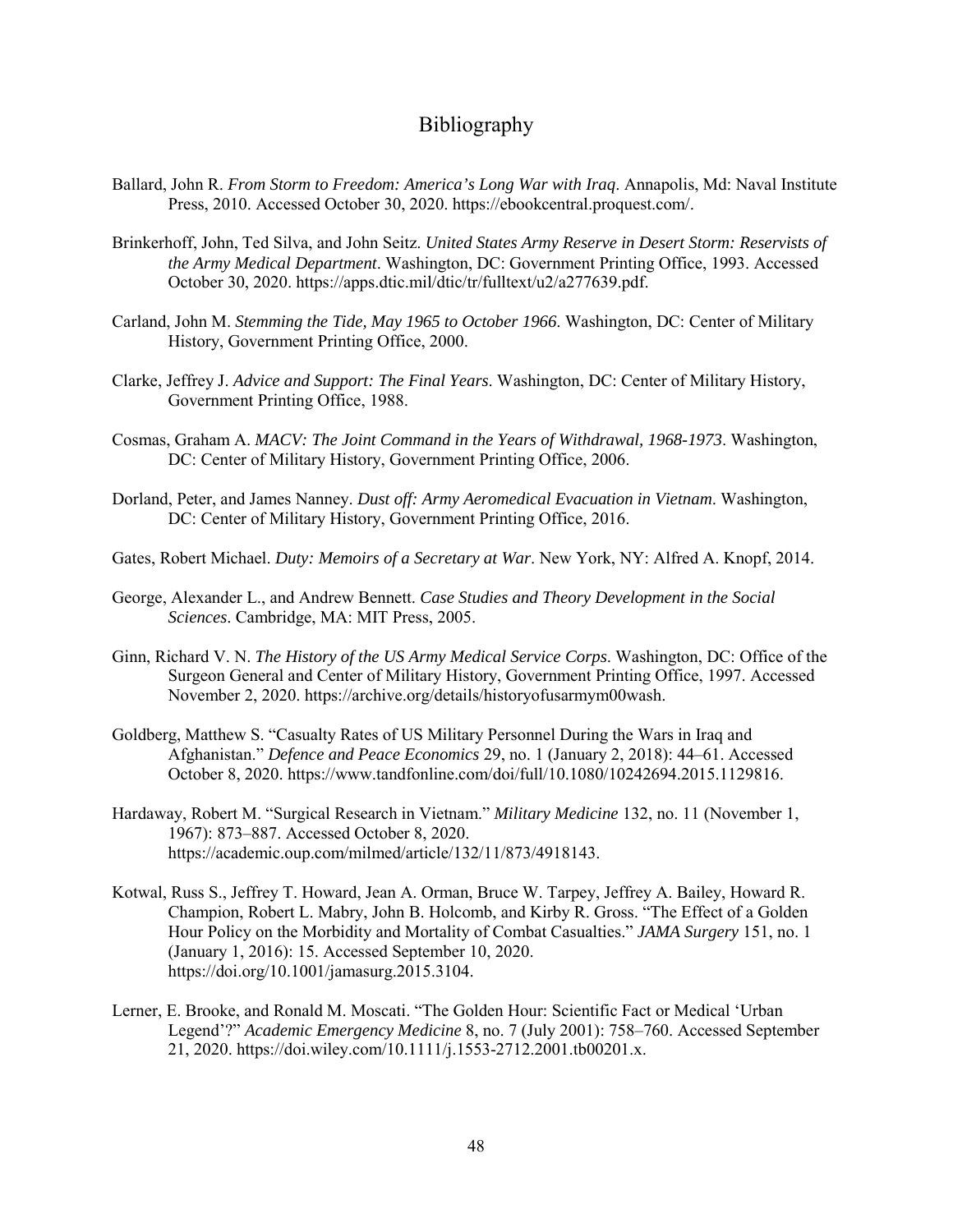- Marble, Sanders. *Skilled and Resolute: A History of the 12th Evacuation Hospital and the 212th MASH, 1917-2006*. Fort Sam Houston, TX: Borden Institute US Army Medical Department Center & School; Office of the Surgeon General United States Army, 2013.
- McNabney, Kendall, W. "Vietnam in Context." *Annals of Emergency Medicine* 10, no. 12 (December 1981): 659–661. Accessed September 21, 2020. [https://doi.org/10.1016/S0196-0644\(81\)80094-7.](https://doi.org/10.1016/S0196-0644(81)80094-7)
- Neel, Spurgeon. *Medical Support of The US Army in Vietnam 1965-1970*. Washington, DC: Center of Military History, Government Printing Office, 1991.
- Perry-Castaneda Library Map Collection. "Operation Desert Shield Timing of Attack Execution." Accessed October 10, 2020. [http://legacy.lib.utexas.edu/maps/historical/timing\\_of\\_attack.jpg.](http://legacy.lib.utexas.edu/maps/historical/timing_of_attack.jpg)
- Riley, J. P. *Decisive Battles: From Yorktown to Operation Desert Storm*. New York, NY: Continuum, 2010. Accessed October 15, 2020. [https://ebookcentral.proquest.com/.](https://ebookcentral.proquest.com/)
- Rogers, Frederick B., Katelyn J. Rittenhouse, and Brian W. Gross. "The Golden Hour in Trauma: Dogma or Medical Folklore?" *Injury* 46, no. 4 (April 2015): 525–527. Accessed September 18, 2020. https://linkinghub.elsevier.com/retrieve/pii/S0020138314004173.
- Schubert, Frank N., and Theresa L. Kraus, eds. *The Whirlwind War: The United States Army in Operations Desert Shield and Desert Storm*. Washington, DC: Center of Military History, United States Army, 1994. Accessed October 15, 2020. [https://ebookcentral.proquest.com/.](https://ebookcentral.proquest.com/)
- Swain, Richard. *Lucky War: Third Army in Desert Storm*. Fort Leavenworth, KS: US Army Command and General Staff College Press, 1994. Accessed October 30, 2020. [https://www.armyupress.army.mil/Portals/7/combat-studies-institute/csi-books/LuckyWar.pdf.](https://www.armyupress.army.mil/Portals/7/combat-studies-institute/csi-books/LuckyWar.pdf)
- US Army Medical Command Vietnam. "Senior Officer Debriefing Report- BG David E. Thomas." Long Binh, Vietnam: US Army Vietnam, 1971. Accessed October 30, 2020. [https://history.amedd.army.mil/booksdocs/vietnam/usarv/Thomas\\_USARV\\_Surgeon\\_1970.pdf.](https://history.amedd.army.mil/booksdocs/vietnam/usarv/Thomas_USARV_Surgeon_1970.pdf)
- US Defense Casualty Analysis System. "US. Military Casualties Persian Gulf War Casualty Summary Desert Shield/Desert Storm." Accessed October 20, 2020. https://dcas.dmdc.osd.mil/dcas/pages/report\_gulf\_sum.xhtml.
- US Department of the Army. Field Manual 4-0, *Sustainment*. Washington, DC: Government Publishing Office, 2019.
- ———. Field Manual 4-02, *Army Health System*. Washington, DC: Government Printing Office, 2013.
	- ———. Field Manual 8-10, *Medical Service, Theater of Operations*. Washington, DC: Government Printing Office, 1962.
- ———. Field Manual 8-10, *Medical Support Theater of Operations*. Washington, DC: Government Printing Office, 1970.
- ———. Field Manual 8-10, *Health Service Support in a Theater of Operations*. Washington, DC: Government Printing Office, 1978.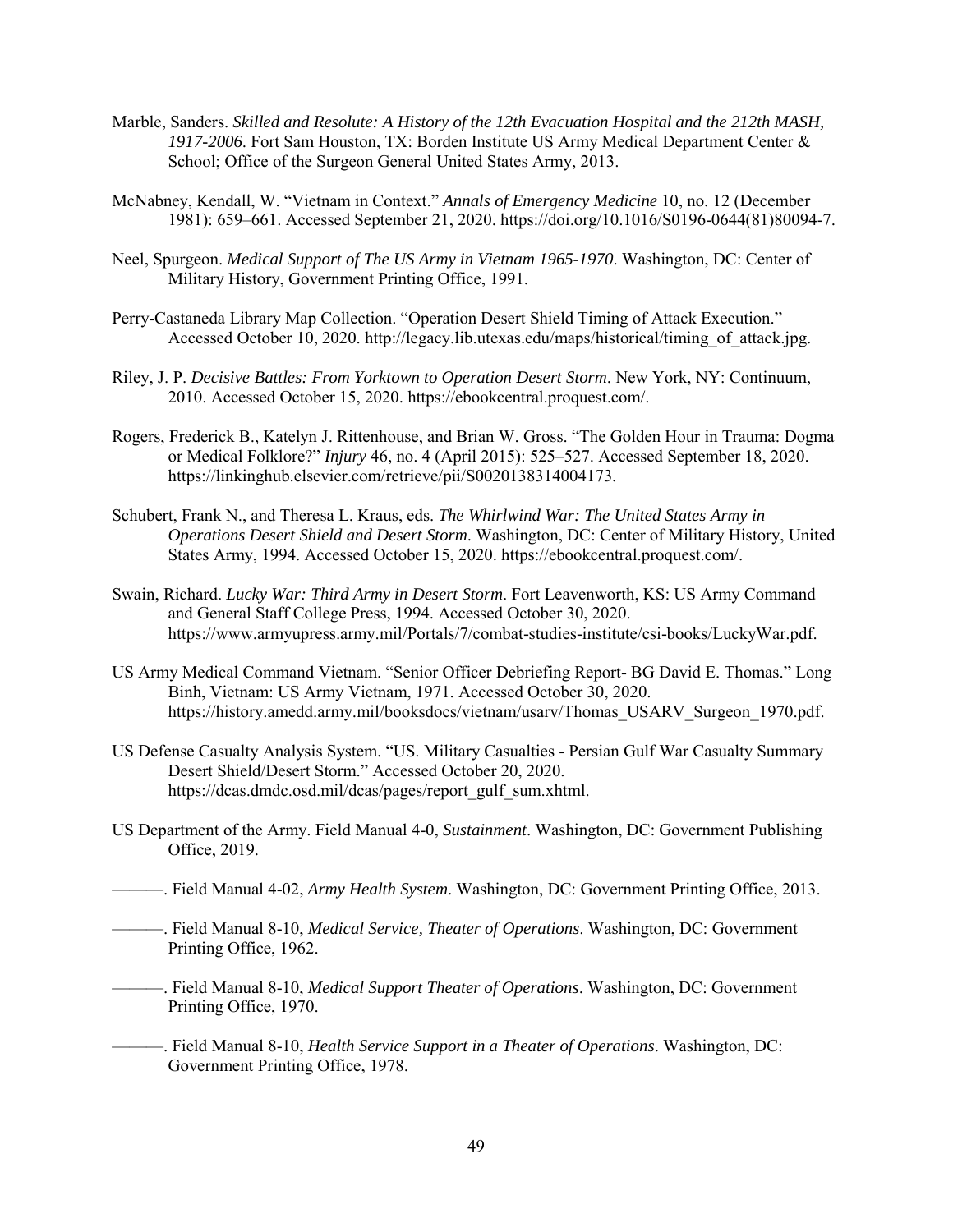- ———. Field Manual 8-15, *Medical Service in Divisions, Separate Brigades, and the Armored Cavalry Regiment*. Washington, DC: Government Printing Office, 1968.
- ———. Field Manual 8-16, *Medical Service, Field Army*. Washington, DC: Government Printing Office, 1965.
	- ———. Army Regulation 40-3, *Medical, Dental, and Veterinary Care*. Washington, DC: Government Printing Office, 2013.
- ———. Field Manual 100-5, *Field Service Regulations Operations*. Washington, DC: Government Printing Office, 1964.
- ———. Field Manual 100-10, *Combat Service Support*. Washington, DC: Government Printing Office, 1988
- ———. Field Manual 101-10-1, *Organizational, Technical, and Logistical Date (Volume I)*. Washington, DC: Government Printing Office, 1987.
- ———. Field Manual 101-10-2, *Extracts of Nondivisional Tables of Organization and Equipment*. Washington, DC: Government Printing Office, 1969
- ———. Field Manual 101-10-2, *Extracts of Nondivisional Tables of Organization and Equipment*. Washington, DC: Government Printing Office, 1977.

———. Soldier Training Publication 21-1-SMCT, *Soldier's Manual of Common Tasks: Warrior Skills Level 1*. Washington, DC: Government Publishing Office, 2019.

- US Department of Defense. *Conduct of the Persian Gulf War: Final Report to Congress*. Washington, DC: Government Printing Office, 1992. Accessed October 30, 2020. https://apps.dtic.mil/dtic/tr/fulltext/u2/a249270.pdf
	- ———. *Conduct of the Persian Gulf War: Final Report to Congress Volume 2*." Washington, DC: Government Printing Office, 1992. Accessed October 30, 2020. https://www.google.com/books/edition/conduct of the Persian Gulf War Appendic/8em6AAA [AIAAJ?hl=en.](https://www.google.com/books/edition/conduct_of_the_Persian_Gulf_War_Appendic/8em6AAAAIAAJ?hl=en)
- US Government Accountability Office. *Operation Desert Storm: Full Medical Capability Not Achieved,*  GAO/NSIAD-92-175. Washington, DC: Government Printing Office, 1992. Accessed October 30, 2020. [https://www.gao.gov/assets/160/152150.pdf.](https://www.gao.gov/assets/160/152150.pdf)
- US Military Assistance Command Vietnam (USMACV). *Command History, 1965*. Saigon, Vietnam: Military History Branch, 1966. Accessed October 30, 2020. [https://apps.dtic.mil/docs/citations/ADA955669.](https://apps.dtic.mil/docs/citations/ADA955669)
	- ———. *Command History 1970 Volume I*. Saigon, Vietnam: Military History Branch, 1971. Accessed October 30, 2020. [https://apps.dtic.mil/docs/citations/ADA955379.](https://apps.dtic.mil/docs/citations/ADA955379)
	- ———. C*ommand History 1970 Volume II*. Saigon, Vietnam: Military History Branch, 1971. Accessed October 30, 2020. [https://apps.dtic.mil/docs/citations/ADA955420.](https://apps.dtic.mil/docs/citations/ADA955420)